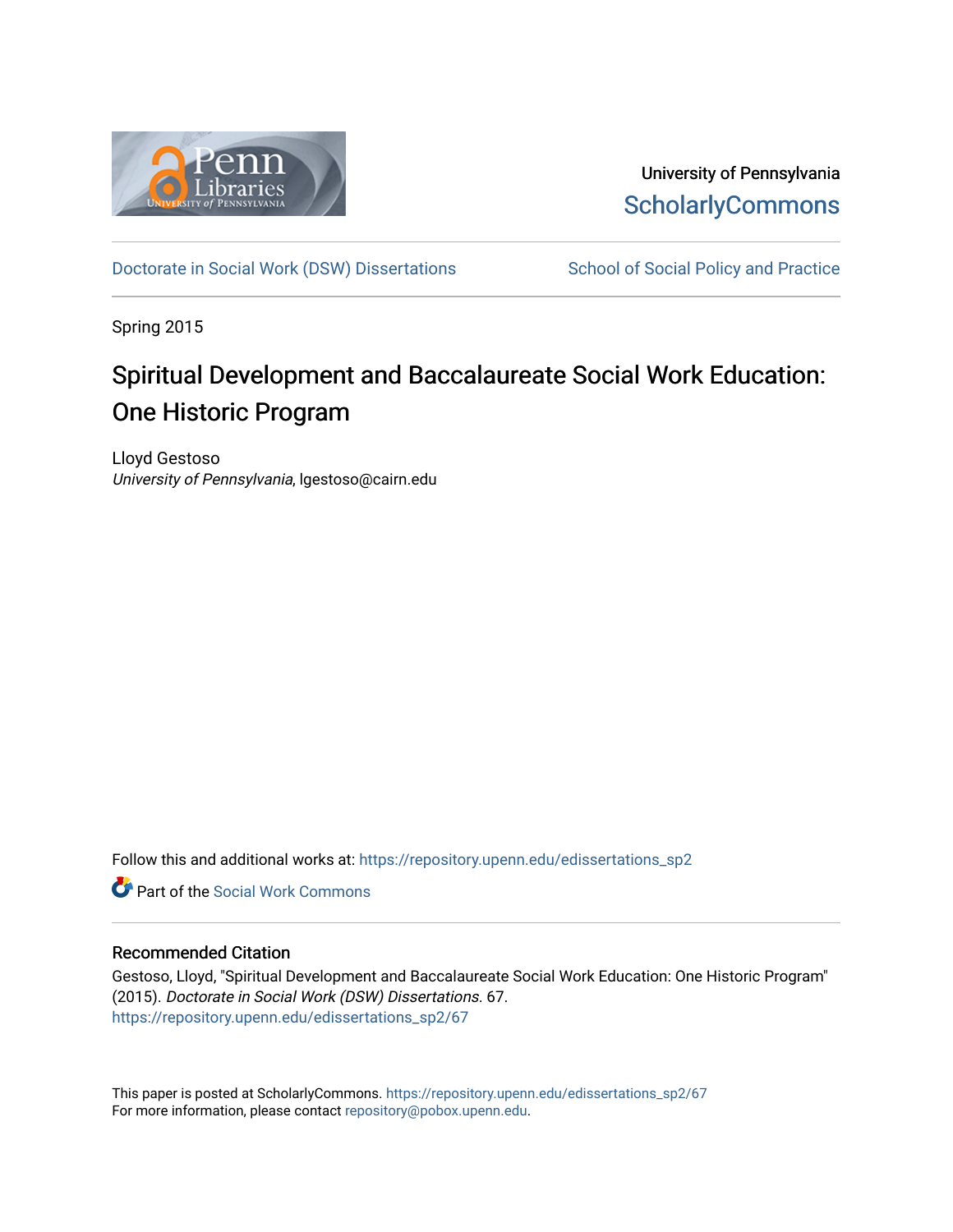## Spiritual Development and Baccalaureate Social Work Education: One Historic Program

## **Abstract**

Religion has been a universal dynamic which has unified, divided, and motivated human beings from the beginning of time. The profession of social work was birthed from the momentum produced from the impact of religion on society in the United States, propelling volunteers to pursue societal change and to better humanity. Transforming historical trends in the political, psychological, and theological realms moved the profession of social work from the auspice of the religious to the secular and from the volunteer to the professional. Social work education developed out of religious motivation and soon divided into baccalaureate and masters level education with a very clear secular tone. In response, a historic Bible college in the evangelical Christian tradition pursues "Bible Social Work" and is the first school of its kind to gain baccalaureate social work accreditation. This study explores the motivation of students and alumni to choose a social work education that combines both Bible and social work. This study also explores the nature of difference between current social work students and alumni in their spiritual development. Findings, limitations, and areas for further study are discussed. The implications for this study seek to influence social work education to validate religious conviction as a legitimate strength and motivating factor in the pursuit of a social work education.

## Degree Type

**Dissertation** 

Degree Name Doctor of Social Work (DSW)

First Advisor Ram Cnaan

Third Advisor Peter Szto

## Subject Categories

Social and Behavioral Sciences | Social Work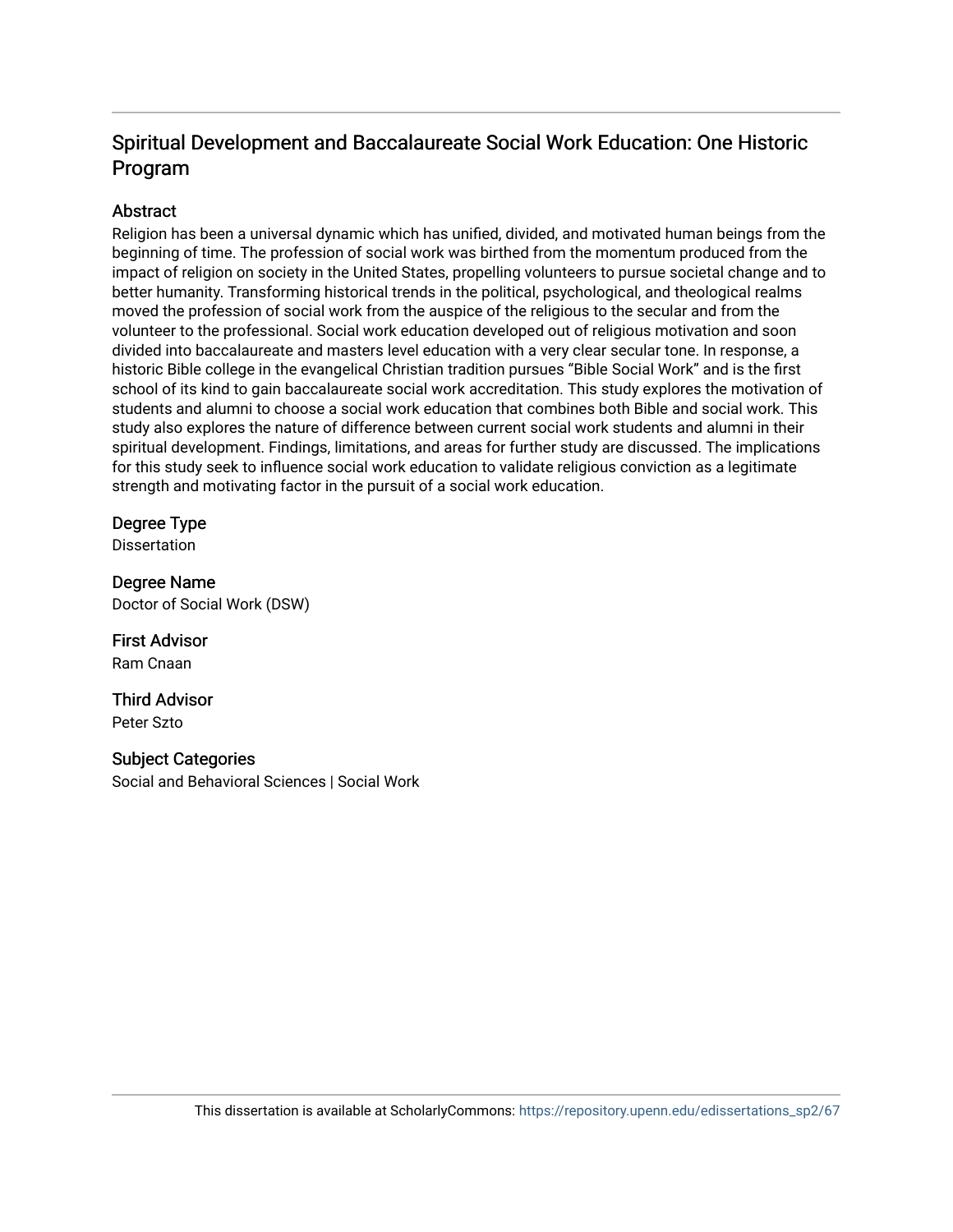## **Spiritual Development and Baccalaureate Social Work Education: One Historic**

**Program** 

## **Lloyd Gestoso**

### A DISSERTATION

in

## Social Work

Presented to the Faculties of the University of Pennsylvania

In

Partial Fulfillment of the Requirements for the

Degree of Doctor of Social Work

2015

Dr. Ram Cnaan Dissertation Chair

Dr. John L. Jackson Jr. Dean, School of Social Policy and Practice

Dissertation Committee

Dr. Ram Cnaan Dr. Peter Szto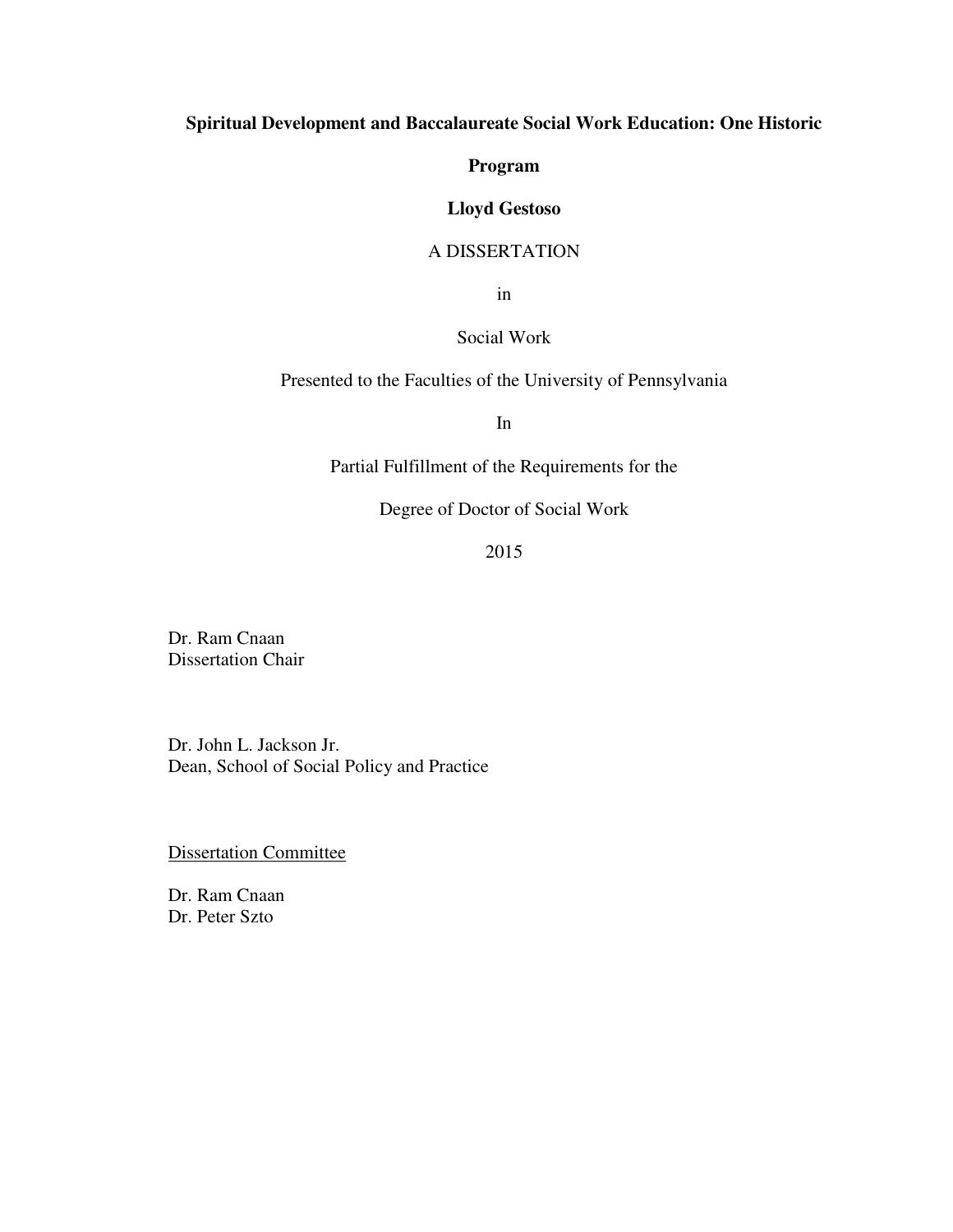#### ABSTRACT

# SPIRITUAL DEVELOPMENT AND BACCALAUREATE SOCIAL WORK EDUCATION: ONE HISTORIC PROGRAM

Lloyd Gestoso

#### Dr. Ram Cnaan

Religion has been a universal dynamic which has unified, divided, and motivated human beings from the beginning of time. The profession of social work was birthed from the momentum produced from the impact of religion on society in the United States, propelling volunteers to pursue societal change and to better humanity. Transforming historical trends in the political, psychological, and theological realms moved the profession of social work from the auspice of the religious to the secular and from the volunteer to the professional. Social work education developed out of religious motivation and soon divided into baccalaureate and masters level education with a very clear secular tone. In response, a historic Bible college in the evangelical Christian tradition pursues "Bible Social Work" and is the first school of its kind to gain baccalaureate social work accreditation. This study explores the motivation of students and alumni to choose a social work education that combines both Bible and social work. This study also explores the nature of difference between current social work students and alumni in their spiritual development. Findings, limitations, and areas for further study are discussed. The implications for this study seek to influence social work education to validate religious conviction as a legitimate strength and motivating factor in the pursuit of a social work education.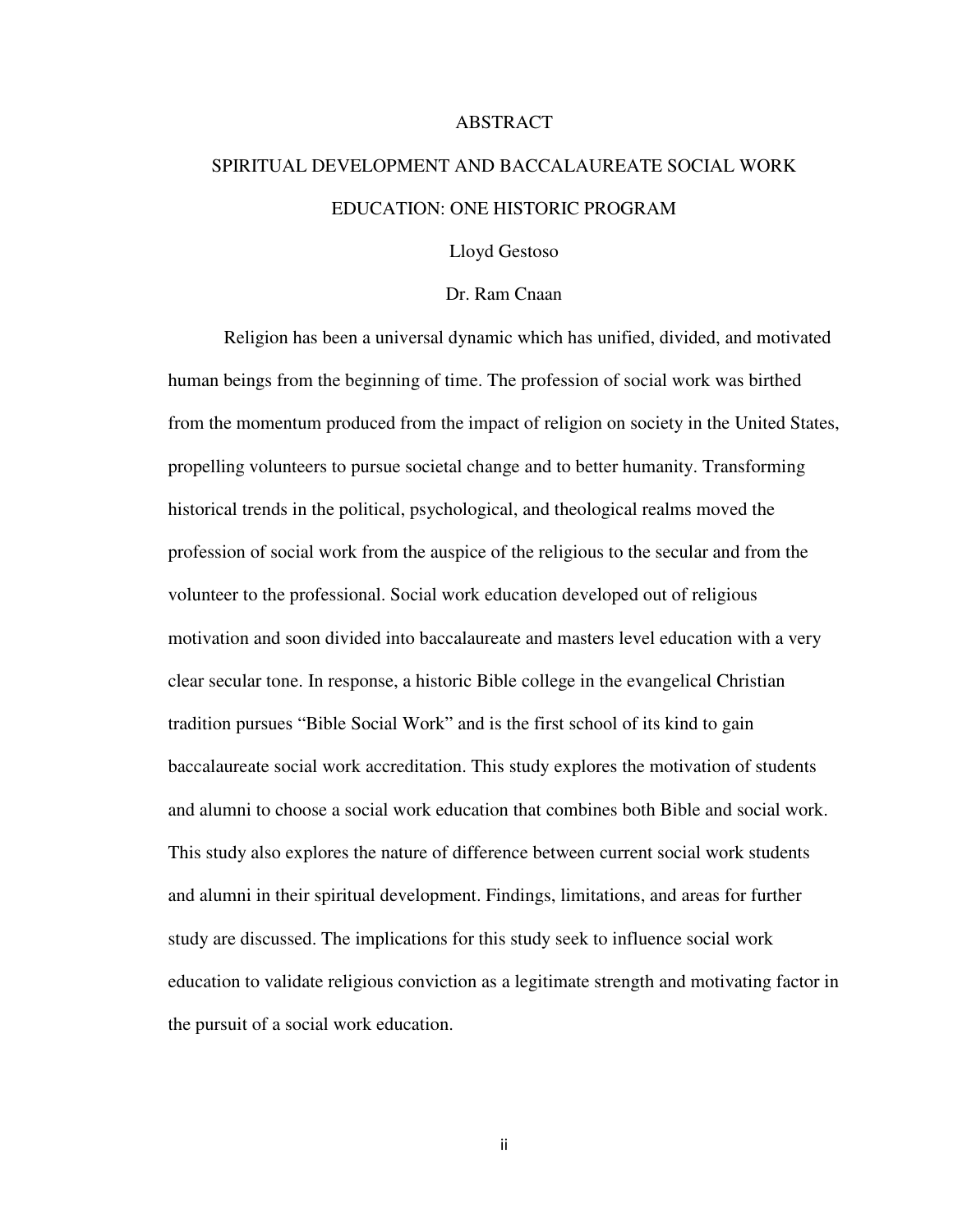## **TABLE OF CONTENTS**

| <b>CHAPTER 1</b> |  |
|------------------|--|
| <b>CHAPTER 2</b> |  |
|                  |  |
| <b>CHAPTER 3</b> |  |
|                  |  |
| <b>CHAPTER 4</b> |  |
|                  |  |
| <b>CHAPTER 5</b> |  |
|                  |  |
|                  |  |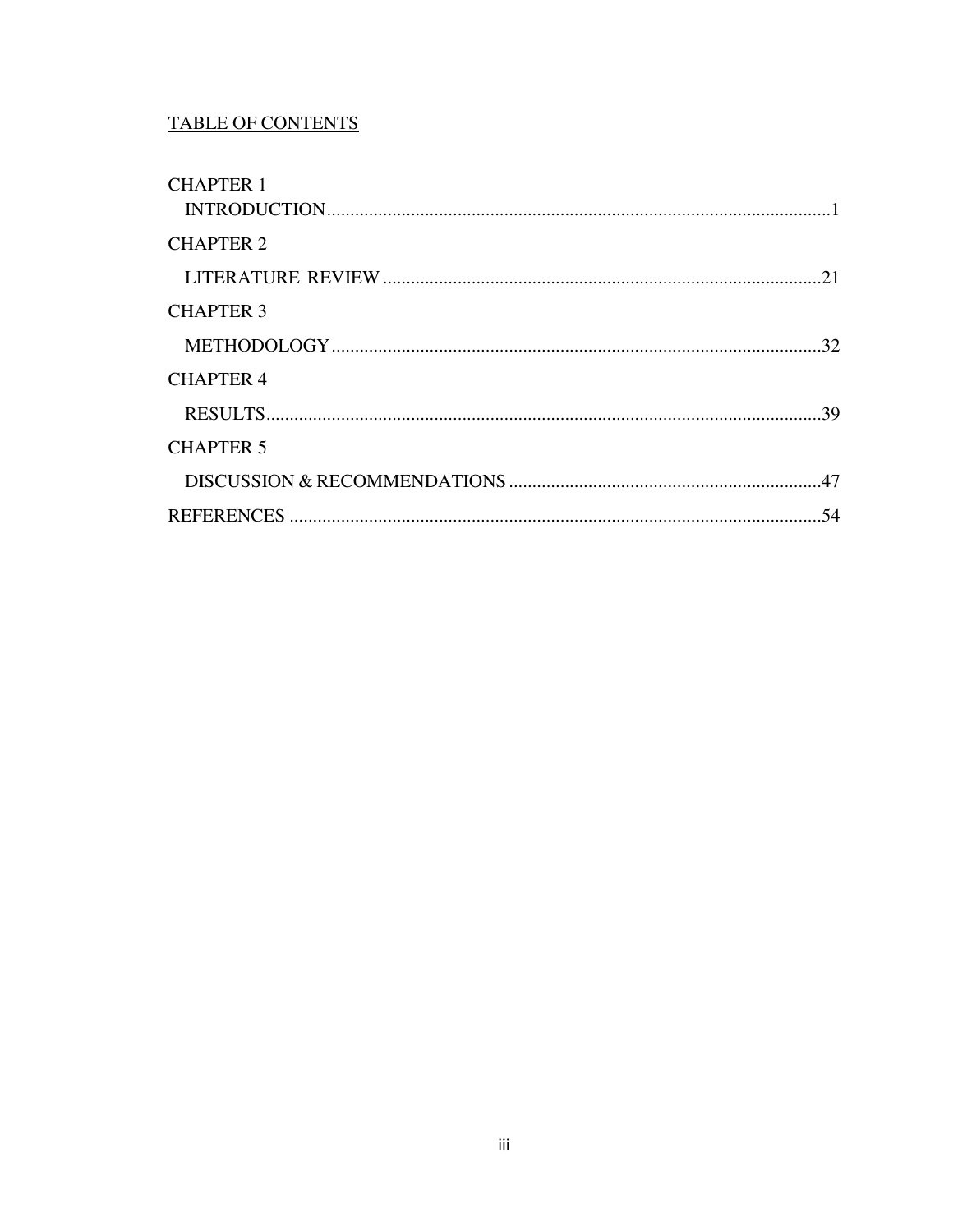#### **Chapter 1: Introduction**

Social work and religion have been closely related from the inception of the social work profession. It is widely agreed upon that the origins of social work are rooted in a tradition of individuals who were empowered by religious faith and demonstrated compassion to those in need (Cnaan, Wineburg, & Boddie, 1999). What started as religious motivation from the tenets of religion became more formal structures of helping in order to meet the needs of larger groups of people. Helping others from a religious context was seen as a "calling" which ultimately means vocation (Singletary, Harris, Myers, & Scales, 2006). However, how each culture and religious tradition operationalized their calling to love and care for those in need differs depending on their context. Some churches provided care from within their congregations, others established organizations to address a specific need such as orphans care or the disabled, and others provided training programs which are now established universities (Cnaan et al., 1999).

The journey of social work education in the United States starting from its religious roots has been a long and eventful one. Baccalaureate and master's level social work education has evolved in its scope and in relation to each other. The historic conflicts are a distraction from what society desperately needs social workers to respond to. What has not been discussed is the additional dynamic of religion as a motivating factor in social work education. According to Council on Social Work Education (CSWE), 36.8% of all baccalaureate social work programs identify as private-religion affiliated (CSWE, 2012). The history of social work has demonstrated roots in religion. How does baccalaureate social work link so closely with religion and what are the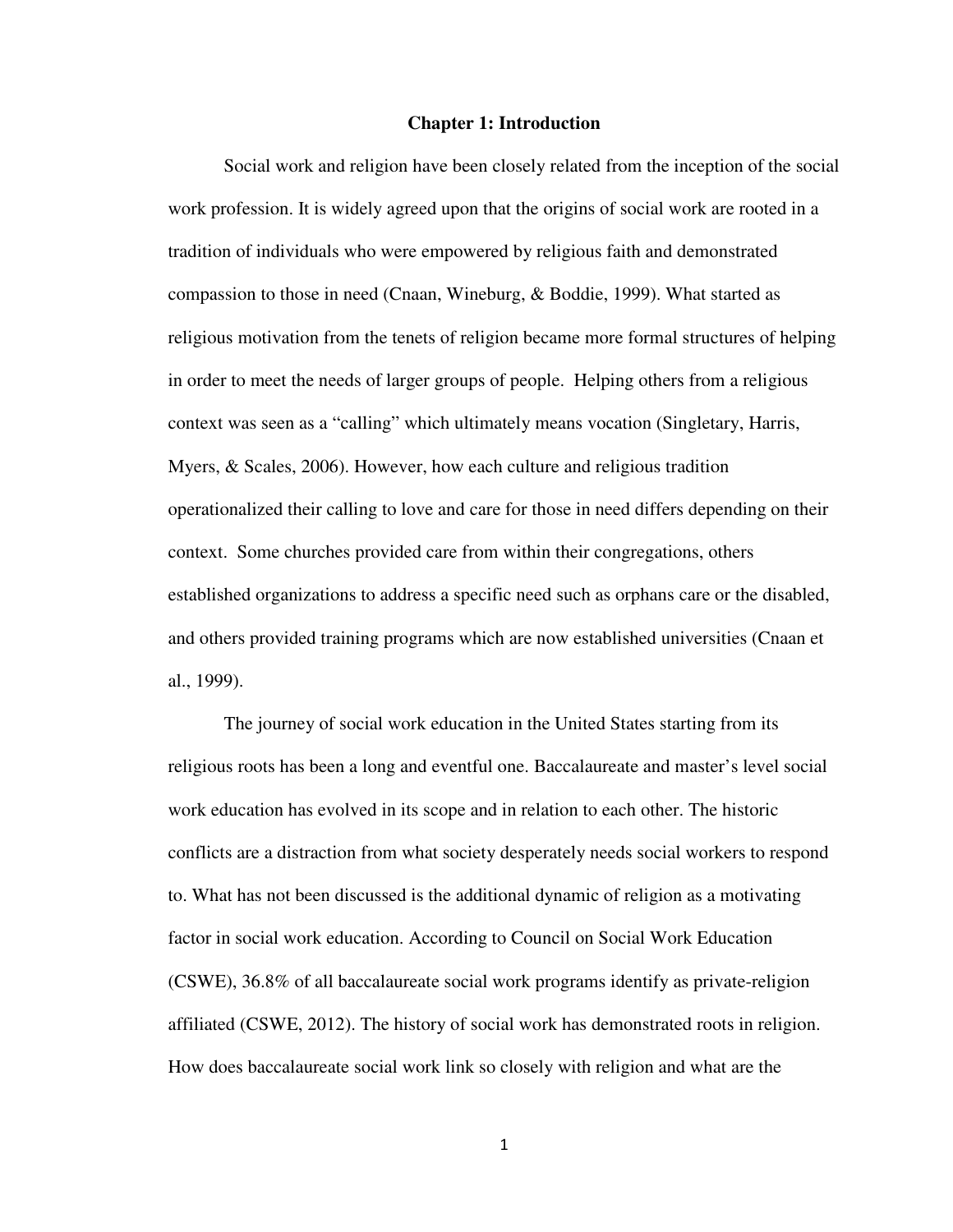characteristics of the students that choose to study at these schools? How has religion played such a significant role in social work yet we know so little about the influence of religion and religiosity in the spiritual development in students?

 Evangelical Christianity (EC) plays a significant role in the culture of the United States of America. Politically and culturally, conservative EC has been a source of influence and divide. Social work, historically founded by Christians, has attempted to move away from Christianity in search of a scientific "higher ground" in order to represent the diversity of the clients served and not to promote personal religious and spiritual beliefs. In doing so, the unintended consequence would be a perception of discrimination against EC in social work education years later. Along with this, the historical development of the social work profession faced not only divide from political and cultural values, but divide from within itself between baccalaureate and masters level programs, all in the pursuit of power, influence, and control. These divides have evolved over the years with limited research about baccalaureate social work programs or the impact EC has had on the spiritual development of social workers. Additionally, the evolution of social work accreditation has centered on secular and scientific values that dominate the activities of social work faculty attempting to meet accreditation standards in eight-year cycles. This has drawn attention away from the core values that motivate students to study social in the first place and the mandates that drive social work programs, particularly religious ones.

 The following study will trace the history of social work education; particularly the divide between baccalaureate and master's level education and the influence religion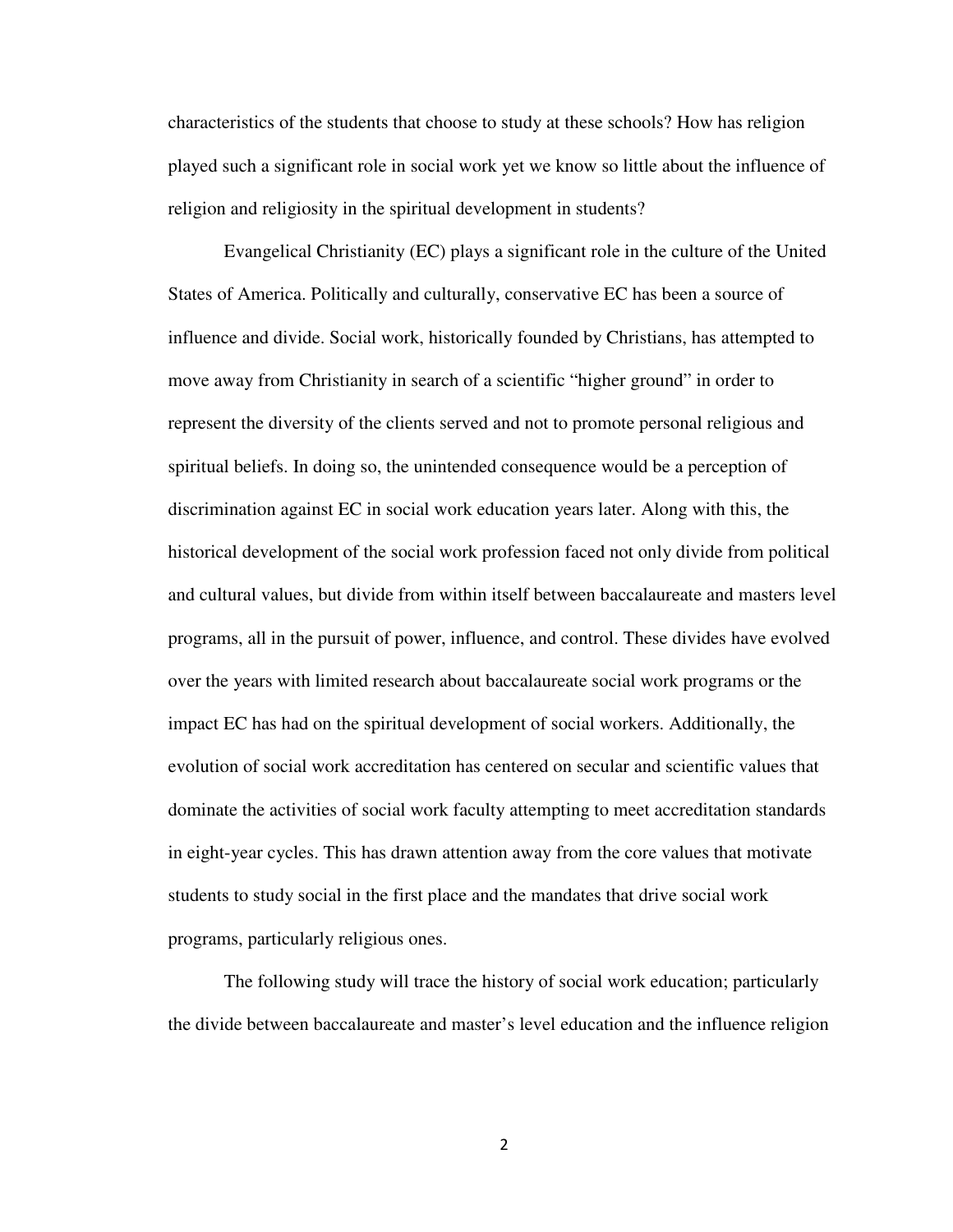has on the social work profession. This progress leads to the evolving of social work accreditation standards ultimately guiding the priorities of the profession.

 Focus will then center on Evangelical Christian baccalaureate programs, particularly the historic one at Cairn University. What motivates students in an EC university to choose social work and how does this religiosity influence their spiritual development? What happens to the students in regards to their spiritual development, as they become alumni?

The History of Social Work Education and the Influence of Christian Religion

Baccalaureate social work programs are now the foundation of the social work profession with at least 36.8% coming from private religion-affiliated programs that demonstrate an undeniable link between social work and religion (CSWE, 2012). As of June 2014 there are 500 baccalaureate social work programs accredited by the Council on Social Work Education (CSWE, 2014) with 13 programs in candidacy. In contrast, there are 233 accredited master's social work programs (CSWE, 2014). With no historical context, some may assume that baccalaureate social work education birthed the master's social work programs and that a seamless and collaborative relationship between the two occurred in order to meet society's need for social workers. Certainly, collaboration exists more so now than ever between undergraduate and graduate social work programs; however, the journey has not been as smooth as it would appear. Alexander states, "Nothing in the social work profession has created the controversy, aroused emotions, and has been subjected to as much debate as the growth of the BSW degree and practitioner, with the possible exception of the practice-policy dichotomy" (Baer  $\&$ Federico, 1978, p. 7). However, to understand the present day BSW education in the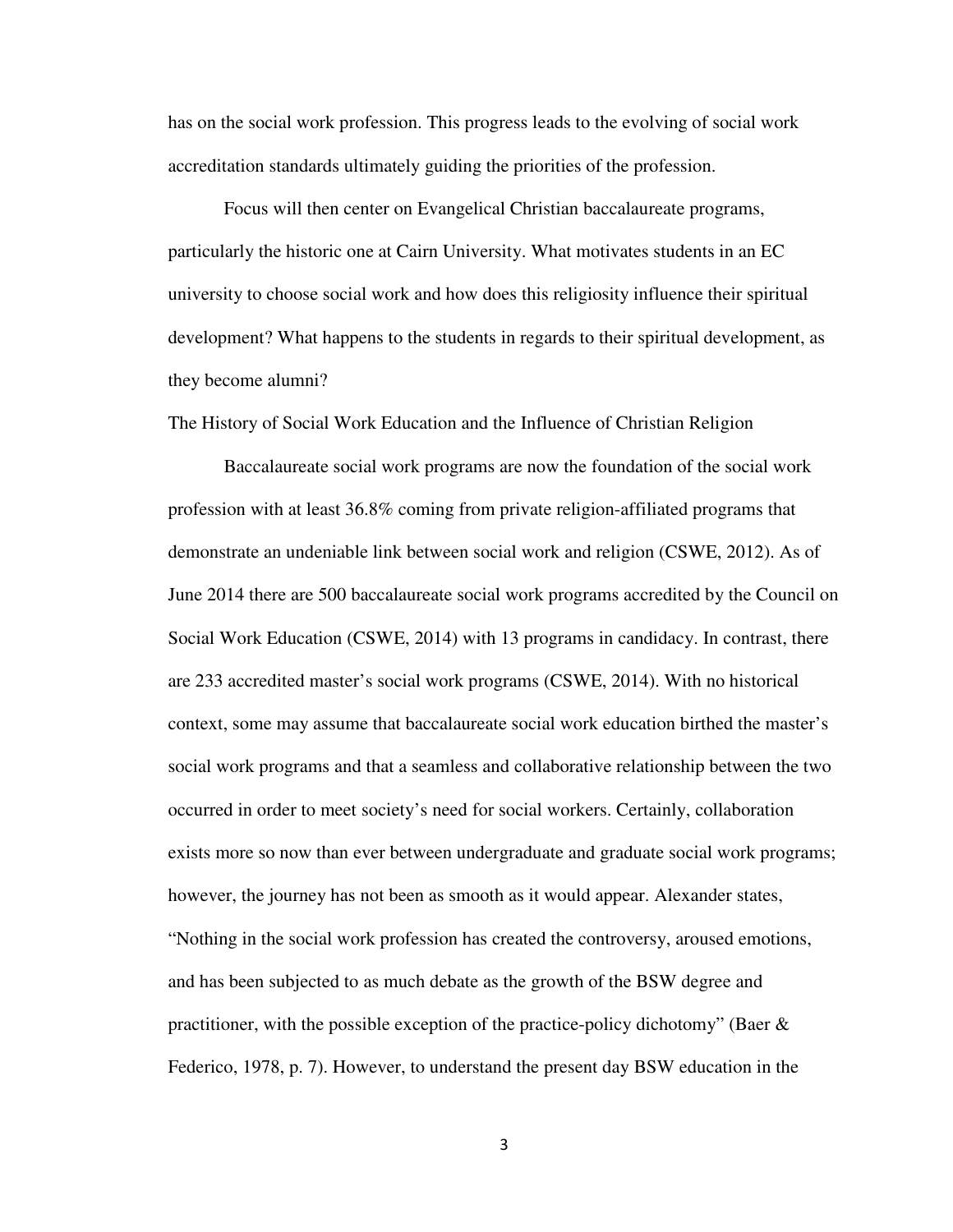United States, one needs to understand the history of social work as a profession and the evolution of social work education.

 Loving your neighbor and pursuing justice are ancient ideas, which are firmly rooted in the Judeo-Christian tradition. These values, which later develop into the profession of social work, manifest in different ways throughout world history. From caring for the poor through the church during feudalism, through the reformation and the enlightenment to the breakdown of feudalism and mass economic shifts which result in mass poverty, leaders needed to respond to the human challenges. The slow shift from the church to a government response to human needs takes hold in 1536 with the Henrician Poor Law – The Act for the Punishment of Study Vagabonds and Beggars which later becomes the Elizabethan Poor Law of 1601 (Barker, 2003). These laws attempt to categorize the poor to determine who was and was not worthy of assistance.

Although the government is now involved in managing the poor, religious leaders remain significant in their response. In 1819, Thomas Chalmers, a pastor and theologian in Scotland, sought to meet the needs of the disadvantaged in Glasgow. His model was based on a parish approach, which utilized the church deacons to distribute resources to those in need. Chalmers developed the methodology, which would later become the London Charity Organization Society (de Schweinitz, 1943). Reverend Joseph Tuckerman modeled Chalmers' work in Boston and later Reverend Steven H. Gurteen established the first Charity Organization Society (COS) in Buffalo, New York. Gurteen authored what some consider the first social work text, *A Handbook of Charity Organization* in 1882 (Barker, 2003). The Gurteen model of the COS began in churches, however, in response to the depression of 1893, expanded beyond the church and rather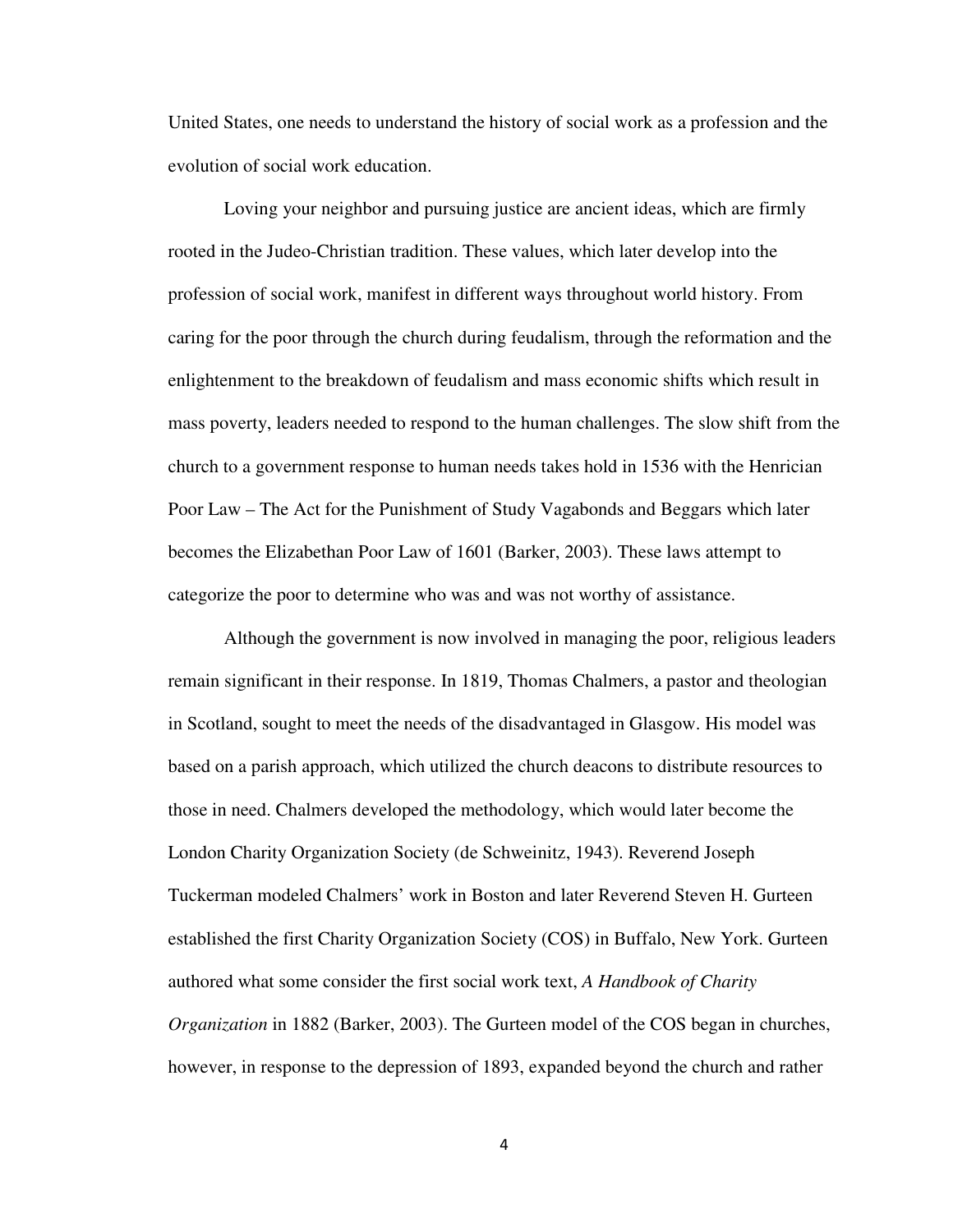than use deacons as in Chalmers' model, it utilized "friendly visitors" (Rauch, 1975). As friendly visitors were mobilized, it became clear to some that training is required to increase the effectiveness with those in need.

One of the most well-known members of the COS is Mary Richmond. Richmond was a high school graduate who started as a clerk in the COS and was promoted to the highest-ranking position in the organization general secretary (Franklin, 1986). Although Richmond was often credited for the secularization of social work, her religious convictions for the work were clearly related to her faith (Cnaan et al., 1999). In 1897, in a speech to the National Conference of Charities and Corrections, Richmond presented a plan for a national training center for charity workers (Austin, 1986). The momentum for training thrust Francis Peabody, who taught Social Ethics at Harvard, and Simon Patten, a professor of economics at the Wharton School, to teach in early social work programs. Practical field training of the charity workers also played a role with Mary Richmond teaching the inaugural lectures at the Philadelphia School as the director of the Philadelphia Society for Organizing Charity (Lloyd, 2008).

One of the earliest forms of baccalaureate social work was in 1904 at the Boston School for Social Workers that was directly linked to the charity organization, the Boston Associated Charities, which had an academic connection to Harvard University and Simmons College (Leighninger, 2000). The social work courses were integrated into the last year of a four-year B.A. program and were part of a double course in social ethics at Harvard (Brackett, 1906 & Leighninger, 2000).

In the midst of social movements stemming from the remnants of the end of slavery, the pursuit of women's suffrage and prohibition, and new opportunities for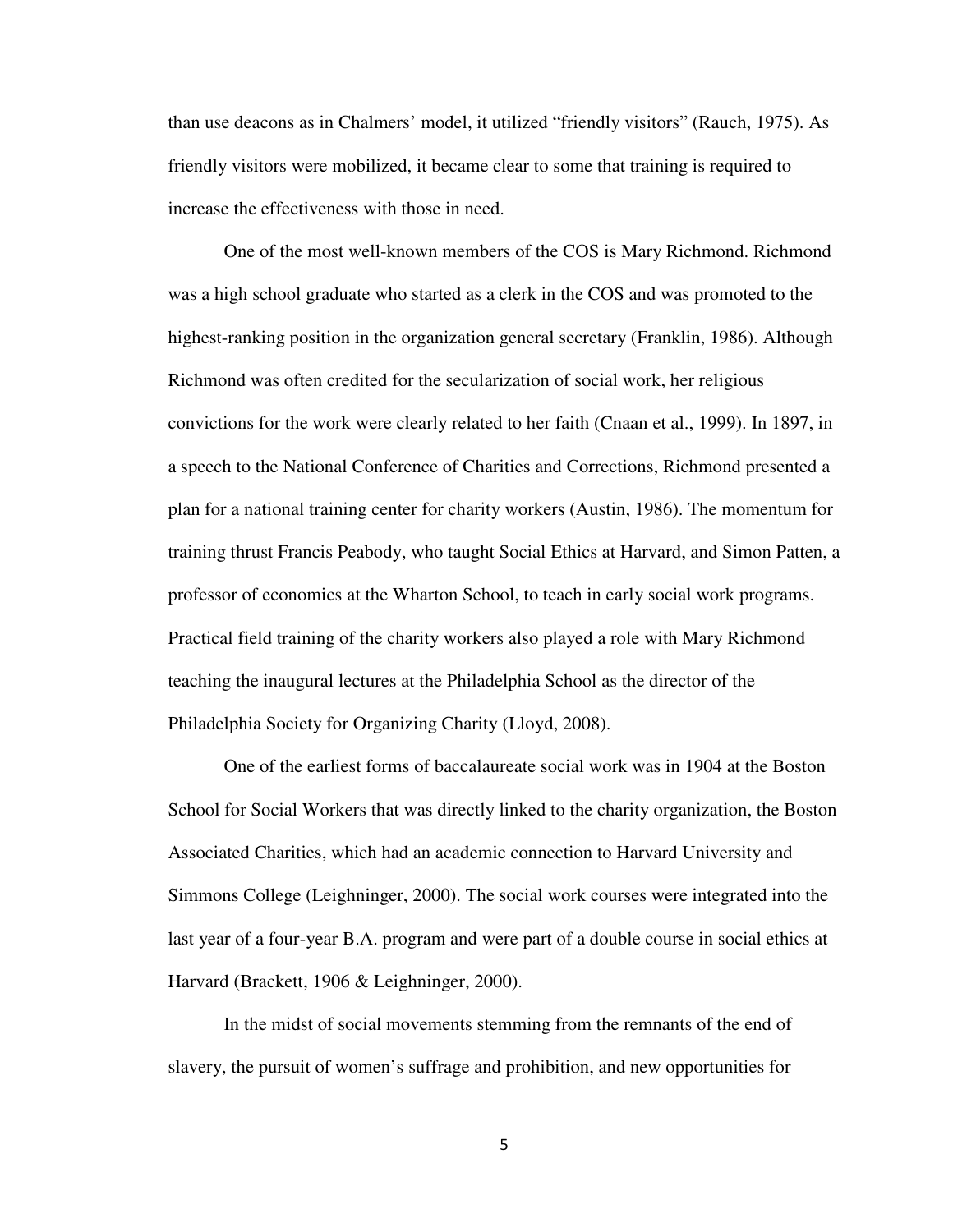women in particular to combine religious conviction with a new profession of social work, momentum was great for social work to establish itself. This momentum paused at the keynote address of Abraham Flexner at the 1915 Conference of Charities and Corrections on "Is Social Work a Profession?" Flexner, well known for evaluating professions and making recommendations, cited six criteria for "established" professions: "Professions involve essentially intellectual operations with large individual responsibility, derive their material from science and learning, this material they work up to a practical and definite end, possess and educationally communicable technique, tend to self-organization, and are increasingly altruistic" (Flexner, 1915; Pumphrey  $\&$ Pumphrey, 1961). Flexner also called this new profession to humility and patience in its development. He recommended "critical care" as they move forward carefully considering the unintended consequences of the path chosen. Flexner also highlighted the "humanitarian and spiritual elements" to which social work appeals to and to consider this as the profession develops a "professional spirit." Flexner's speech had a tremendous impact on social work. Social workers, many of whom were professional women, became concerned with professional status and some were placed in a defensive posture. The "humanitarian and spiritual elements" which Flexner referred to were set aside for a medical model approach, ultimately to pursue professional acceptance. Curriculum standards were both debated and enforced with more emphasis on scientific approaches. Specialized courses in child welfare, medical social work, probation, and the like were offered with little that centered on settlement houses, which were mostly staffed by volunteers. Lubove (1968) addressed this directly and stated, "Social work's emergence as a profession resulted not only in the devaluation of voluntarism but in the chronic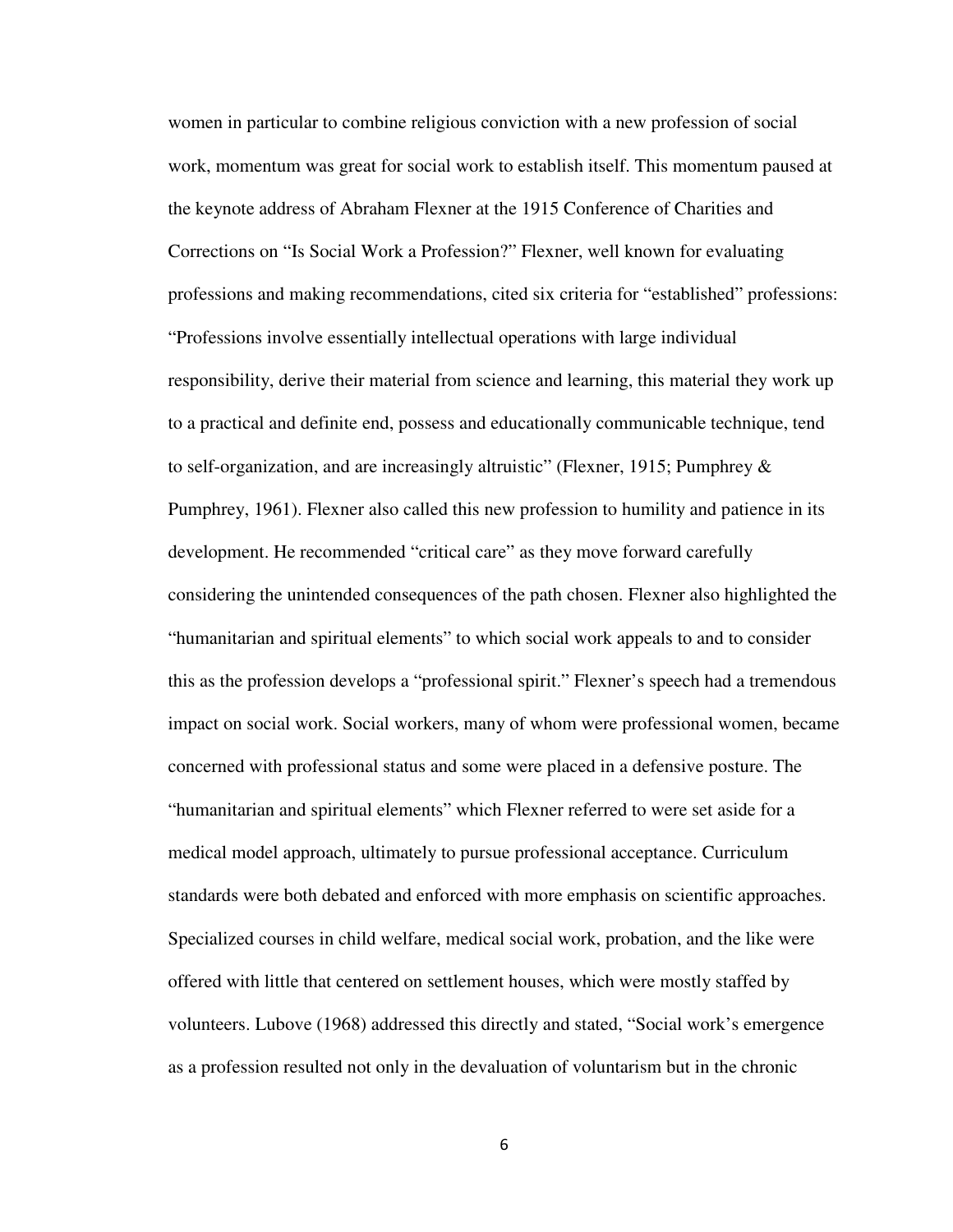tension between public and private welfare" (Lubove, 1968). Voluntarism, which had been viewed as a duty of the citizen, became a privilege granted by philanthropic agencies to those who accepted their discipline (Lubove, 1968).

Mary Richmond published Social Diagnosis (1917) as an answer to the Flexner

address. Richmond in the preface of Social Diagnosis stated the following;

With other practitioners--with physicians and lawyers, for example--there was always a basis of knowledge held in common. If a neurologist had occasion to confer with a surgeon, each could assume in the other a mastery of the elements of a whole group of basic sciences and of the formulated and transmitted experience of his own guild besides. But what common knowledge could social workers assume in like case? This was my query of fifteen years ago. It seemed to me then, and it is still my opinion, that the elements of social diagnosis, if formulated, should constitute a part of the ground which all social case workers could occupy in common, and that it should become possible in time to take for granted, in every social practitioner, a knowledge and mastery of those elements, and of the modifications in them which each decade of practice would surely bring  $(p.5)$ .

Richmond's (1917) original idea was to write a book on social work with families, yet she concluded that, "It soon became apparent, however; that no methods or aims were peculiarly and solely adapted to the treatment of the families that found their way to a charity organization society" (p. 5). Therefore, her vision was to attain a level of universality in skills as has been attained in medicine, so that if certain elements are mastered, a common ground could be shared as a profession. Her view was that social diagnosis would be the starting point. Although Richmond had clear religious rots, she identified with the biological sciences (Franklin, 1986). In seeking credibility, Richmond (1917) aligned social work with the prevailing professions of the era; medicine and law pursuing both diagnosis and evidence.

In the pursuit of a scientific base and what was closely linked to sociology and economics, social work moved toward psychological theory in order to better explain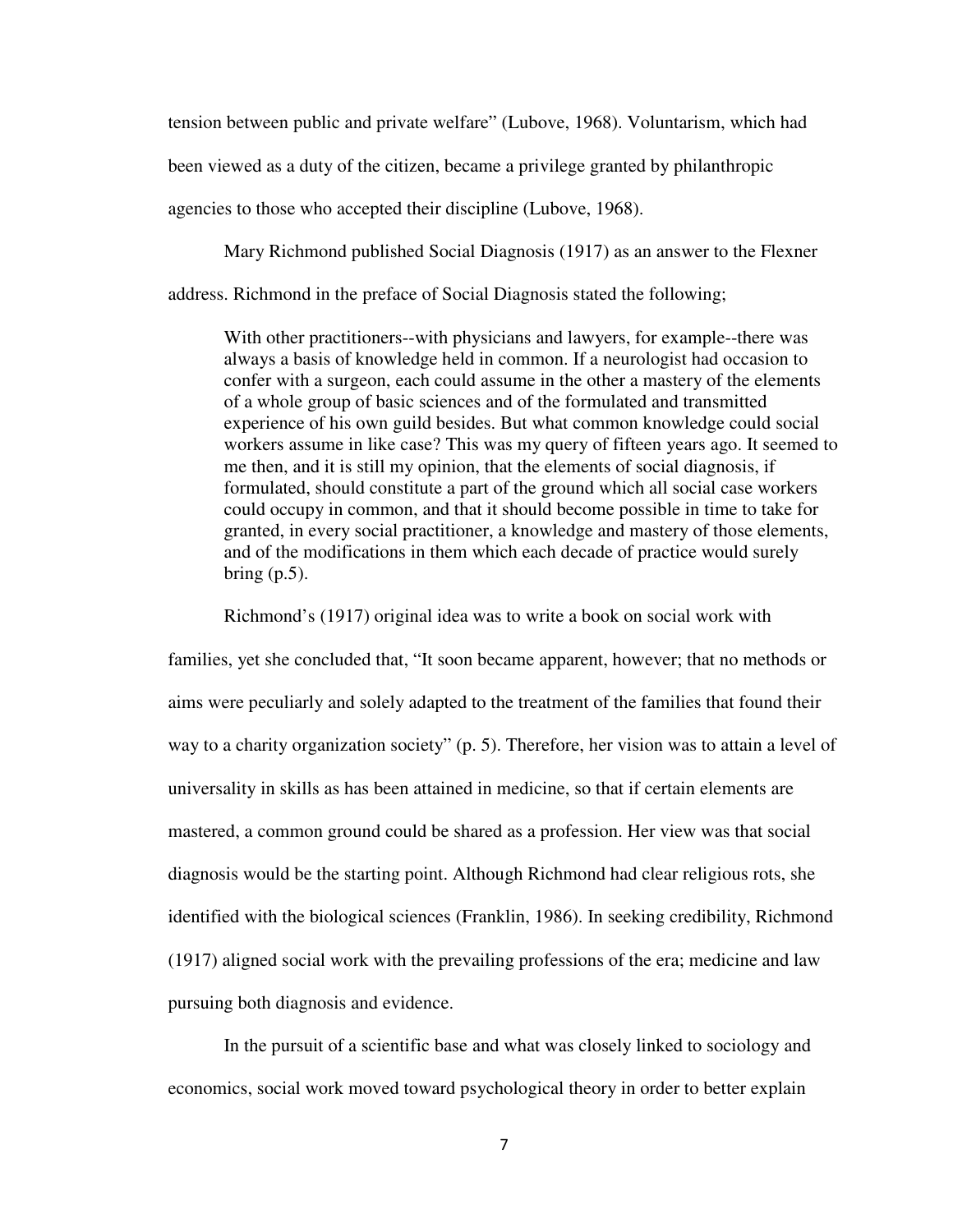behavior within social casework. Psychiatric social work and the response to shell shocked veterans of World War I prompted training programs to focus on Freudian and Rankian theories of developmental psychology, which were important in pursuing the scientific base. Community organization, group work, administration, social policy, and research have persisted to evolve as curriculum continues to adapt to the needs of what is presented by clients. However, in pursuit of the "scientific base" social work faculty adopted epistemological and empirical approaches abandoning theological approaches in order to gain acceptance in the academy (Cnaan et al., 1999). This pursuit of credibility also led to the preference for graduate school level training over the baccalaureate. It was perceived that the graduate degree was a confirmation of an individual's professional status (Leighninger, 2000). The American Association of Schools of Social Work (AASSW) was established in 1919 and originally included baccalaureate programs yet soon it worked exclusively with graduate level education seeking to secure status for the social work profession (Stuart, 1993) in many ways modeling after the graduate level requirements of law and medicine. AASSW pursued accreditation standards and required all new member schools to have at least one year of coursework on the graduate level by 1932 and by 1939 two year graduate programs were required (Stuart, 1993). The social work professional organization of this era, the American Association of Social Workers, agreed that graduate level training is required for the practice of social work (Stuart, 1993)

 Meanwhile, public colleges and universities in the Midwest and Southwest continued to respond to the demand for social workers often collaborating with sociology departments to establish programs. This was particularly the case in rural areas and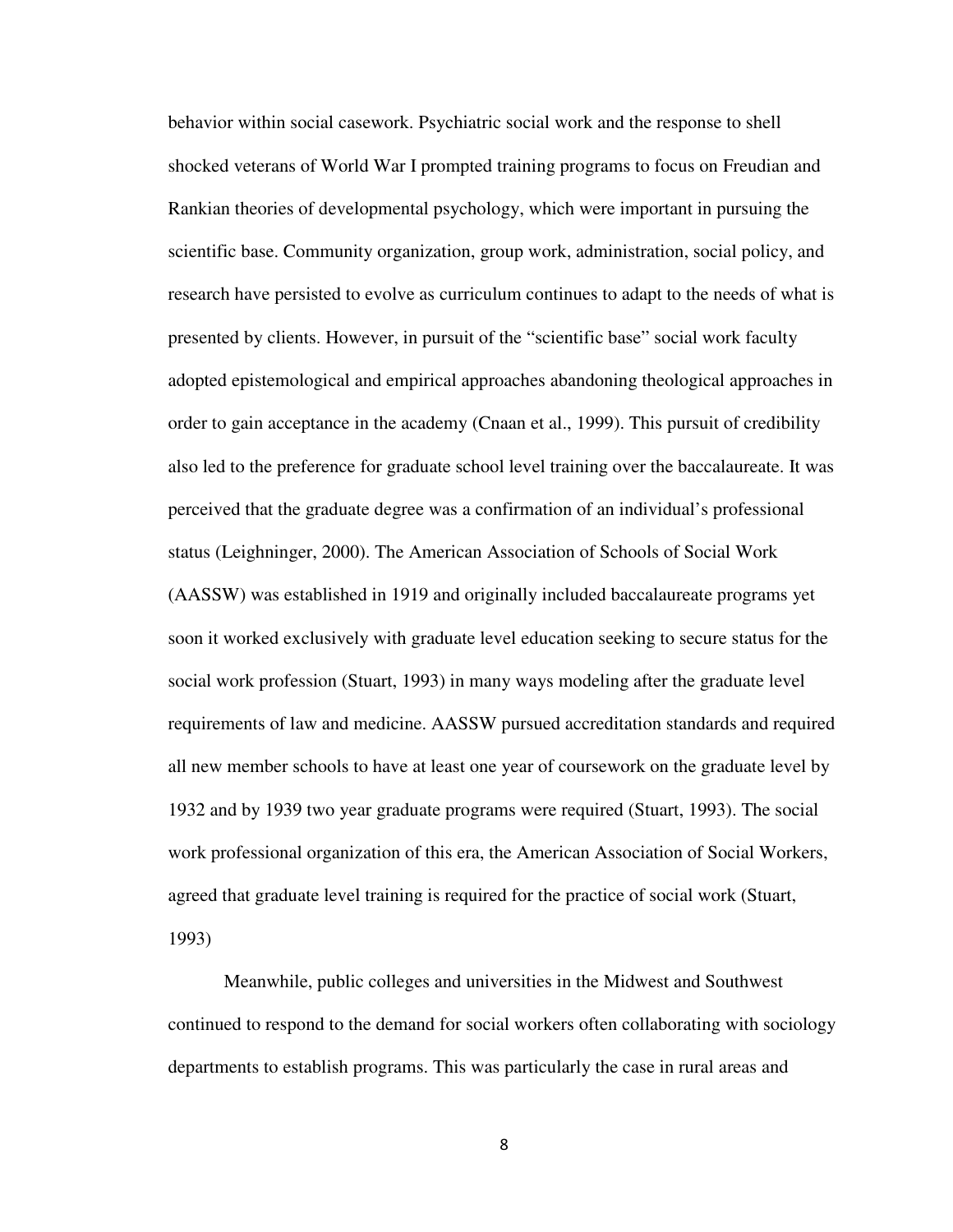regions underserved by the existing graduate schools of social work (Stuart, 1993). Many of these tax supported universities in the Midwest were seeking to train people for public service employment and most of these opportunities were on the undergraduate level very much from the Populist movement providing services directly to citizens (Austin 1986). The very existence of these programs in the 1920s and 1930s caused controversy particularly when they approached AASSW for assistance (Austin, 1986; Stuart, 1993). At the annual meeting of the Southwestern Social Science Association in 1942 undergraduate programs formed the National Association of Schools of Social Administration (NASSA). During its 11 years of existence, the NASSA was committed to undergraduate social work education, was declared the undergraduate social work education accrediting body, and was recognized by the national accrediting committee of state universities and land grant colleges and state welfare departments (Stuart, 1993). Rather than finding ways to collaborate with NASSA the AASSW pursued approaches to discredit undergraduate social work education.

 The conflict between graduate and undergraduate programs was complex. In her book, in her book *Social Work and the Training of Social Workers,* Sydnor H. Walker *(1928)* states the following; "Some objections to undergraduate social work are that students in the undergraduate college are too immature to handle the subject matter of social work. The material is too complex for their comprehension. It is unfair to bring young persons into contact with the almost insoluble problems of the persons with whom social work deals. Social work involves assimilation of a body of material too large in quantity to be superimposed upon a liberal arts course. Others contend that vocational courses interfere with the necessary foundation courses. Field work can not be fitted into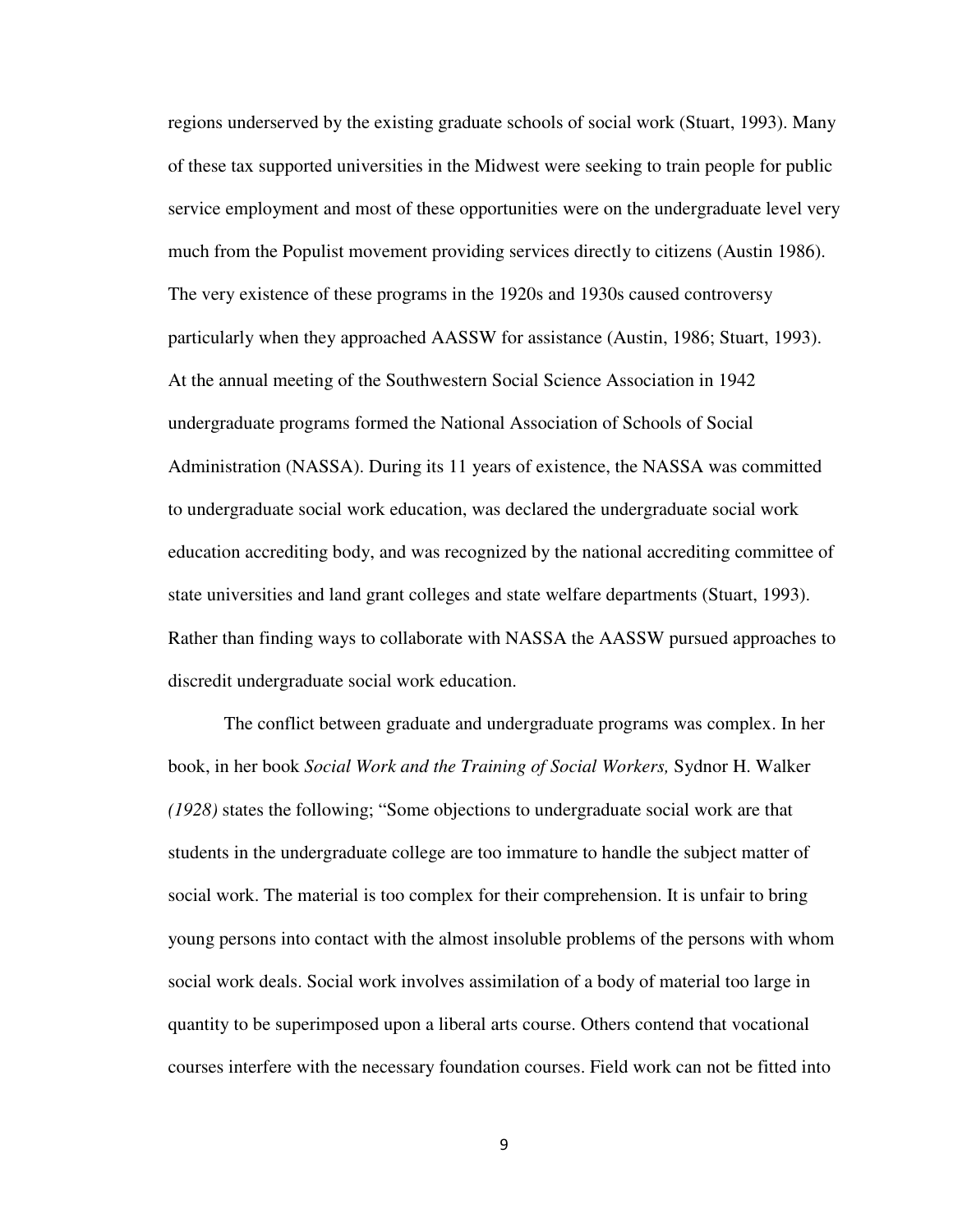the schedule of the undergraduate students without sacrificing college courses of the social agencies' interests" (p.149) Other areas of contention were whether undergraduate curriculum should be liberal arts based with only descriptive courses which would be categorized as "pre-professional" or whether it should also include teaching practice methods and be considered "professional." (Hollis & Taylor, 1951) Additionally to the conflict was the dilemma of if an individual completed undergraduate social work education should it be recognized and be granted some of the credit requirements in a two year graduate social work degree? Individuals who defined graduate social work education as the only legitimate professional social work training were the faculty of graduate programs and practicing social work professionals. They limited undergraduate social work education as "introductory material." Those advocating to define undergraduate social work education as professional, were college and university presidents and administrators of public social welfare agencies (Austin, 1986).

 The introduction of new federal and state policy related to public assistance in the 1930's under the Social Security Act extended the discussion of the role of graduate and undergraduate social work education in equipping the staff necessary to meet the demand of new policy initiatives. Ultimately, interest on the part of graduate programs to train personnel for public assistance offices was minimal. Jane Hoey, administrator of the Federal Bureau of Public Assistance, who was responsible for the allocation of federal funds to support training programs for public assistance staff, ultimately chose undergraduate social work programs rather than the graduate programs (Leighninger, 1981). This further reinforced the elitist perceptions graduate programs had regarding undergraduate social work programs (Austin, 1986).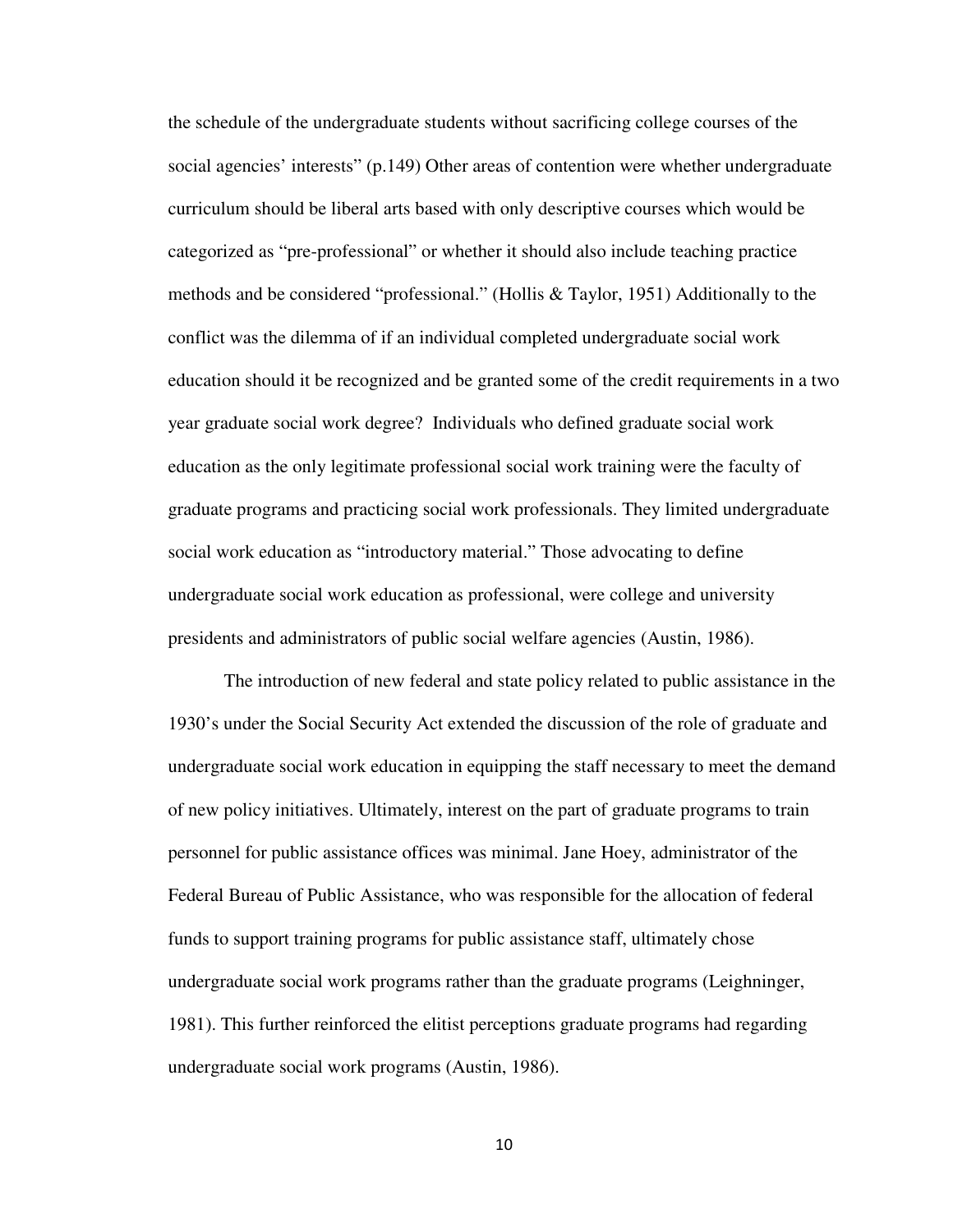Negotiations between AASSW and NASSA resulted in joint committees to address the divide in social work education. A decision was made to conduct a comprehensive study of social work education, which resulted in the 1951 Hollis, and Taylor reported which reaffirmed graduate education as the only professional level in social work training (Hollis & Taylor, 1951). In 1952 AASSW and NASSA were united to form the Council on Social Work Education (CSWE) yet undergraduate perspective continued to be underrepresented so much so that representatives of undergraduate programs were only permitted to participate if their undergraduate program was defined as pre-professional (Stuart et al., 1993). In 1952, approximately 50 undergraduate programs were granted constituent membership and by 1967, there it grew to 232. Yet within CSWE, they had little influence on policy.

 External to CSWE, on a national level, political agendas were developed to address challenges in the United States and the Kennedy and Johnson Presidential administrations focused policy development to public social services. In 1961, Social Security Amendments were passed to address poverty, child welfare, and public assistance. Yet there was a significant shortage of social work manpower. In 1965 the Department of Health, Education, and Welfare (Department of Health, Education, and Welfare, 1965) published, "Closing the Gap in Social Work Manpower" which projected openings for thousands of new social workers including 100,000 new MSWs. It encouraged the differential use of stuff including social workers with baccalaureate degrees. It stated the "critical need for advancement of undergraduate education in social welfare both for direct entry of graduates into practice and as preparation for graduate education" (Department of Health, Education, and Wealth, 1965 p.80-81). A commitment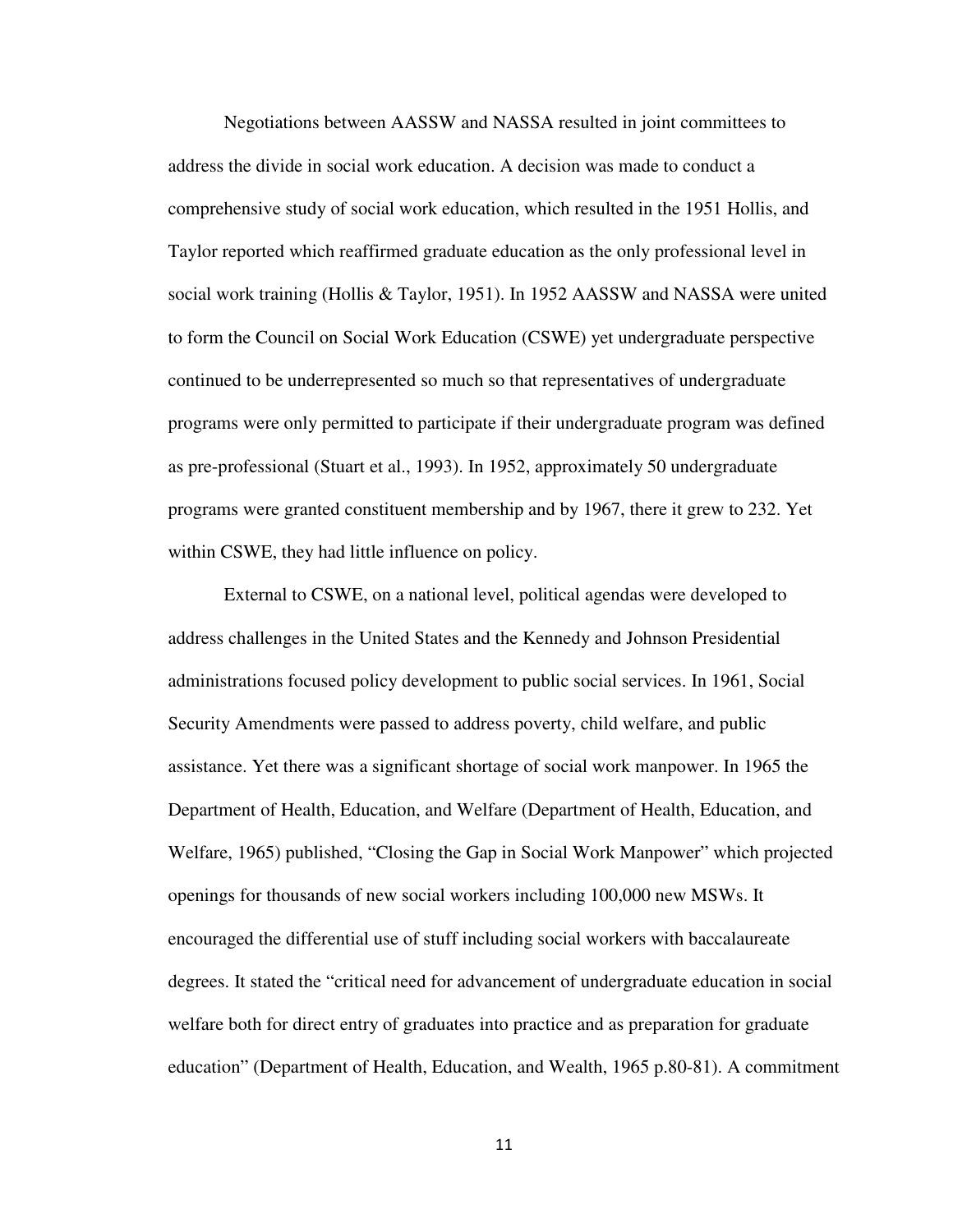was made for federal support for the advancement of undergraduate training and called for the recognition of undergraduate social work for eligibility of membership in professional associations and through access to state licensing. Another major milestone occurred in 1955, which began to address the void between undergraduate, and graduate education was in the establishment of the National Association of Social Workers (NASW), which united seven social work organizations. The growth of NASW membership was significant especially when in 1969 they made a change in membership requirements to allow graduates from undergraduate social work programs to become full members.

 In 1959, Boehm published a report sponsored by CSWE called "*Objectives for the Social Work Curriculum of the Future Vol. I*." This comprehensive study identified three major curriculum areas: (1) theoretical content from the social sciences dealing with the individual, the small group and the social environment; (2) applied foundation content dealing with human growth and development and social welfare policy; and (3) practice methods content in casework, group work, community organization, administration and research. CSWE did not specifically adopt these recommendations; however, they did influence the council in their 1962 guide to accreditation process for graduate programs (CSWE, 1965). In 1962 a set of criteria was established for undergraduate programs to grant constituent membership based on "self-declared" compliance by a program with these criteria (Austin, 1986). An approval system was set in place as a first stage in developing an accreditation process for undergraduate programs. This had an immediate effect on the gate keeping process for these programs. For example in 1969, there were about 300 undergraduate programs in the CSWE. By 1973, because of this approval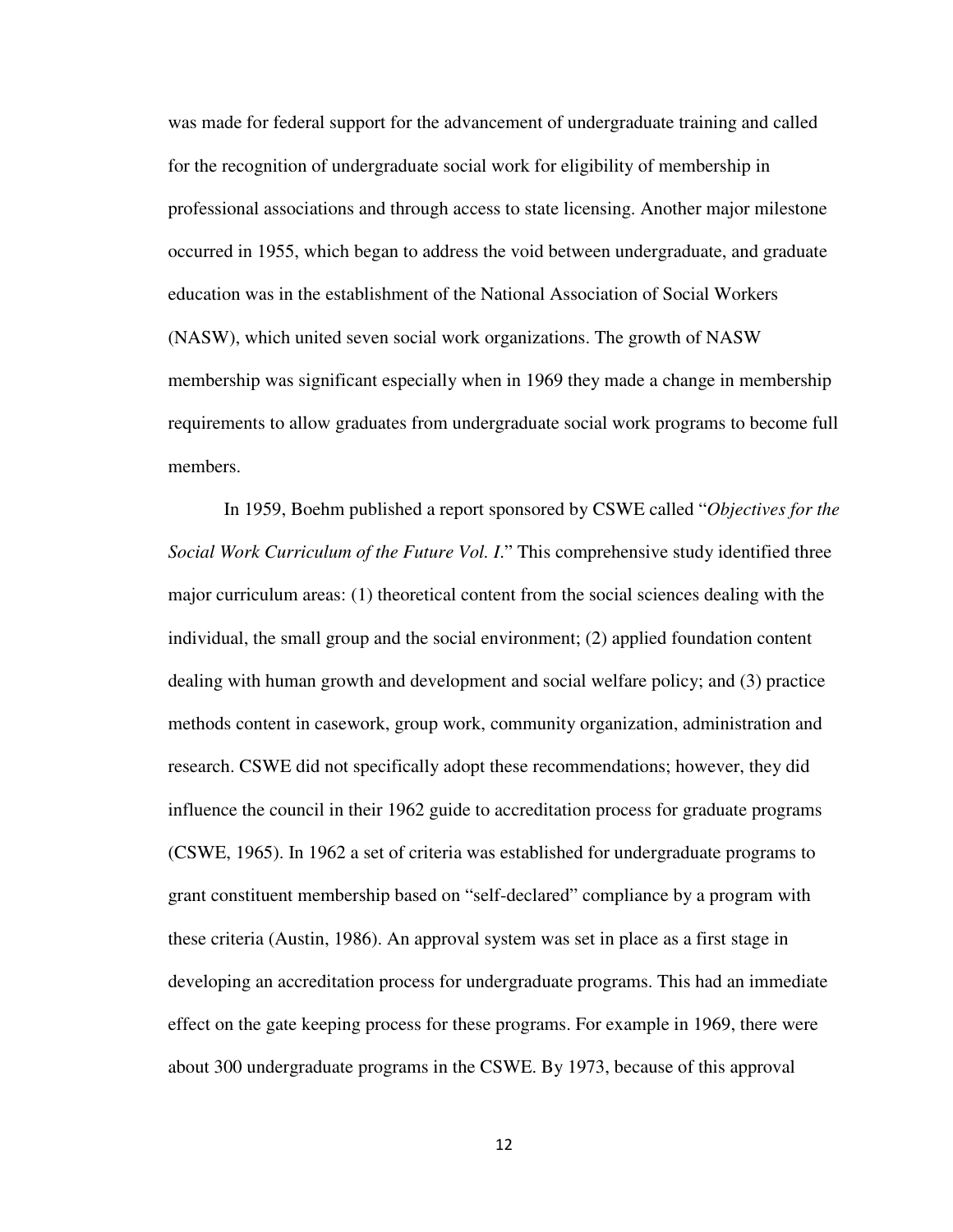process, the number of undergraduate programs in the CSWE had declined to approximately 200. In 1972 detailed criteria for undergraduate curriculum was adopted (CSWE, 1973) and in 1974 CSWE began formal accreditation of undergraduate programs. Through the Committee on Standards CSWE which was still dominated by graduate educators who had significant control over standard setting. This led to undergraduate educators longing for the old NASSA of the 1940's and initiated regional organizing of about 25 undergraduate leaders to establish the Southern Association of Baccalaureate Social Workers. Two years of regional organizing led to the decision to create a national organization representing undergraduate program interests thus creating the Association of Baccalaureate Social Work Program Directors (BPD) in 1975.

 Seeking equity for undergraduate social work education, BPD actively advocated within both NASW and CSWE. The concern with NASW was a perceived neglect of the BSW worker and with limited representation on the NASW board and committees, and the failure to consistently identify the BSW as the entry level of professional practice (Stuart et al., 1993). Advocacy with CSWE presented more complex challenges related to influence over accreditation processes and seeking to influence committee decision making. However, the remnants of the old AASSW remained with resentment of the increased presence and impact the BSW programs were having on CSWE. Two significant issues that were important to undergraduate educators included 1) the recommendations of the CSWE Task Force on Structure and Quality in Social Work Education regarding an educational continuum and 2) the potential initiative of Advanced Standing for BSW graduates in MSW programs. By 1975, a number of graduate schools were granting Advanced Standing with some graduate school deans still critical of the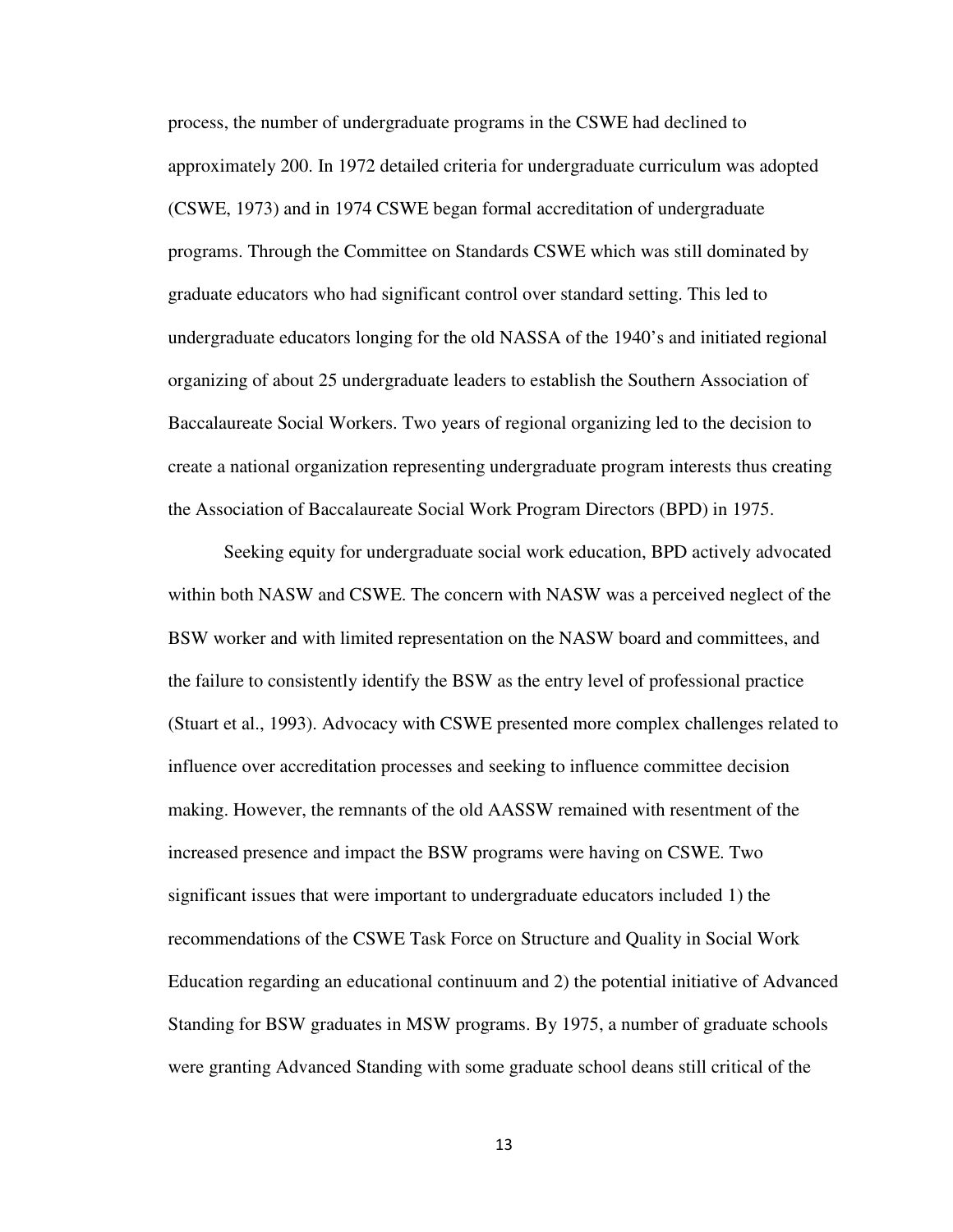initiative (Stuart et al., 1993). It was not until 1982 that CSWE implemented a unified curriculum policy statement, which addressed both undergraduate and graduate social work programs (CSWE 1982).

 The 1982 Curriculum Policy Statement recognized both the undergraduate and graduate degrees as entry-level professional degrees (CSWE, 1982); however, there was a distinction made between the two. The undergraduate professional degree program was defined as encompassing "professional foundation content" with the objective of preparing beginning-level social workers for practice "with special emphasis on direct services and the organization and provision of resources on their behalf" (CSWE, 1982). In contrast, the graduate degree program was defined as including in addition to professional foundation content, "concentrations of specialized knowledge and practice skills in one or more areas relevant to the social work domain" (CSWE, 1982). The graduate of the Master's degree program was expected to "demonstrate specialized knowledge and practice expertise consistent with the focus of an advanced concentration" (CSWE, 1982).

 From the earliest times with the friendly visitors, curriculum was developed in response to the nature of the challenges seen in society both internal and external to the profession. Social work education was and is a reflection of the technology, political context, and philosophical assumptions of the day. Since the establishment of CSWE, the 1959 *Report of the Curriculum Study* and several policy statements served as the initial basis for shaping curriculum. The professional education curriculum was designed around professional foundation content, "direct" and "indirect" practice methods, field practice, and research. The theme of all the documents was that the professional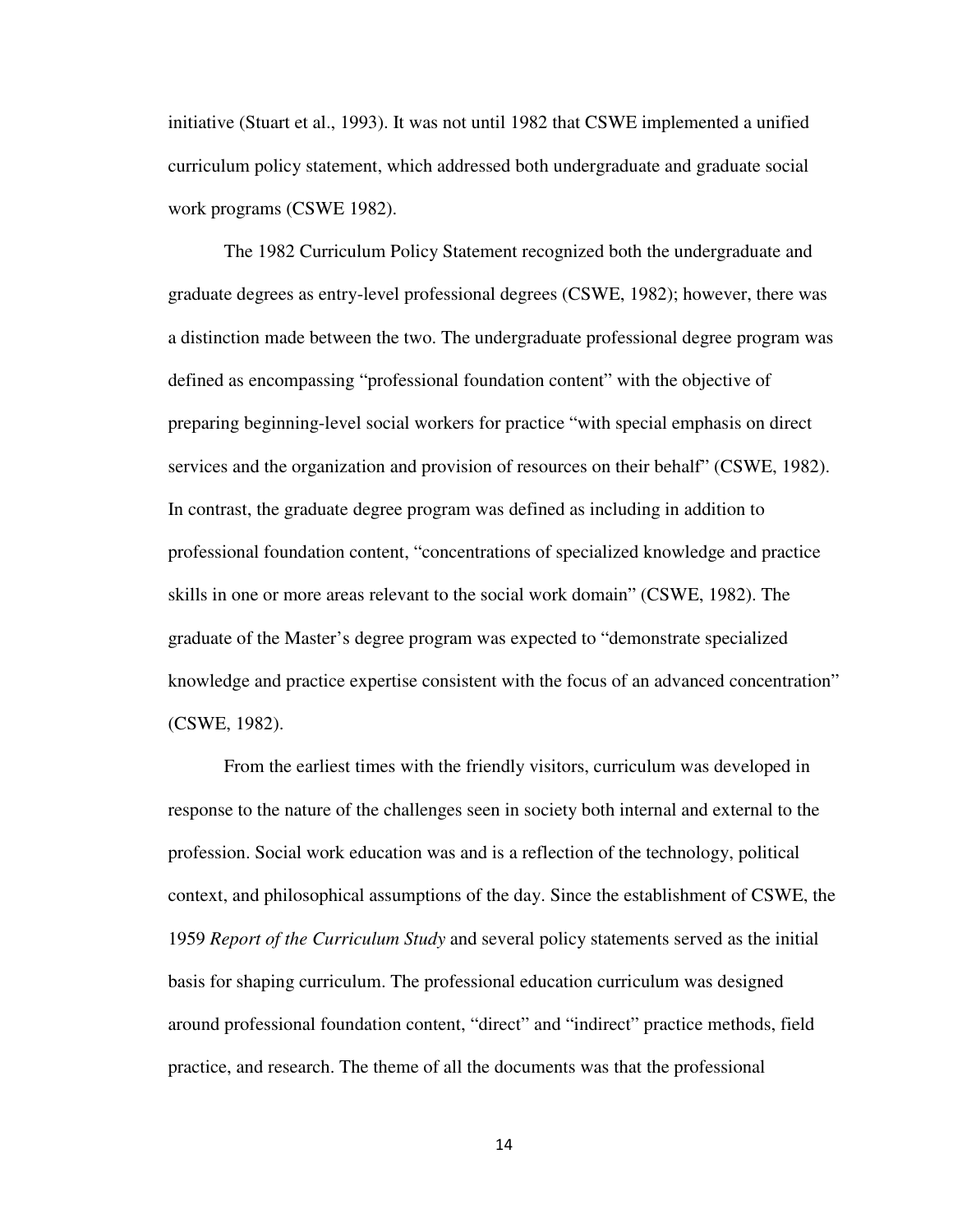curriculum of all schools of social work should have a basic unity rather than being fragmented into a series of specialized, and separate, curriculums (Dinnerman & Geismar, 1984). The Curriculum study identified Human Behavior and the Social Environment (HBSE), Social Welfare Policy and Services (SWPS), and the ethics and values of social work as an organized profession as content areas which should be part of the foundation education of all professional social workers.

 The current CSWE standards are the "*2008 Educational Policy and Accreditation Standards*" (EPAS). These standards are unified across both the baccalaureate and masters level programs with some distinctive aspects between these two levels of practice. EPAS is divided into four areas which integrate the curriculum: (1) program mission and goals; (2) explicit curriculum; (3) implicit curriculum; and (4) assessment (CSWE, 2008). With this 2008 EPAS, CSWE moved to a competency-based education approach which transitioned from what content should be taught to what learning outcomes should be able to demonstrate and achieve. This is the direction for social work education for the present and foreseeable future.

 The Educational Policy 1.0, Program Mission and Goals, centers on the foundation for the existence of a social work program. It explores the purpose of the program and how it integrates into the context and mission of the larger institution. Along with the purpose is a demonstration of commitment to professional social work values such as service, social justice, the dignity and worth of the person, the importance of human relationships, integrity, competence, human rights, and scientific inquiry (CSWE, 2008). Each program will need to demonstrate in a written self-study how they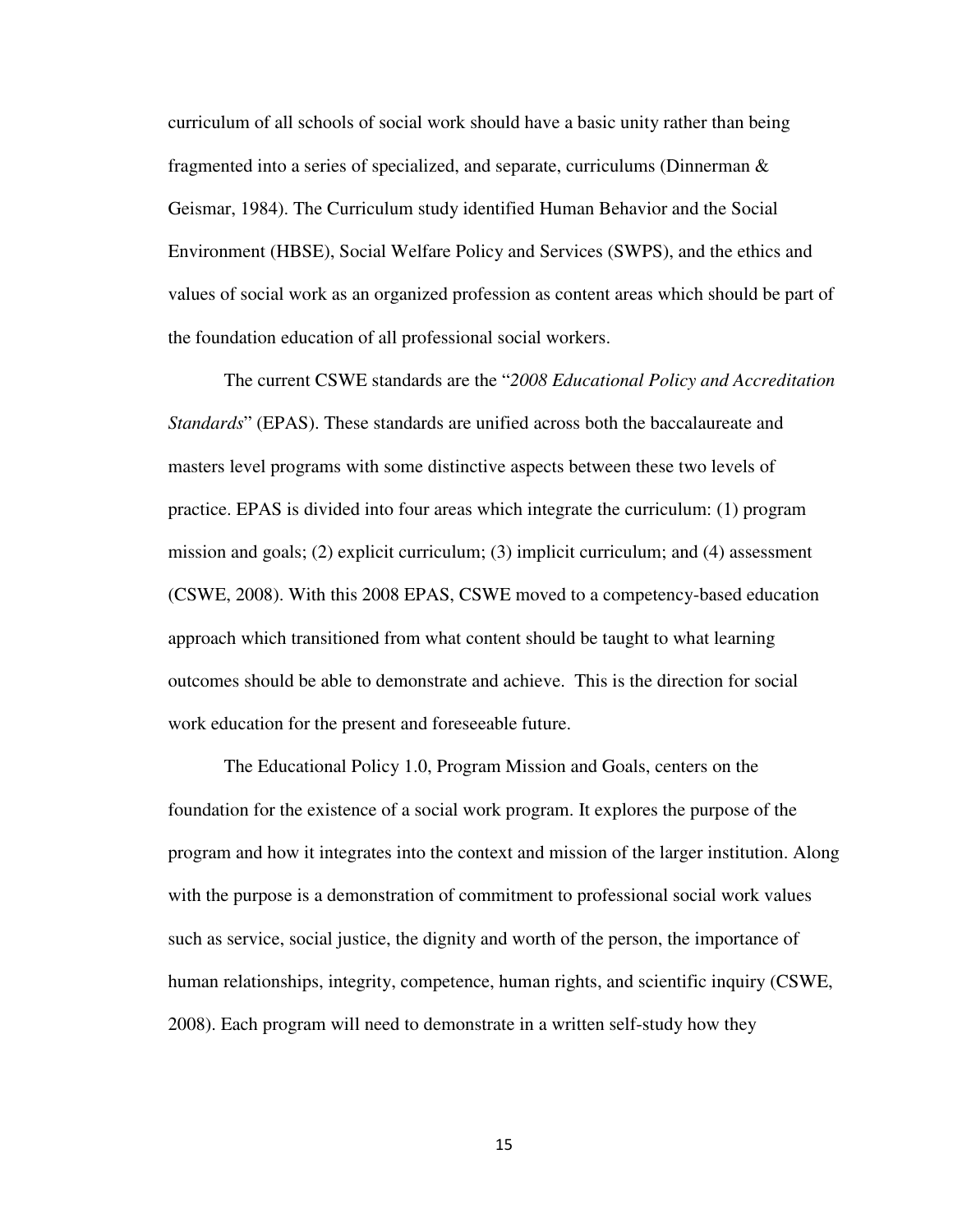operationalize and demonstrate how their program is consistent with these foundational statements.

 The second section of the EPAS is 2.0, Explicit Curriculum. This section delves into the specific details of what is required for a social worker to be a competent professional. The BSW curriculum prepares graduates for generalist practice through the mastery of the core competencies. The MSW curriculum prepares its graduates for advanced practice through the mastery of the core competencies augmented by knowledge and practice behaviors specific to a concentration (CSWE, 2008). There are ten core competencies ranging from professional identity, to critical thinking, to social and economic justice. Included under each of the 10 core competencies are specific practice behaviors which each program seeks to have specific measures to demonstrate the competence of their graduates. In addition to these core competencies are additional requirements such as 2.3 Signature Pedagogy: Field Education. In this version of EPAS a priority is being revealed that field education is central to social work education and the implementation of classroom learning in the field is required. The Accreditation Standard 2.1.3 specifically requires 400 hours of field education for baccalaureate programs and 900 hours for master's programs. Additional standards, which specify details such as field instructor credentials and training requirements, are also included.

 The third section of the EPAS is 3.0, Implicit Curriculum. This section refers to the educational environment in which the explicit curriculum is presented. It includes areas such as diversity, advisement, governance, faculty, and resources, just to name a few. When considering the historic challenges between baccalaureate and master's social work programs the statement, "BSW graduates entering MSW programs are not to repeat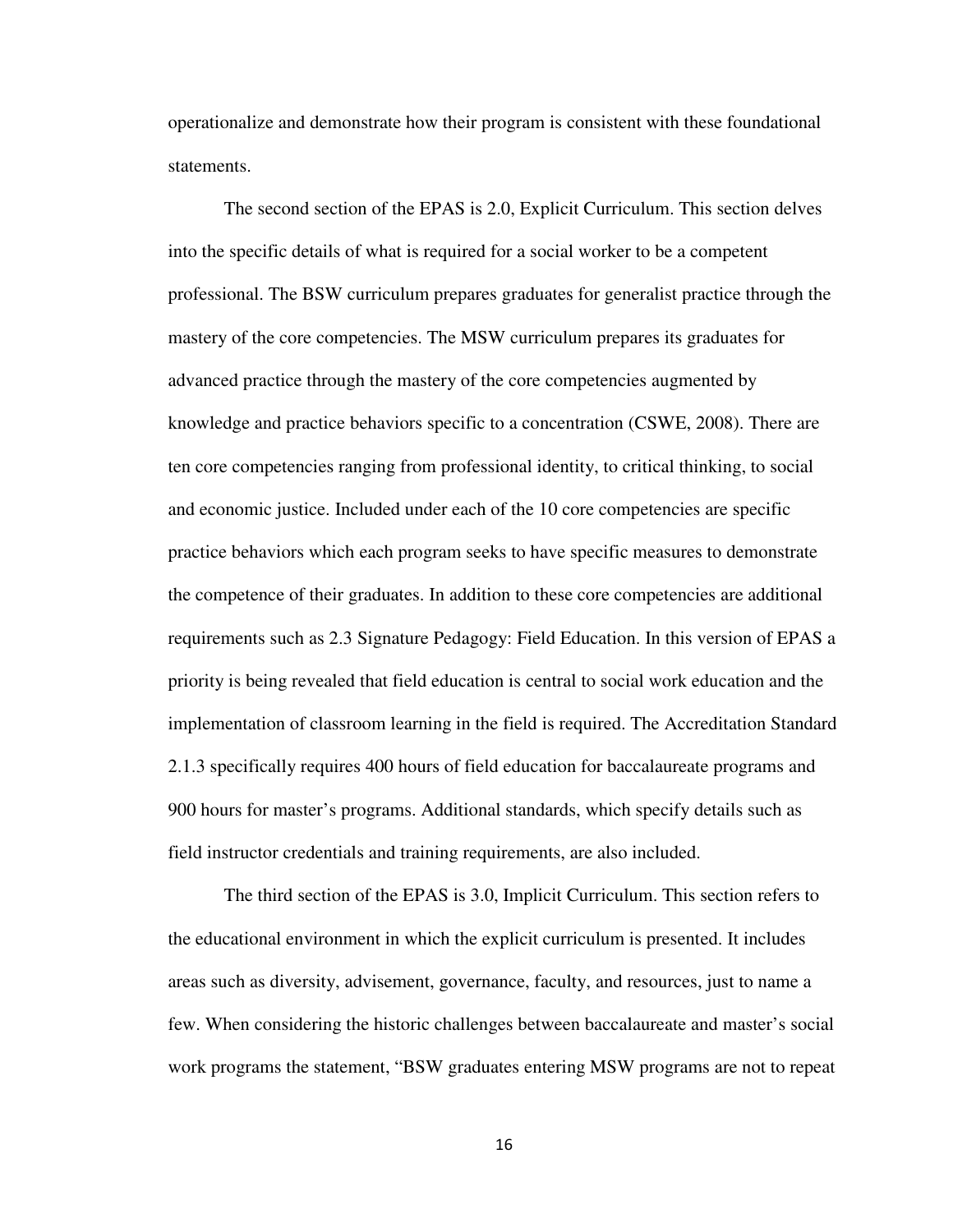what has been mastered in their BSW programs. MSW programs describe the policies and procedures used for awarding advanced standing." (CSWE, 2008 p.11) Specific requirements are stated such as faculty who teach social work practice must have an MSW degree and at least two years of social work practice experience. Ratios for faculty full time equivalent faculty to student ratio are also described: 1:25 for baccalaureate programs and 1:12 for master's programs (CSWE, 2008). In addition, baccalaureate social work programs require no fewer than two full-time faculty members with MSW degrees at least and doctoral degrees preferred. Master's programs are required to have no less than six full-time faculty.

 The fourth and final section of EPAS is 4.0, Assessment. In order to effectively implement a competency-based approach to social work education, a comprehensive approach to evaluation is necessary. This requires multiple measures of practice behaviors and benchmarks to determine if standards set are attained.

 According to the CSWE 2012 Statistics on Social Work Education there are 52,798 full-time social work majors enrolled as of fall of 2012 in 453 programs that submitted data with an average of 116.6 students in each program. There were 7,279 parttime social work majors enrolled in the 207 programs that reported offering a part-time program with an average of 35.2 students in each program. In contrast, in the same report there are 34,484 full-time MSW students from 210 programs that submitted data and 19,351 part-time MSW students from 184 programs that submitted data.

 The demographic characteristics unfold with 87.5% of all full-time BSW students being female with 61.7% being under 25 years old. Individuals identifying as White non-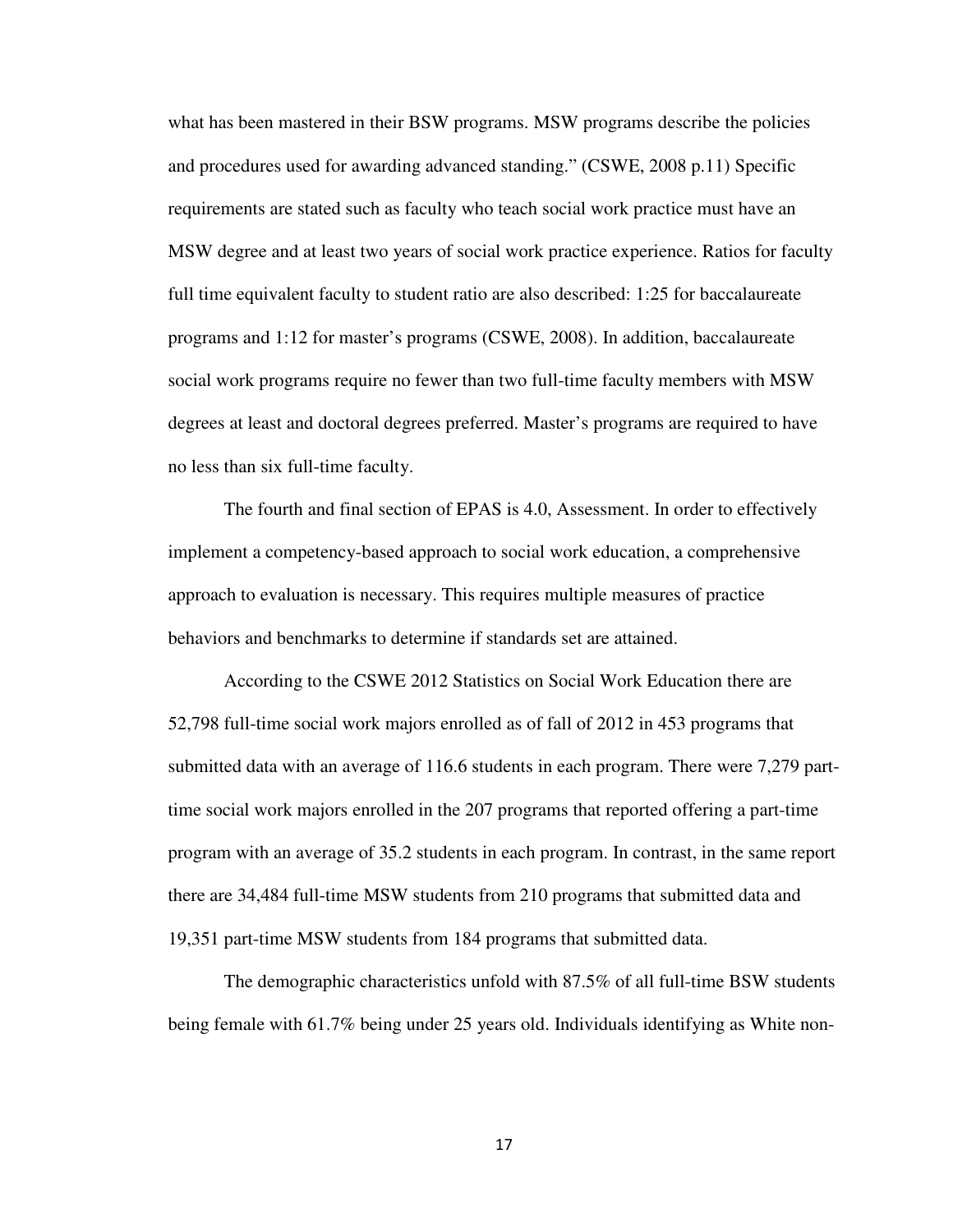Hispanic averaged 50.6% of the full-time students. The following chart is from the

CSWE 2012 Statistics on Social Work Education (Table 30 p. 26).

| Demographic Category                           | Full-Time |      | Part-Time |      |
|------------------------------------------------|-----------|------|-----------|------|
| Gender                                         | Number    | $\%$ | Number    | $\%$ |
| Male                                           | 6,358     | 12.5 | 938       | 13.0 |
| Female                                         | 44,316    | 87.5 | 5,811     | 86.1 |
| Unknown                                        | 2,124     |      | 530       |      |
| Age Group                                      |           |      |           |      |
| Under 25 years                                 | 32,553    | 61.7 | 1,683     | 23.1 |
| 25-34 years                                    | 7,390     | 14.0 | 1,923     | 26.4 |
| 35-44 years                                    | 4,248     | 8.0  | 1,349     | 18.5 |
| 45 years or older                              | 2,733     | 5.2  | 1,077     | 14.8 |
| Unknown                                        | 5,874     | 11.1 | 1,247     | 17.1 |
| Racial/Ethnic Identification                   |           |      |           |      |
| White (non-Hispanic)                           | 26,731    | 50.6 | 3,049     | 41.9 |
| <b>African American/Orther</b><br><b>Black</b> | 12,836    | 24.3 | 2,193     | 30.1 |
| Chicano/Mexican American                       | 1,709     | 3.2  | 167       | 2.3  |
| Puerto Rican                                   | 1,112     | 2.1  | 16        | 0.2  |
| Other Latino/Hispanic                          | 3,693     | 7.0  | 535       | 7.3  |
| American Indian/Native<br>American             | 495       | 0.9  | 68        | 0.9  |
| <b>Asian American/Other Asian</b>              | 912       | 1.7  | 109       | 1.5  |
| Pacific Islander                               | 154       | 0.3  | 21        | 0.3  |
| Other                                          | 296       | 0.6  | 42        | 0.6  |

Table 1: Demographic Characteristics of Full-Time and Part-Time Baccalaureate **Students**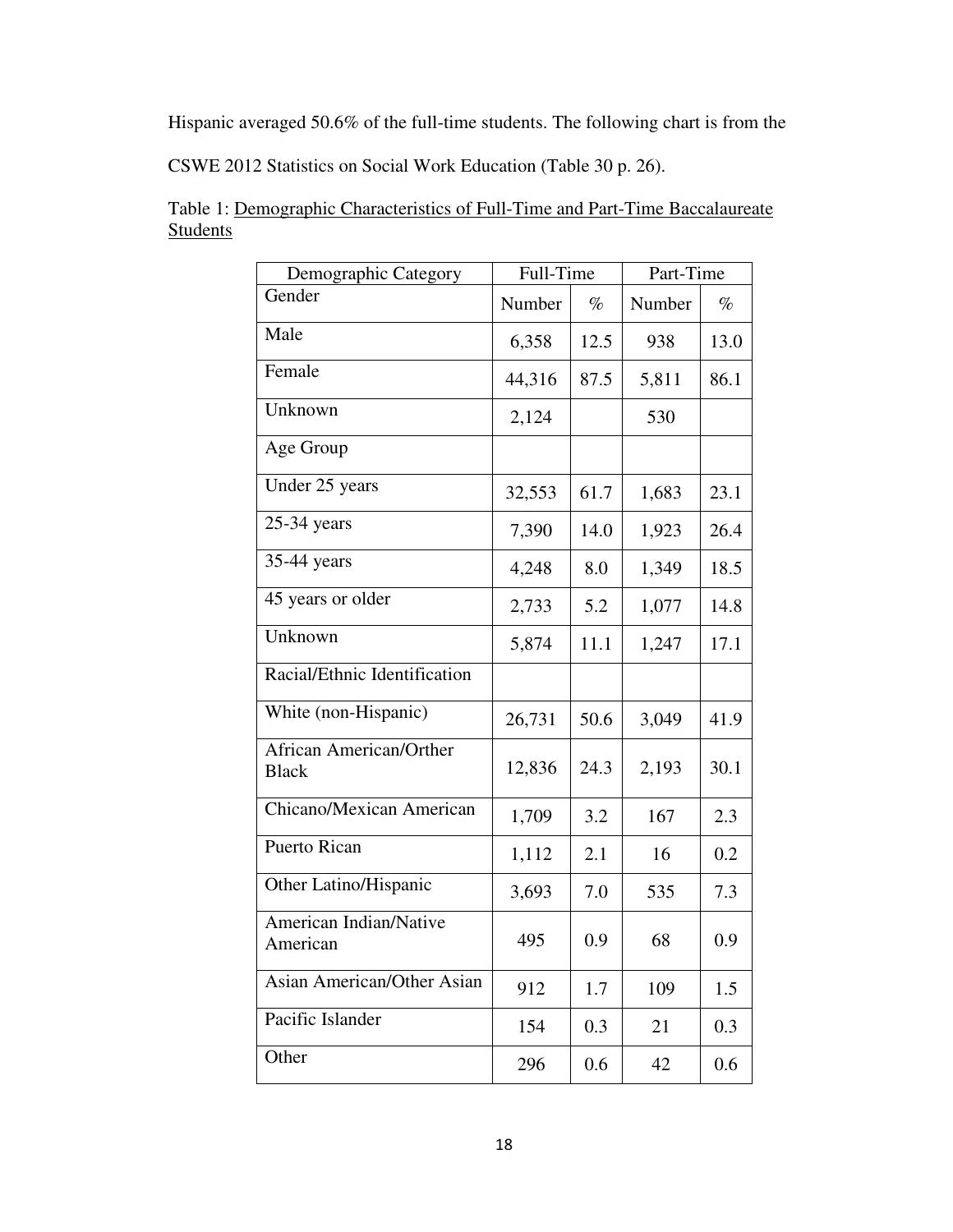| <b>Multiple Race/Ethnicity</b>  | 874   | 1.7 | 80  | 1.1  |
|---------------------------------|-------|-----|-----|------|
| Unknown                         | 3,986 | 7.5 | 999 | 13.7 |
| Number of programs<br>reporting | 453   |     | 453 |      |

In contrast the MSW data shows White (non-Hispanic) at 56.6% of full-time students out of 210 programs submitting data.

 The top baccalaureate field placements were in the child welfare areas with 16.8% with family services at second with  $10.6\%$  out of 442 programs reporting. In 2011-2012, 453 baccalaureate programs awarded 15,946 degrees. Of this number 5,901 (37.0%) were from historically underrepresented groups. In contrast, MSW programs graduated 22,441 from 213 programs that submitted data and 6,963 (31%) come from historically underrepresented groups.

 Baccalaureate social work education has seen a tremendous transformation over the years. From its earliest days seeking to exist and respond to needs yet facing opposition from the master's level community who were pursuing professional credibility seeking to emulate the graduate level model of other professions. Nevertheless, baccalaureate social work education has continued to thrive in both rural and urban settings, responding to needs in the community and often motivated by religion.

 In the midst of the development of professional social work education, evangelical Christians were entering into low-income communities to win souls and learned of the terrible living conditions and began developing social welfare programs. Evangelical leaders including Charles H. Spurgeon played a significant role in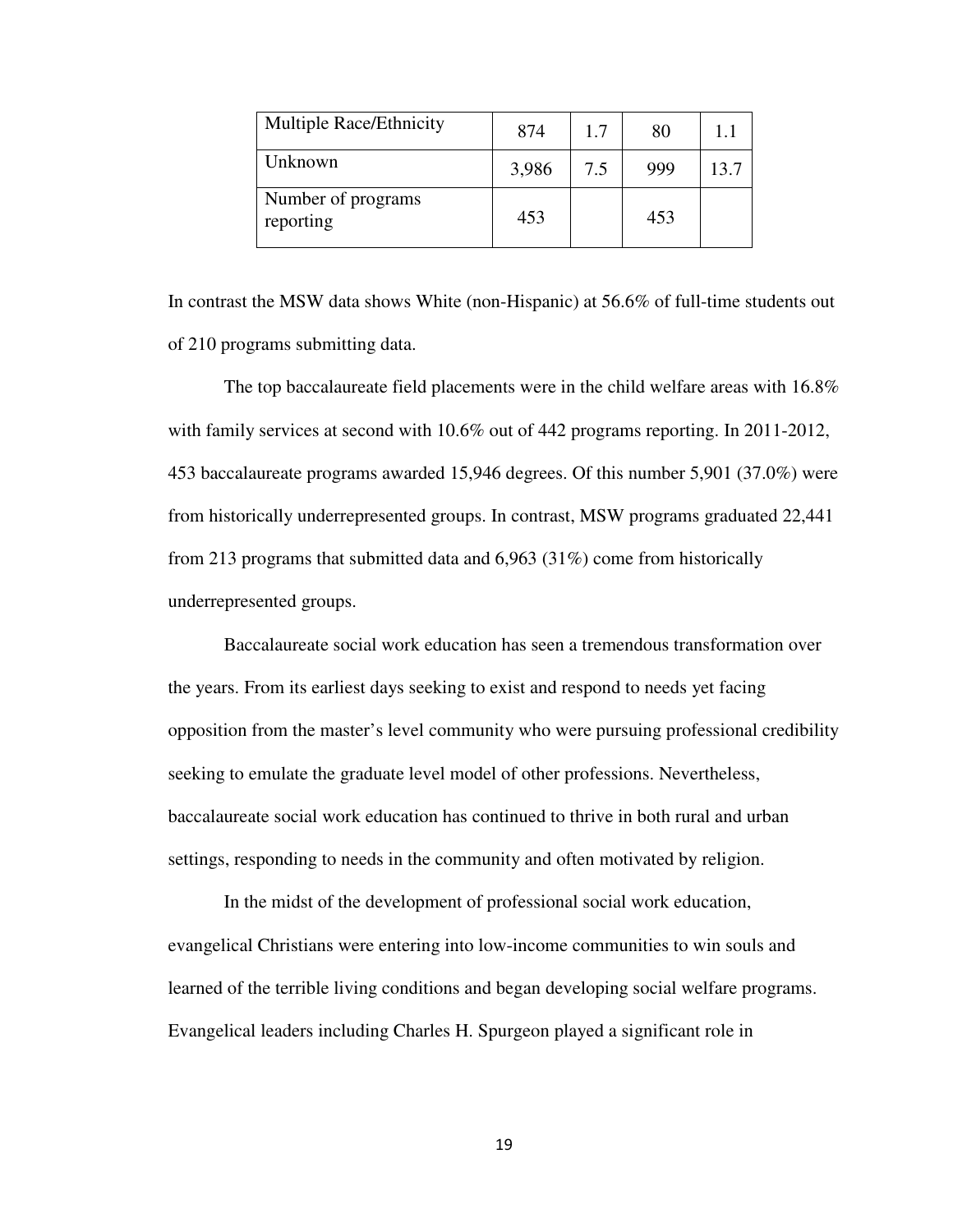establishing gospel missions, employments bureaus, orphanages, and other organizations to assist the poor (Moberg, 1972).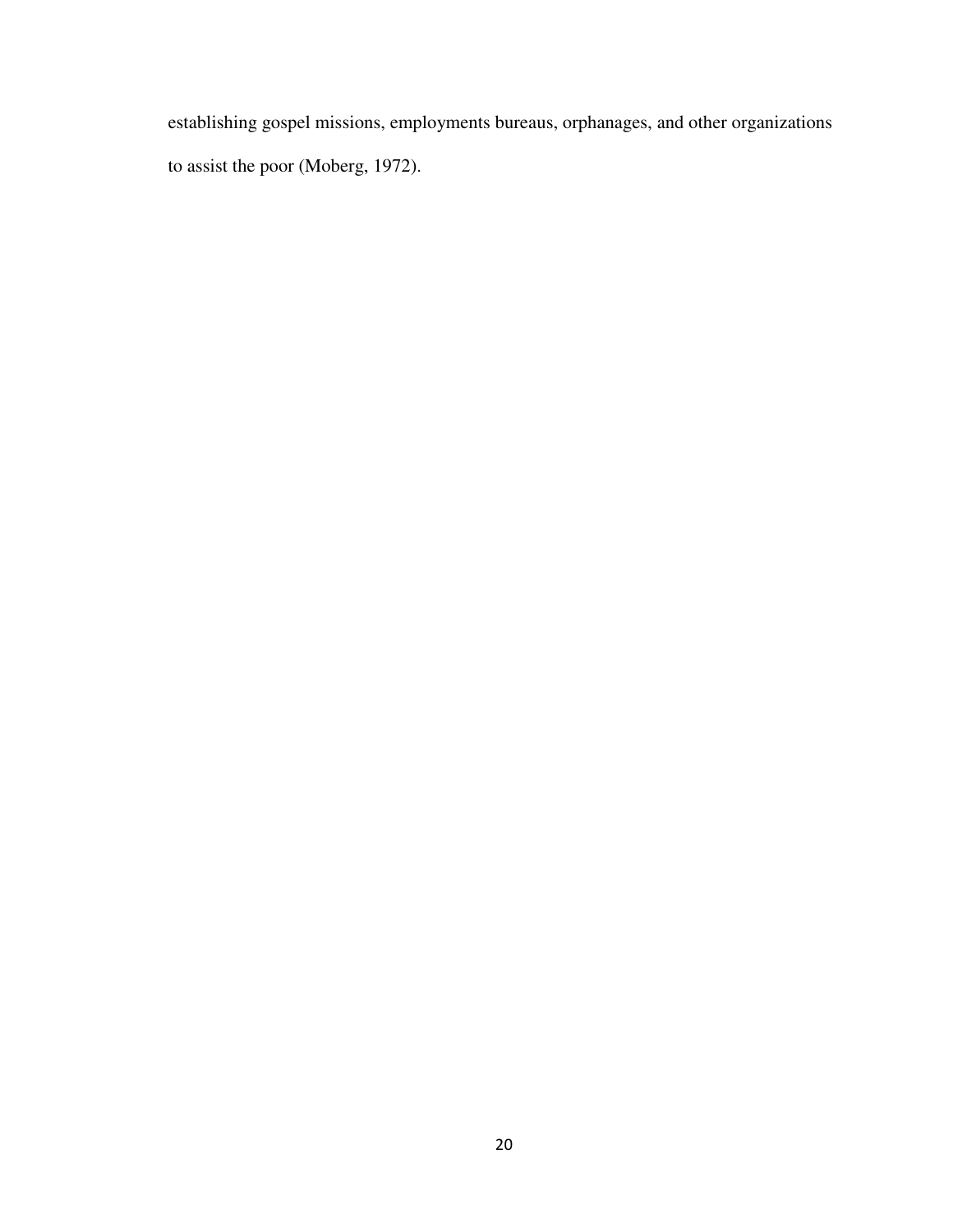#### **Chapter 2: Literature Review**

Otto Rank, in his book *Beyond Psychology* (1941) writes, "We are born in pain, we die in pain, and we should accept life-pain as unavoidable, -indeed a necessary part of earthly existence, not merely the price we have to pay for pleasure." (p.16) Rank continues, "Man is born beyond psychology and he dies beyond it but he can live beyond it only through vital experience of his own – in religious terms, through revelation, conversion or re-birth" (p. 16). Rank, former protégé of Sigmund Freud and inspiration for the historic social work practice theory the Functional Approach, alludes to the rationality of psychology, yet the highlights the limitations of rational thinking with the reality of the irrationality of human beings. This drives human beings to dynamics beyond self often found in religion and spirituality. Ronald L. Johnstone (2007), defines religion as the following:

Religion is a set of beliefs and rituals by which a group of people seeks to understand, explain, and deal with a world of complexity, uncertainty, and mystery, by identifying a sacred canopy of explanation and reassurance under which to live.

Canda (1999) who wrestles with the differences between religion and spirituality offers this definition of spirituality:

I conceptualize spirituality as the gestalt of the total process of human life and development, encompassing biological, mental, social, and spiritual aspects. It is not reducible to any of these components; rather, it is the wholeness of what it is to be human. This is the most broad meaning of the term. Of course, a person's spirituality is concerned significantly with the spiritual aspect of experience. In the narrow sense of the term spirituality, it relates to the spiritual component of an individual or group's experience. The *spiritual* relates to the person's search for a sense of meaning and morally fulfilling relationships between oneself, other people, the encompassing universe, and the ontological ground of existence,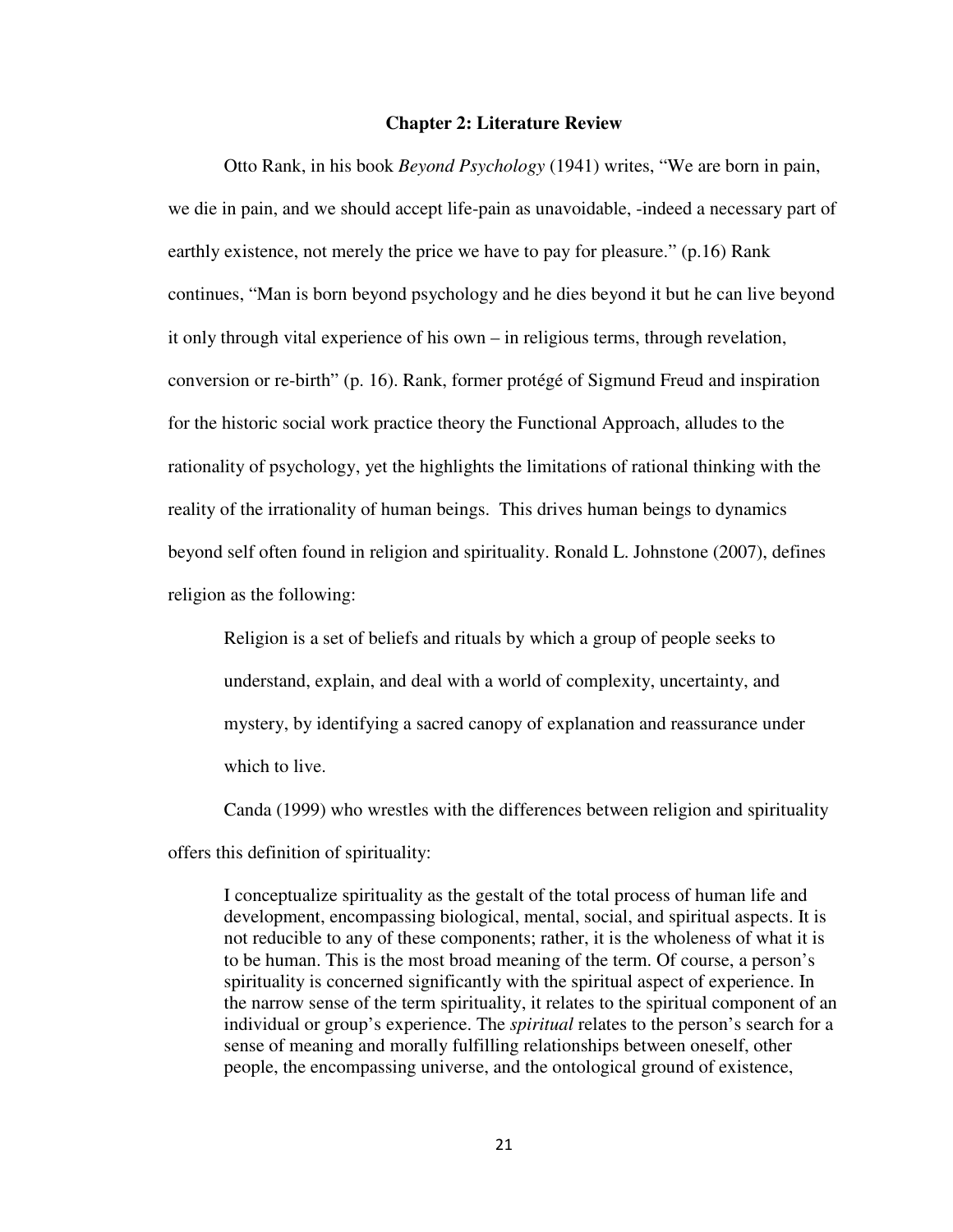whether a person understands this in terms that are theistic, atheistic, nontheistic, or any combination of these.

In this definition, spirituality is distinguished from *religion*: "Religion involves the patterning of spiritual beliefs and practices into social institutions, with community support and traditions maintained over time" (Canda & Furman, 1999, p. 173).

Although religion and spiritually are clearly distinct from each other often they interact together to form a whole. In fact, most of the founders of American universities were active Protestants and devout believers (Marsden, 1994). Through the years this religious foundation eroded from conservative to liberal and from devoutly religious to secular (Marsden, 1994). Thus the Bible college movement was in response to the changes in American Universities. Social work coming out of this context started as religious and depending on the institution remained religious or began to lean secular. Religion has historically been a motivator to study social work and social work has often been a motivator to develop spirituality.

Judeo-Christian Religion has motivated people to help others in need for generations. This desire to help others in need grows from the  $18<sup>th</sup>$  century in significant ways in the United States stemming from the abolitionist movement, prohibition movements, and a deeply held belief in Post-millennial eschatology, that Jesus Christ would return if the world is healed of its ills. With the civil rights movement germinating and women's suffrage empowering women to play a greater role in living out their faith, and in society the fledgling profession of social work was an ideal vehicle pious Christians and particularly women to extend their reach and influence. The movement being described occurred in the late 1800s and is called the social gospel movement. Broadly the social gospel was built on the assumption that the world would improve over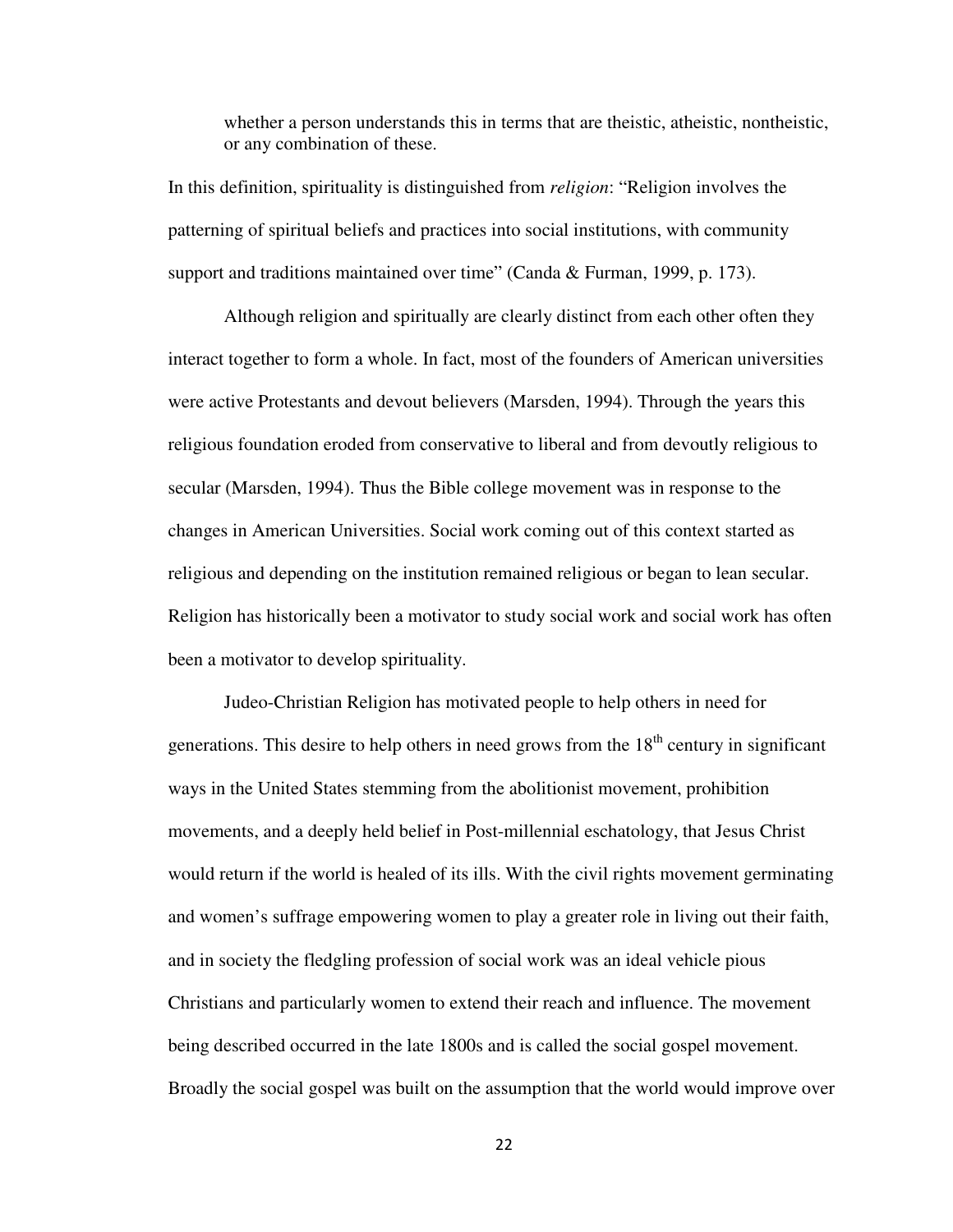time. This was an intellectual movement which described and defined much of what was happening in society. However the act of defining a movement solidified its tenets which ultimately resulted in a conservative response to refocus on the Biblical and center on individual salvation rather than the broader social issues.

 Cairn University, founded in 1913, the current institution is the result of a 1951 merger of two Philadelphia Bible schools, the Bible Institute of Pennsylvania and Philadelphia School of the Bible, into Philadelphia Bible Institute (PBI). PBI offered three-year diplomas focused primarily on the training of lay people for church-related vocations. In 1958, PBI became Philadelphia College of Bible (PCB) when the Commonwealth of Pennsylvania granted approval to offer the four-year degree leading to the Bachelor of Science in Bible. Strengthening its educational program by developing an academically rigorous core of biblical studies and liberal arts courses, PCB attained regional accreditation in 1967 from the Middle States Association of Colleges and Schools (now the Middle States Commission on Higher Education), one of only a few Bible colleges in the nation to receive such regional accreditation. PCB then added the Bachelor of Music (1967) and the Bachelor of Social Work (1974) degrees, which began the development of a series of programs in various professional fields, further distinguishing PCB from traditional Bible colleges in the nation as graduates were being prepared for careers in fields other than vocational ministry within the church (MSCHE Self Study, 2015).

In 2000, the Commonwealth granted university status to the institution and the name was changed from Philadelphia College of Bible to Philadelphia Biblical University. The latest name change occurred in 2012 when the University's Board of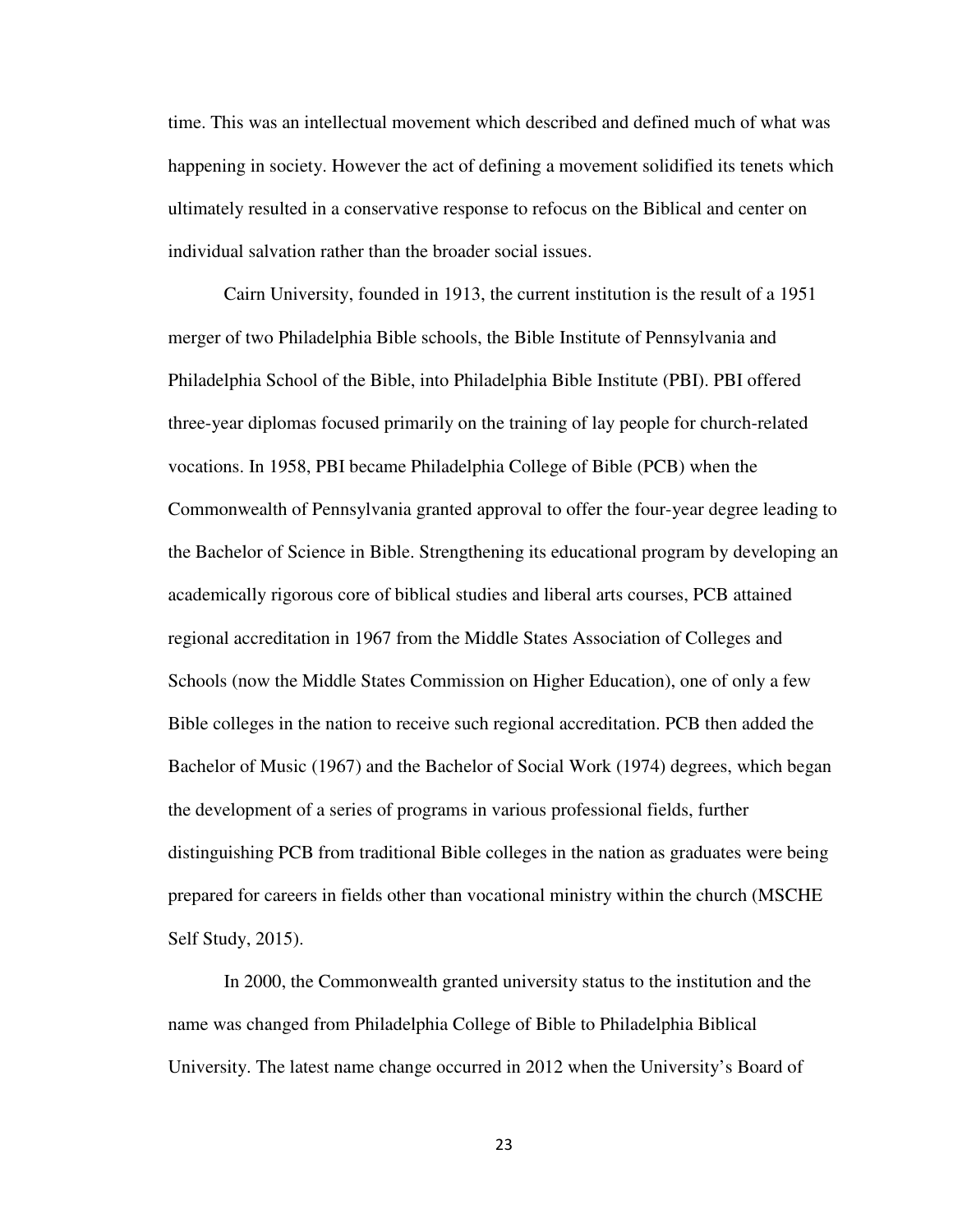Trustees voted to change the name to Cairn University in an effort to overcome the perception that the University's educational offerings were limited and had a narrow vocational focus. Dr. Todd Williams, president, proposed the name, which reflects the understanding of cairns as piles of stones used as memorials and trail-markers – they bear witness and point the way. Cairn remains true to its rich biblical heritage while it is positioned to prepare biblically minded, well-educated, professionally competent men and women of character to meet the challenges of life in the twenty-first century (MSCHE Self Study, 2015).

The origins of the Cairn University Department of Social Work are rooted in the Bible college movement coming out of the late nineteenth century, in many ways responding to the movement of the social gospel. Bible colleges trained church leaders for preaching, teaching, missions, and music ministries. Bible college faculty taught that society could only be transformed when individuals accepted the gospel of Jesus Christ and were saved from their sin. In contrast to the social gospel the mandate was to support the caring for people in need with always the goal of "witnessing" to them about the gospel (Furness, 2009).

Entering into the 1960's the United States was facing tremendous challenge with racial divide and urban disharmony. The U.S. President Lyndon B. Johnson was responding with multiple initiatives including the Voting Rights Act for people of all races to be able to vote, and the "War on Poverty" which was the Economic Opportunity Act which he introduced in his State of the Union speech in 1964. Meanwhile in Philadelphia there were the 1964 Philadelphia Race Riots with clashes between the Philadelphia Police and African Americans living in North Philadelphia. During all this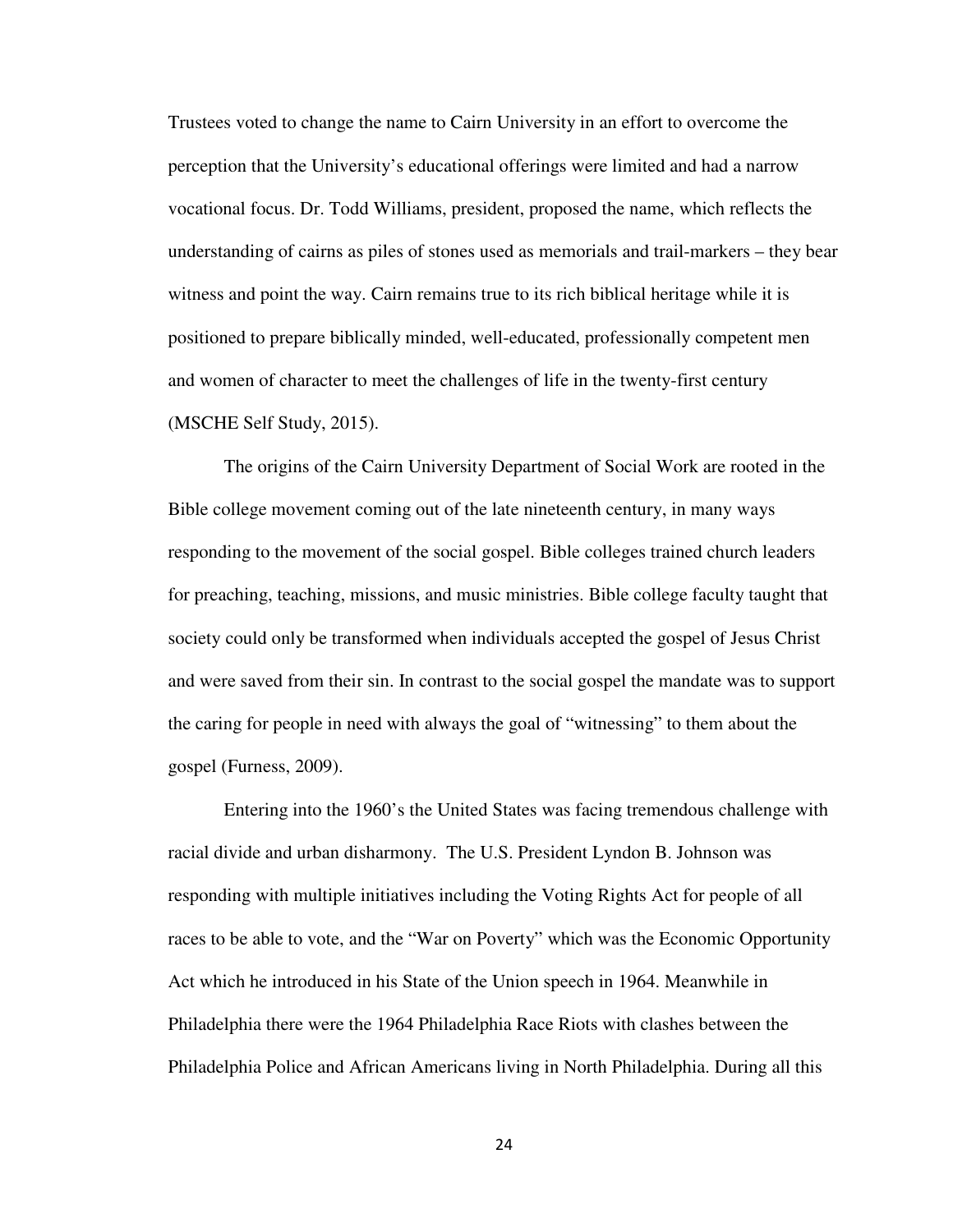the then Philadelphia College of Bible (PCB) was in the midst of this historic upheaval. A 1943 graduate of PCB William Freeland (later became the founder of Lakeside Educational Network) began advocating for the college to serve children and their families beyond Bible clubs which focused on Evangelism (Furness, 2009). He centered most of his advocacy on Dr. Clarence Mason who was Academic Dean of the college. Charles Furness a Baptist preacher who great up in poverty in Philadelphia, had been on a life journey of education and pursuing ministry to the poor. After some extensive research on regional poverty and the church's opportunity to respond Furness saw an opportunity to build on his American history and seminary degrees and sought to add a Master of Social Work (MSW) from Rutgers University in New Brunswick New Jersey (Furness, 2009). Meanwhile Furness was also working at the Goodwill Home and Rescue Mission in Newark New Jersey. While completing his MSW in 1958 Furness began to write Bible schools, colleges, and seminaries encouraging them to add courses in social welfare and social work (Furness, 2009). The first contact Furness had with PCB came in 1960 when Dr. Mason recalls liking the idea but redirecting Furness to pursue the idea at other school like Moody Bible Institute in Chicago who he felt would more likely be able to implement it due to PCB facing financial challenges (Furness, 2009).

After pursing the initiative with Moody president Dr. William Culbertson, Furness was informed Moody was not positioned to implement such an initiative. Furness continued to pursue the initiative with PCB and met with the then president Dr. Charles Ryrie in 1960 and 1962. They were processing the potential to integrate Christian Service activities with social work goals (Furness, 2009). Finally in 1963 when PCB was transitioning to a new president, Dr. MacCorkle, the idea was renewed. Dr. MacCorkle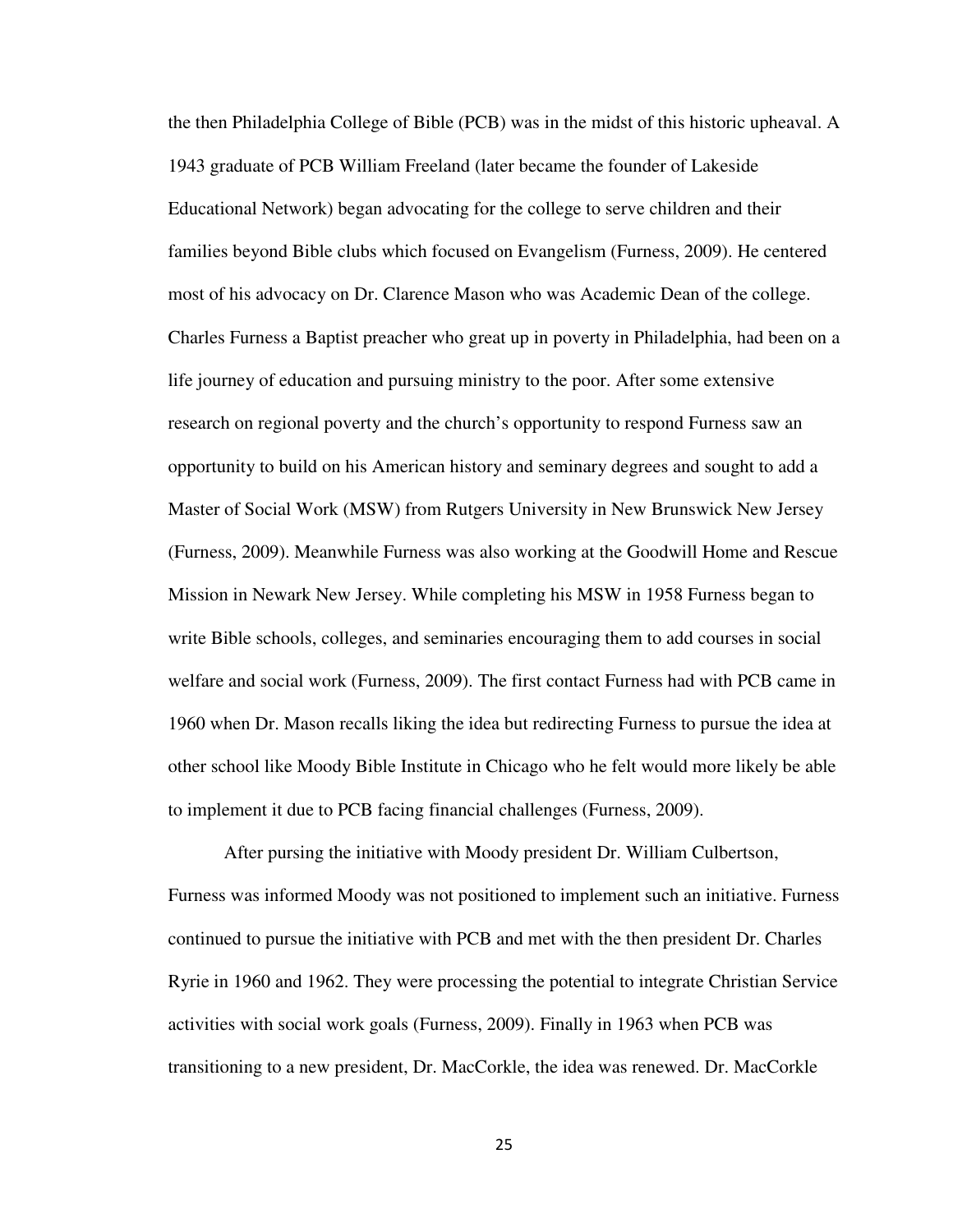and Dr. Mason initiated a meeting with Dr. Margaret E. Bishop the Director of Admissions at the University of Pennsylvania School of Social Work. They were exploring undergraduate social work education and the courses needed to gain admission in social work masters programs. Academic faculty credentials were also explored and Dr. Bishop confirmed that Furness had the necessary credentials and training to teach undergraduate social work (Furness, 2009).

MacCorkle and Mason made a visit to Furness in December of 1963 at the Goodwill Home and Rescue Mission in Newark New Jersey to discuss in more detail the training of social workers. The mission was a 164 bed residential facility that focused on the rehabilitation of men who are homeless and struggling with alcohol addiction. Furness had also started a child welfare department there in 1961 which included an adoption program. MacCorkle and Mason envisioned PCB graduates working in similar programs which would care for physical and spiritual needs (Furness, 2009). Following this visit, MacCorkle and Mason had confirmed Furness as the qualified leader for the PCB social work initiative (Furness, 2009).

Furness had strong convictions related to Bible colleges, seminaries, Christian educational institutions, all Christian sectarian social service organizations. In 1965, Furness submitted a report to the President and Board of Trustees of PCB,

The first factor to emerge years ago is an increasingly urgent one. Born again Christians must be prepared to be administrators of Christian institutions. There is increasing insistence by State governments that staff workers and executives in such institutions have the Master of Social Work degree. The second major factor is that of the new admission by the Social Work profession that there will not be enough social workers in the foreseeable future to the meet the needs of an exploding population, even in part. With the concomitant multiplication of social problems, we are being asked to help, as long as we preform our services in an expert way. The third factor, is the one which particularly justifies the Philadelphia College of Bible in its adoption of a long range plan of intercity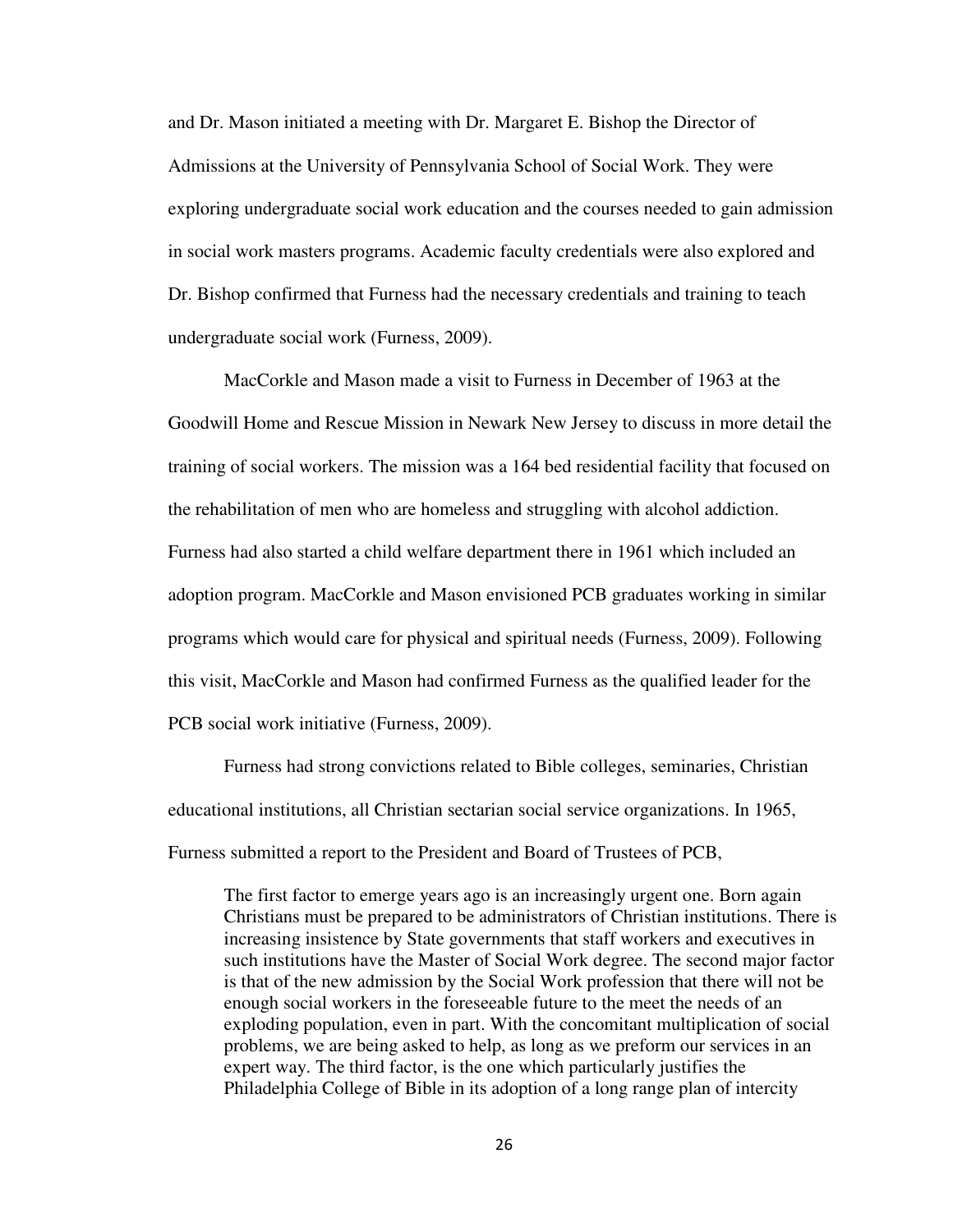evangelization. This is the use of social work methods to make more contact with the unreached than ever before, in conjunction with the Christian service and Mission Departments. This will be in Philadelphia in particular in the urban advance program and in other urban centers of the world (PCB Bulletin, 1966).

Furness clearly had to be sensitive to his audience and utilized terminology which

could relate to the Evangelical leaders at PCB. To another constituency, the Health and

Welfare Counsel of Philadelphia, Furness introduced the new social work program and

its evangelical appropriate in this way,

Across denominational lines, there are many Christians who may be referred to as "Evangelicals". They are not liberal, nor are they "radical right" or "fanatical fringe." For much of the time during which the social work profession was developing, they were either glad to let the social workers handle increasing welfare demands, or felt social work was not needed within their own circles as long as they could handle the calls for help which came to them. Some opposed social work altogether as "too worldly." Christians of this evangelical subculture, while heterogeneous in some ways, are united in other ways, including the viewing of man's [sic] needs as spiritual and eternal as well as material and temporal (Furness, 2009, p 194).

In addressing the Social Gospel Movement, Furness articulated the Evangelical

position in this way,

Evangelicals do not believe in the social gospel as it is so called because they do not believe the gospel needs to prefix of the word *social*…The gospel itself is an instrument used in social interaction and has powerful effects in both problematic and normal social institutions. Good social action starts with the individual Christian and his [sic] influence in the world (Furness, 1972).

In these initial phases of establishing the program, PCB was working in

consultation with Miss Cordelia Cox, Consultant of Undergraduate Education for the

Council on Social Work Education. The challenge before them was to balance

evangelical theology and social work ideology. Seeking this balance was yet to be

achieved in any context. However, the initial markers of success would be students

enrolled in the program and successful accreditation in the future. The President of PCB,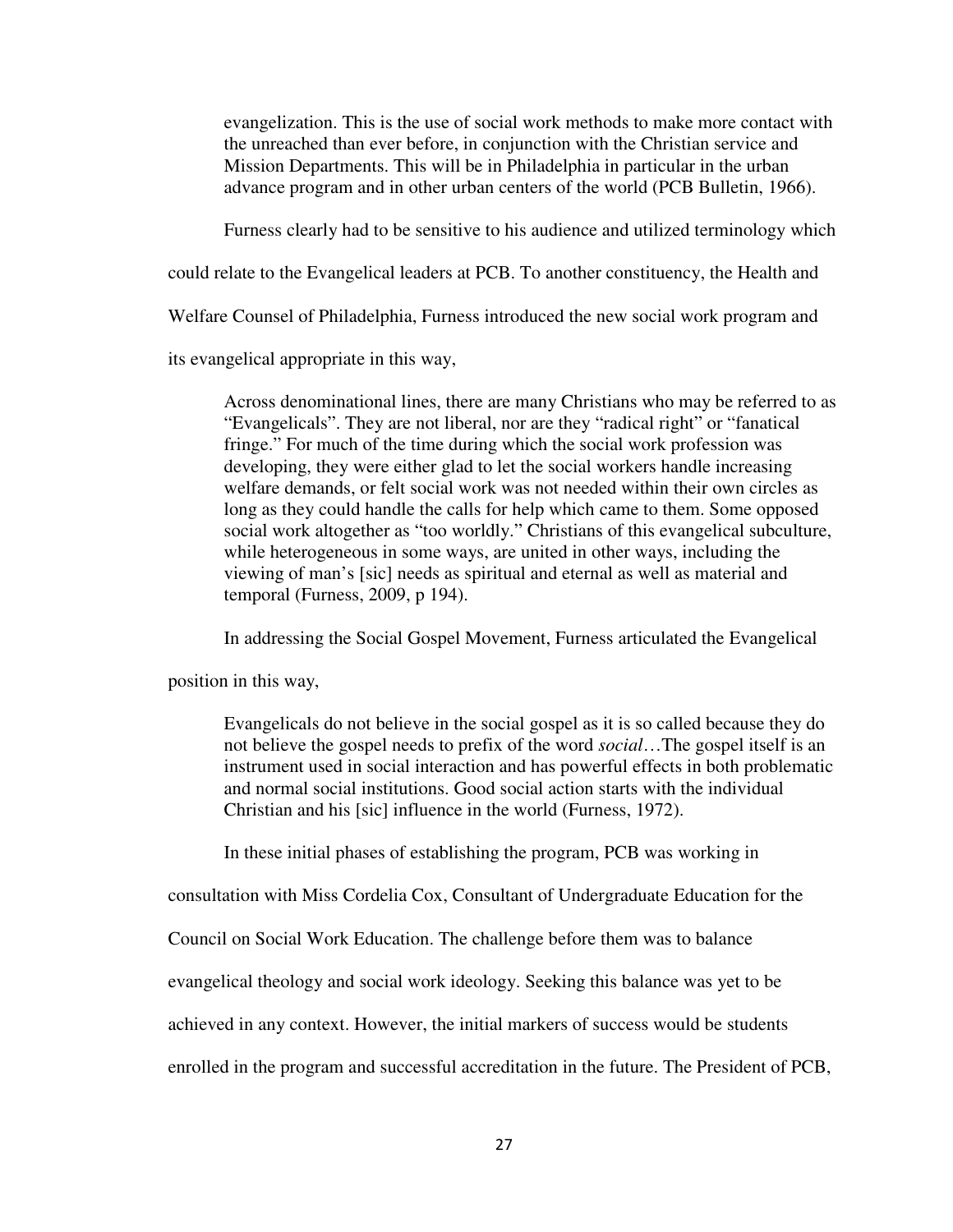MacCorkle, was seeking to navigate this complexity in balancing the college's commitment to God and professional standards and communicate with students in this way,

I am writing you this special letter because many PCB supports have asked about our new Bible Social Work program. And I am concerned that you understand the relationship between social work, and Bible Social Work at PCB. Yes, our students are receiving the best professional training – but combined with an evangelical concern for souls. This is a ministry based on the fundamental belief that a saving Faith [sic] in Jesus Christ is the only solution to man's [sic] problems (PCB correspondence, 1966).

At PCB all students majored in Bible and had the option of a ministry major in pursuing the Bachelor of Science in Bible. The other majors were Bible Pastoral Studies, Bible Music, Bible Mission, and Bible Christian Education. In 1965, the Bible Social Work major joined these other majors at PCB and soon gained popularity with the students. The social work department curriculum coincided with CSWE's development of guidelines for undergraduate social work programs (Furness, 2009). This collaboration with CSWE started in 1963 and produced the first Bible Social Work graduates in 1967. In 1968, following the completion of Middle States accreditation, PCB became a constituent member of CSWE which was an indication that the Bible Social program met CSWE's professional standards. PCB maintained this approval through CSWE's annual review process until undergraduate accreditation standards published in June 1973 became effective in 1974 (Furness, 2009).

In 1968, the *Constituent Members of the Council on Social Work Education listed six evangelical schools:* Taylor University, Eastern Nazarene College, Seattle Pacific College, Wheaton College, Baylor University, and Philadelphia College of Bible. Theologically conservative Protestant schools not generally included among evangelical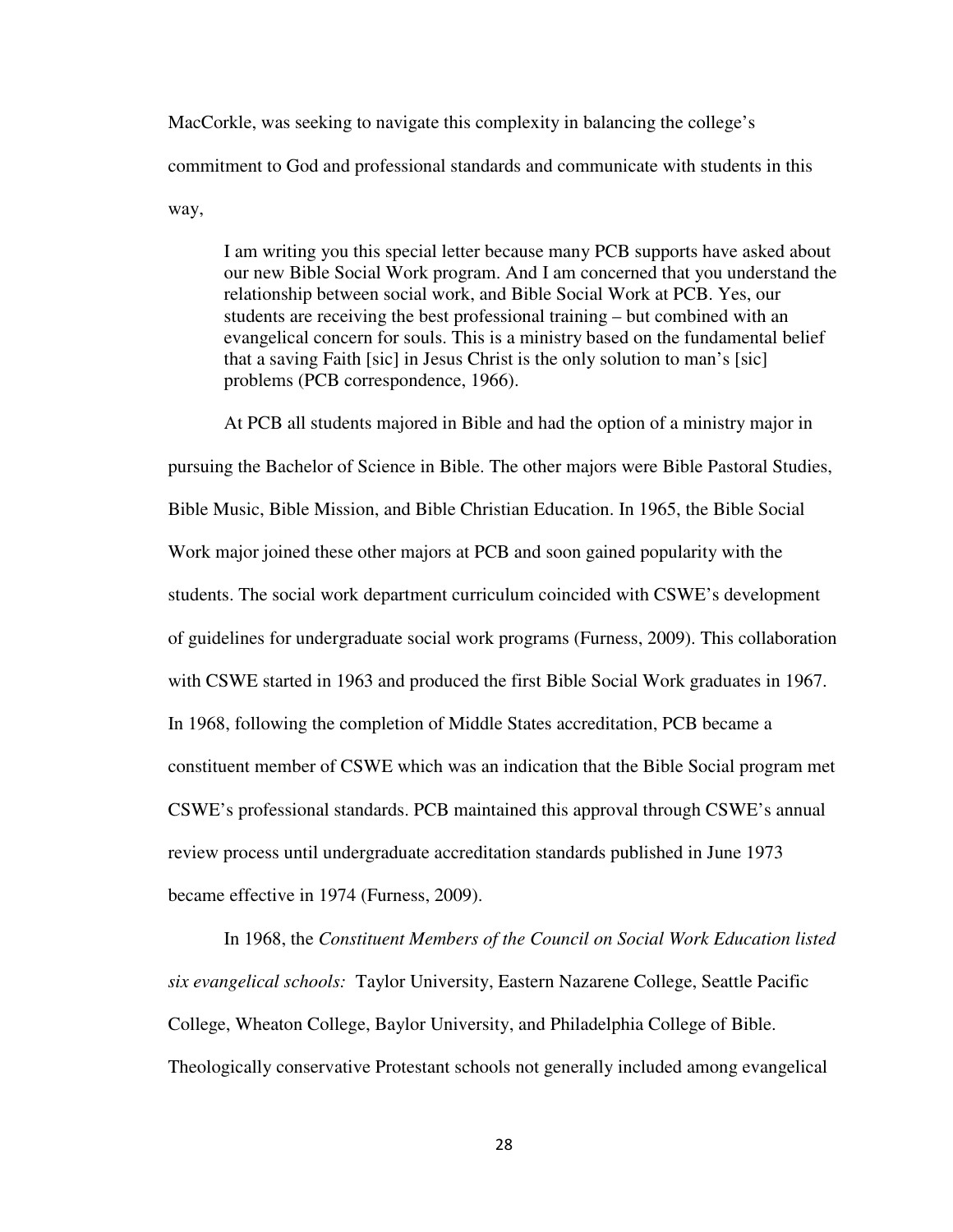denomination were also listed. Among Mennonites: Goshen College, Goshen, Indiana; and Bethel College, North Newton, Kansas. Among Seventh-day Adventists: Andrews University, Berrien Springs, Michigan; and Loma Linda University, Loma Linda, California. Anderson College in Anderson, Indiana, under the aegis of the Church of God, and Pepperdine College in Malibu, California, under the Church of Christ, were also listed (CSWE brochure of constituent members, 1968).

What sets PCB apart from these other constituent members is the fact that PCB is the only institution which is a historic Bible college granting a Bible degree. The majority of the institutions above are philosophically grounded in Christian liberal arts. PCB is philosophically grounded in the intensive study of the Bible, which is clearly reflected in the curriculum. The program, initiated by Charles Furness, was distinctively designed to be a Bible Social Work program. PCB was the first qualified Bible College to gain CSWE accreditation.

The accreditation process between PCB and CSWE evolved over the years with the need to navigate the complexities of diversity and leadership. Even with doctrinal mandates from the evangelical tradition, balancing those with a secular discipline of social work was achieved. Even as the social work profession became more adversarial toward political conservatives and evangelicals, embracing scientific rationalism, school like PCB, now Cairn University continue to endure and thrive. It would be thirty years before another Bible College would be accredited by the Council on Social Work Education (Furness, 2009).

 This historic uniqueness of Cairn University is what prompts the fascination with the spiritual development of its graduates. In a context of secular social work dominance,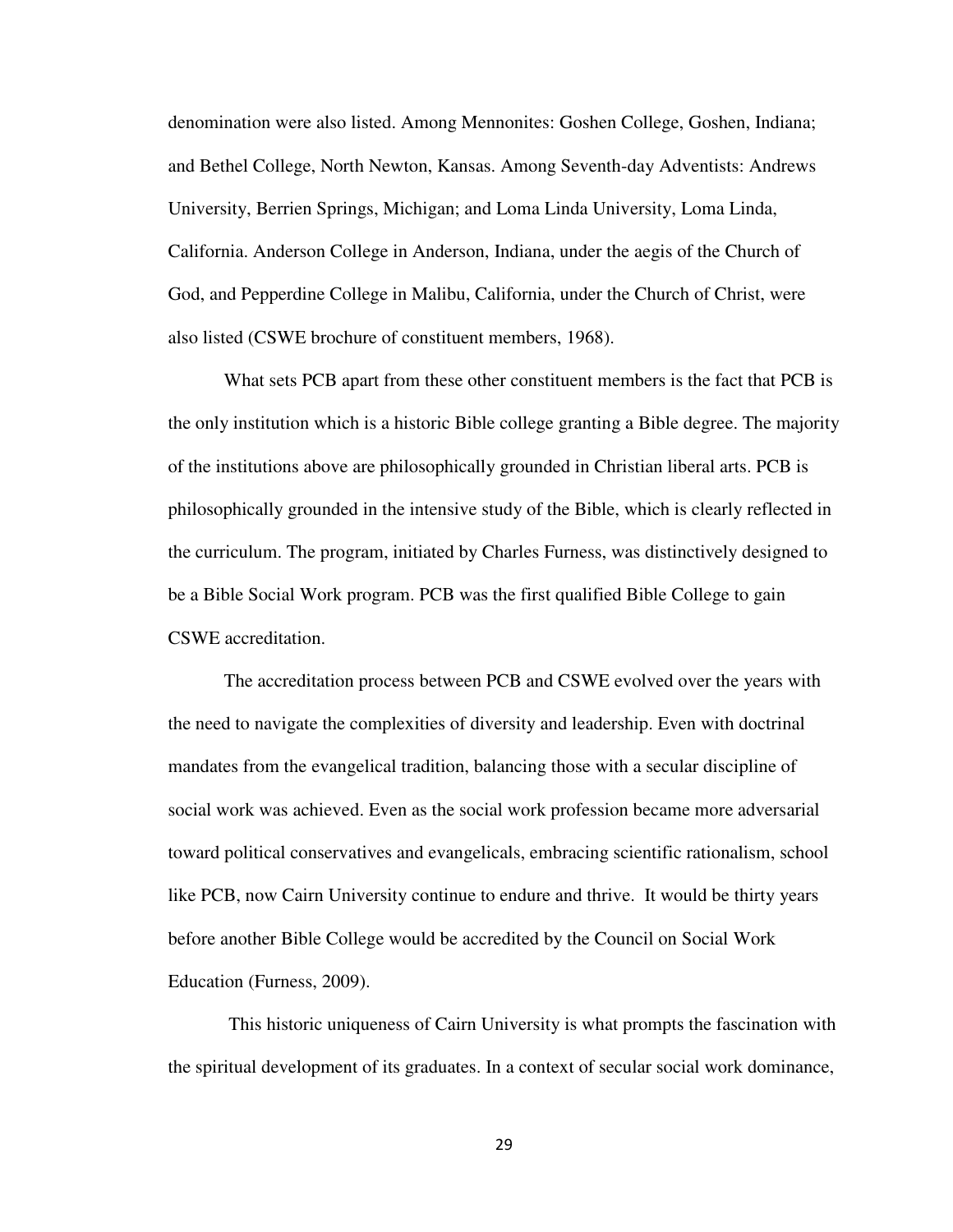Cairn remains steady in its 50 years of combining Bible curriculum, which is

theologically grounded in evangelicalism, and Social Work curriculum, which has

evolved since the undergraduate standards from CSWE were established in 1974.

Ralph Eckardt, a 1962 PCB graduate, University of Pennsylvania MSW and DSW

graduate, and PCB Social Work faculty member from 1970-1979, describes

evangelicalism in his 1974 dissertation (p. 60),

With this brief historical analysis as a background we turn our attention to the specific doctrines and beliefs which characterize evangelical Christianity. It has been previously mentioned that the Protestant Reformation of the sixteenth century in Europe was the first emergence of a recognizable entity which today adheres to the name evangelical. It was during that time that the great doctrines of evangelical Protestantism were enunciated. The reformers had their individual ways of saying what, the, were the essentials of the faith, but those points on which all agree were:

- A. Salvation by faith alone in the atoning death of Christ.
- B. The priesthood of all believers and the responsibility of all believers to judge regarding religious matters.
- C. Allegiance to the authority of the Scriptures of the Old and New Testaments as the source of faith and practice.

 Theologically, the complexity of evangelical theology goes well beyond Eckardt's introduction. However, on the most basic level, this description describes the evangelical community. The intellectual pursuit of this kind of Biblical and theological education is meant to produce a deeper intellectual and spiritual allegiance to the tenants of Evangelical Christianity. The introduction of the social work profession to this Biblical and theological base puts what was originally and intellectual and spiritual exercise of religiosity into a professional context which takes Holy Scripture and puts it into action with real individuals and communities in need. The professional nature of social work demands accountability to its educational models. So much so that current accreditation standards insist on competency to specific mandates. However, the historical roots of the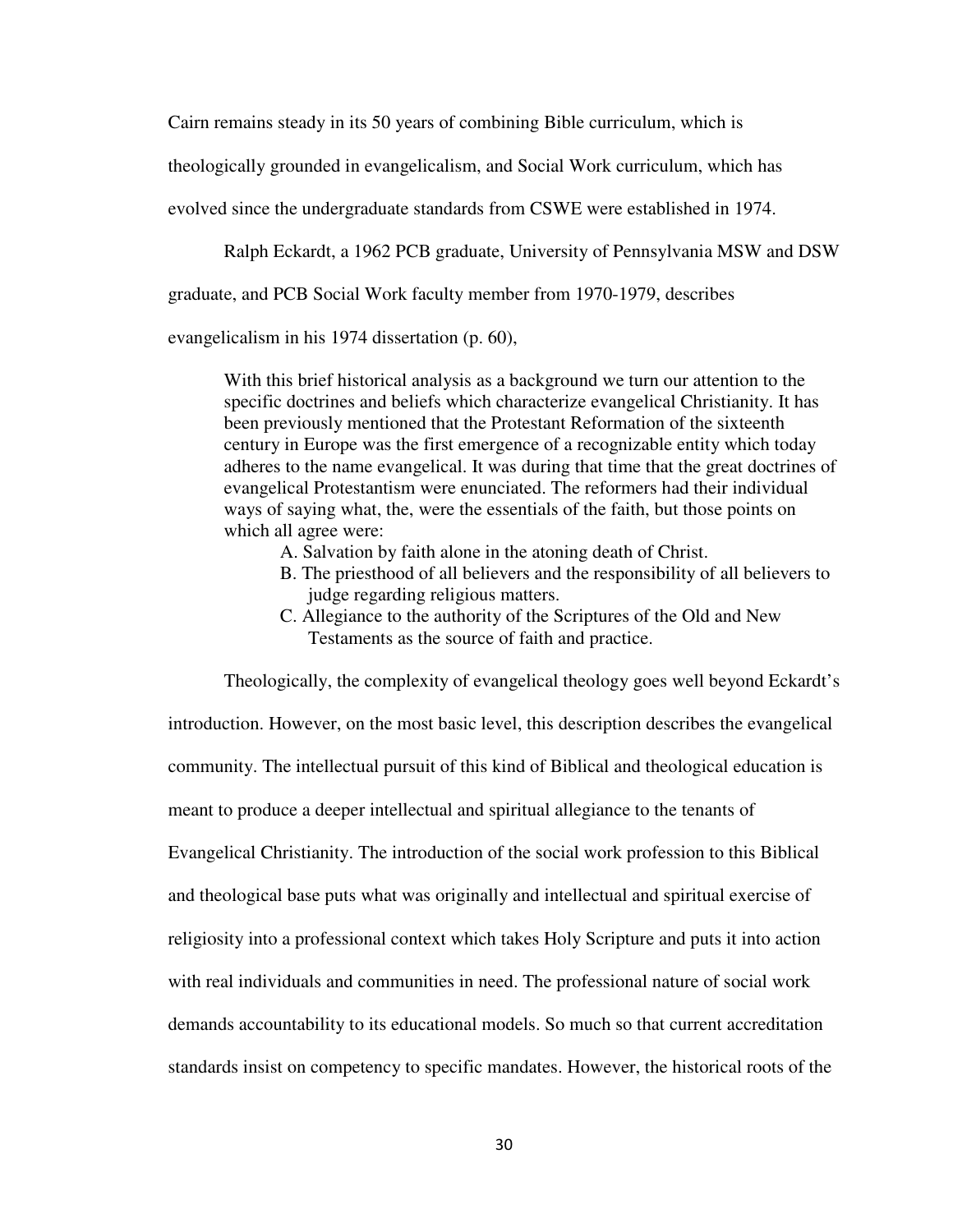social work profession remain rooted in religion with no formal study of religious or spiritual competency required. The demands of professional social work accreditation center on a secular ideology which, in turn, often overlooks the religious and spiritual motivation of the social workers themselves.

 As social work accreditation standards measure professional competency, institutions like Cairn University have an opportunity to contrast professional competency with the spiritual development of their students as they simultaneously integrate Bible and theology curriculum with general education and social work. What inspires perspective students to choose this type of Bible-centered social work education? What effect does this integration of curriculum have on these unique social work graduates? Does the integration of social work increase their religiosity and directly impact their spiritual development? How does this integrated training impact these students as they become alumni? It is suspected that religiosity and a spiritual development that adheres to evangelical tradition would be strong during the integrated Bible and social work education. However, upon graduation, facing the realities of a very challenging profession and the dilemmas and contradictions, which come with more life experience, alumni will become less religious and their adherence to evangelical principles in their spiritual development will decline.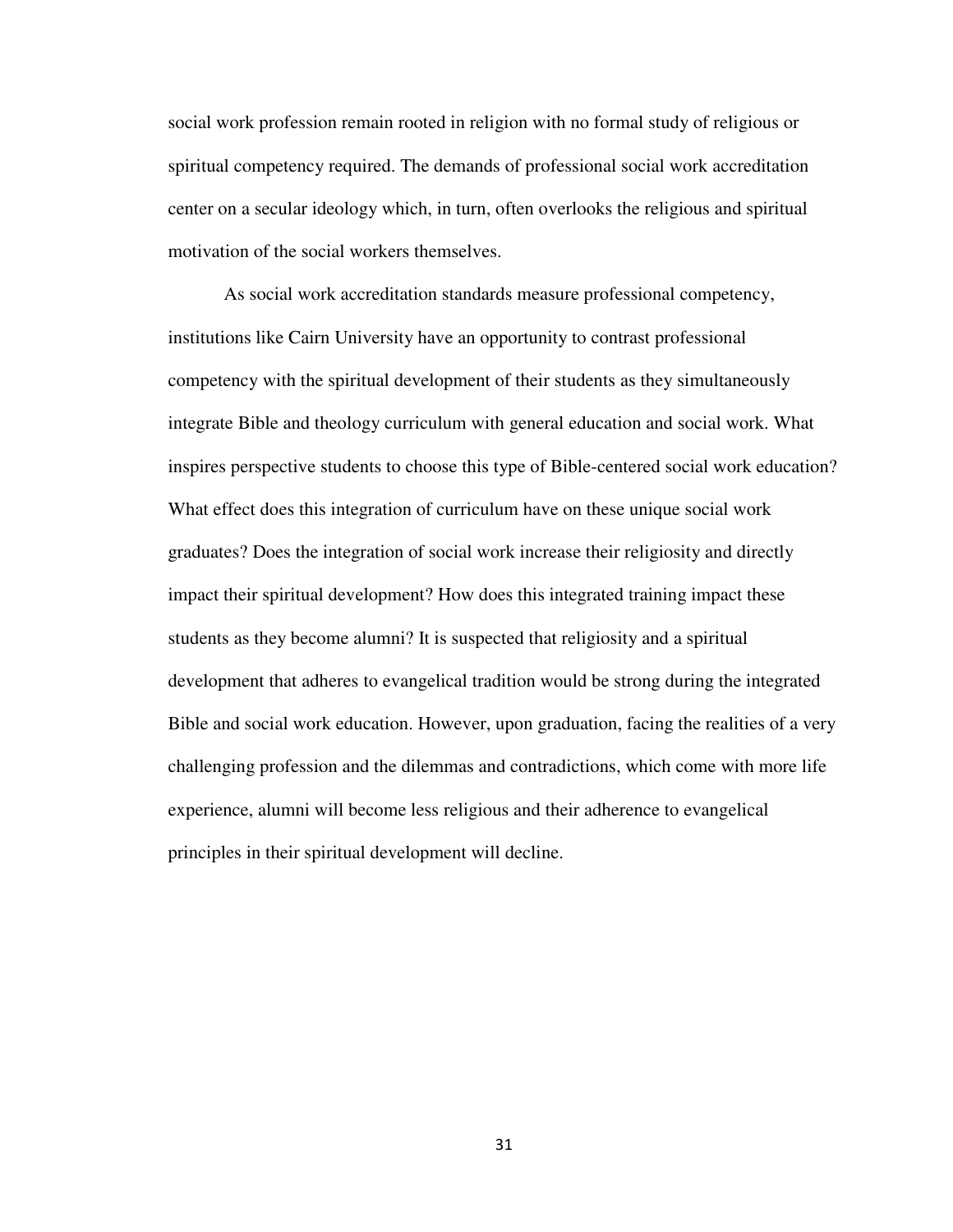#### **Chapter 3: Methodology**

 To compare current Social Work students and alumni regarding spirituality and motivation to social work, a study was conducted in the Fall of 2014. This chapter outlines the procedures, instrumentation, samples, and analysis of this study.

#### Procedures

 Questionnaire items were composed and discussed with relevant stakeholders in early October 2014. When all parts of the survey were agreed upon, the survey was examined for face validity.

Data was collected in the Fall of 2014. The survey was put into Survey Monkey Software and e-mailed to all current BSW students at Cairn University and to all BSW alumni from 2000-2014. Recipients were asked to complete the survey within two weeks, though responses were accepted through January 2015. It was clearly stated that responding is voluntarily and no sanctions will be held against non-respondents. It was also made clear that responses are anonymous and there will be no way to link any response to an individual student or alumni.

In the first round of sampling that went to the alumni, respondents were asked to indicate the 'primary reasons' they chose to major in social work at Cairn University. However, the statistician accidentally set up the item to accept only one response. When a number of the respondents emailed to say they had been unable to give multiple responses, an attempt was made to edit the question. Unfortunately, the software would no longer allow for multiple responses without deleting all current responses. Therefore, the survey item was edited to read the 'primary reason' (plural deleted). This edit occurred one day after the survey was originally published. When the student survey was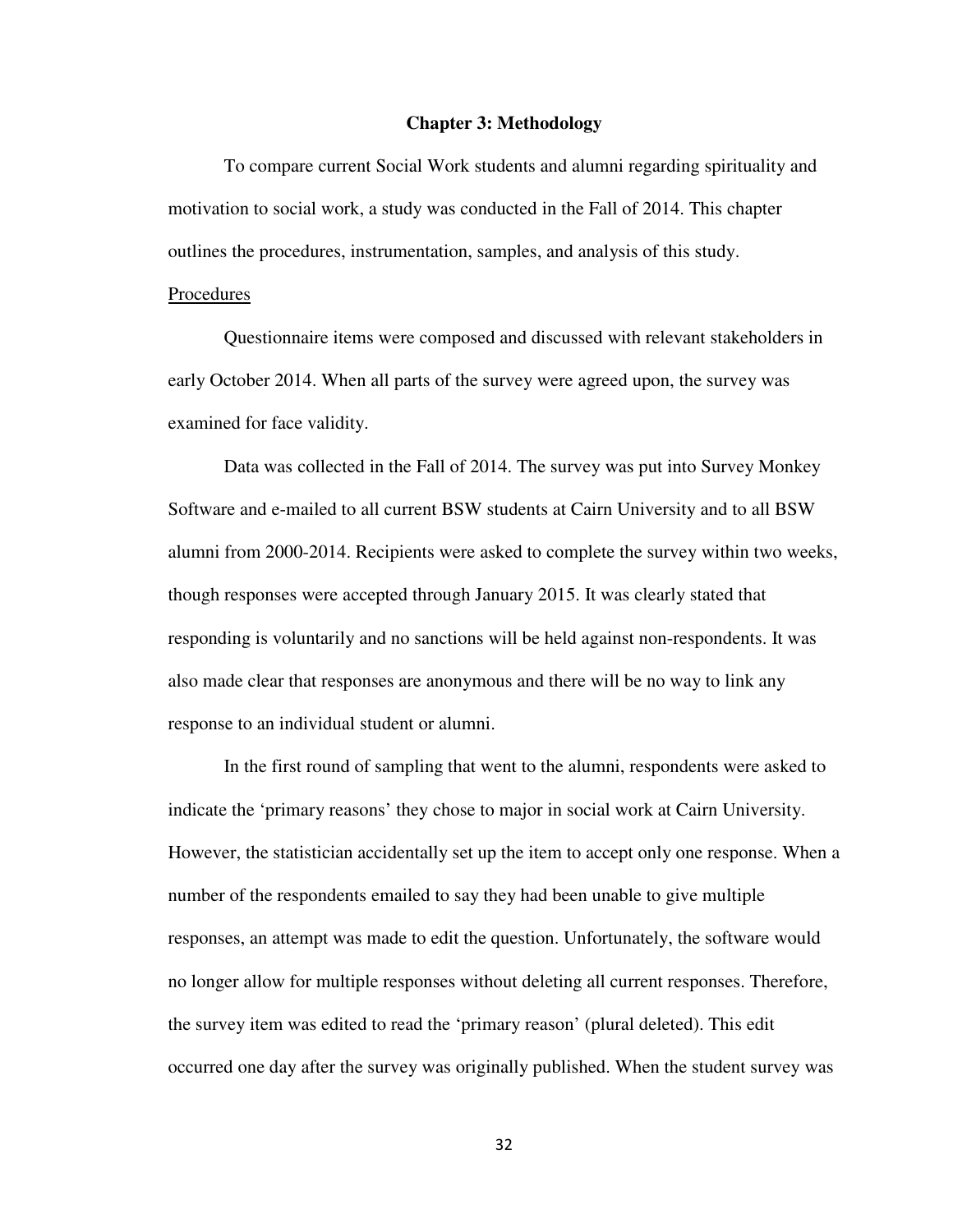published, it allowed for multiple responses. In chapter 4, this methodological error will be discussed.

Responses were exported into SPSS Statistical Software (version 22) for analysis. A designated professional statistician assisted in data management and analysis. Instrumentation

 The instrument used for this study, Spiritual Assessment Inventory (SAI), is comprised of three sections: 1) a previously published inventory, 2) researcher-designed questions on spirituality habits, and 3) background and demographic characteristics.

The SAI was first introduced in 1996, by Hall and Edwards, as a theoreticallybased measure of spiritual maturity viewed from a Judeo-Christian perspective and designed for clinical use by pastoral counselors and psychotherapists, as well as researchers. The SAI is a relationally based measure designed to measure two dimensions of spiritual development: Awareness of God and Quality of Relationship with God (Hall & Edwards, 1996). The scale, however, is divided into six subscales: Awareness, Realistic Acceptance, Disappointment, Grandiosity, Instability, and Impression Management (Hall & Edwards, 1996). Human beings are relational, which confirms that relationships with others are a significant factor that combines both the biblical and psychological perspectives (Hall  $\&$  Edwards, 1996, 2002). Object relations theory provides a framework to describe aspects of spirituality (Hall & Edwards, 1996, 2002). The following paragraphs explain each of the six sub-scales.

#### Awareness

Awareness of God as a dimension of spiritual maturity is also supported by the tradition of contemplative spirituality (Hall & Edwards, 1996, 2002). Becoming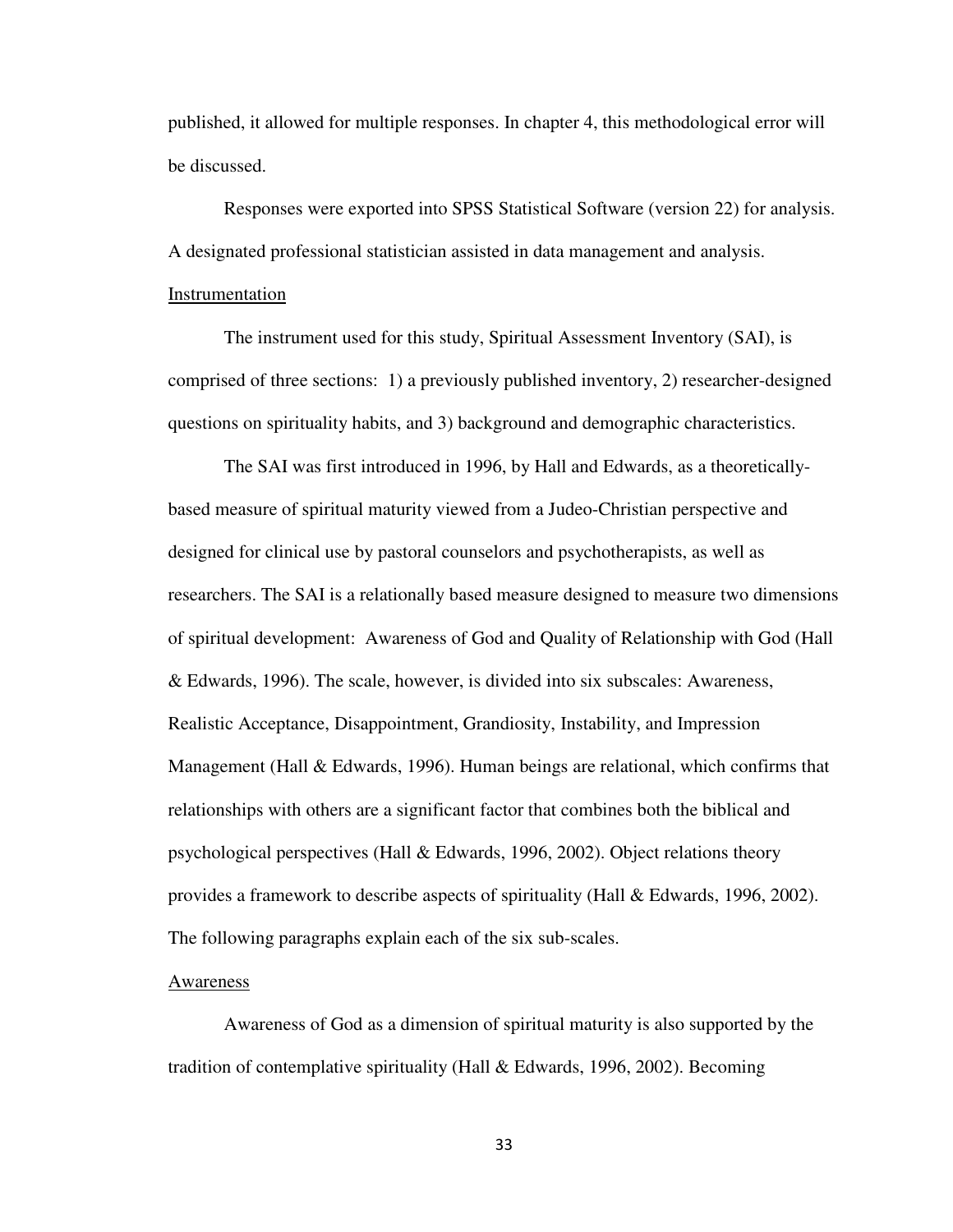increasingly aware of how God is intricately involved in every aspect of one's life (Hall & Edwards, 1996, 2002). In growing, spiritually mature people will become more aware that life and religious experience are the same event woven together (Hall  $\&$  Edwards, 1996, 2002). This includes developing an awareness of God's responses, and ability to listen to God, to notice his presence, and to savor his responses (Hall & Edwards, 1996, 2002).

#### Realistic Acceptance (Healthy Ambivalence)

These individuals have a sense of resolving conflict within themselves and with others and of maintaining relationship continuity over time (Hall & Edwards, 1996, 2002). God is valued in his own right and just for maintaining one's self-esteem (Hall  $\&$ Edwards, 1996, 2002).

#### Disappointment (Defensiveness)

This area is based on the hypothesis that an individual who acknowledges very few or none of these difficulties may be exhibiting a degree of defensiveness that would raise questions about the validity of his or her profile (Hall & Edwards, 1996, 2002). Grandiosity (Narcissism)

There is a preoccupation with grandiose fantasies, crave attention, and attempt to present themselves as better than others do (Hall & Edwards, 1996, 2002). They expect others to function as regulators of their self-esteem since they are unable to do this for themselves (Hall & Edwards, 1996, 2002). Pride and self-esteem are major issues in their relationships with God and God's personal protection and provision for their needs (Hall & Edwards, 1996 & 2002).

#### Instability (Splitting)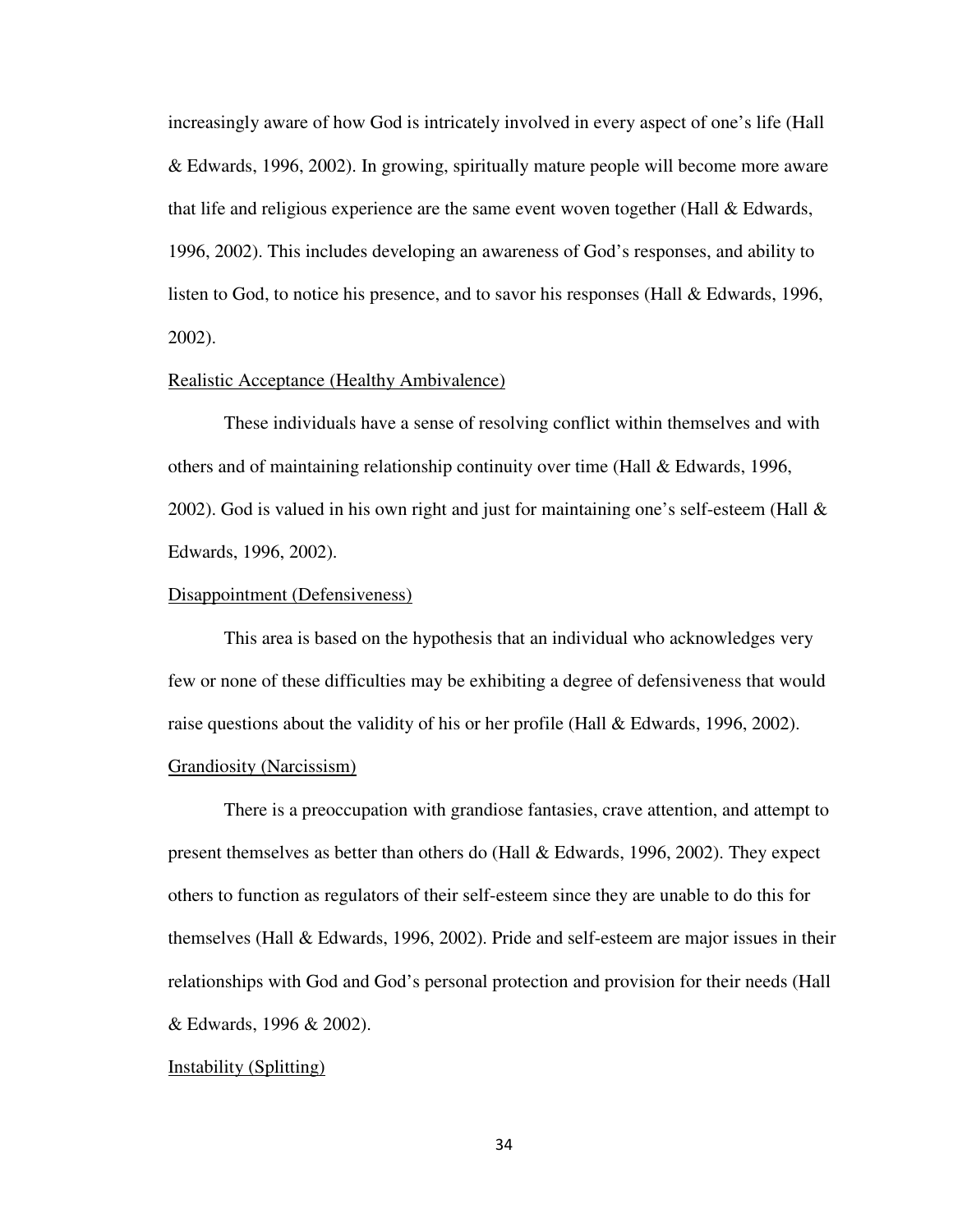The inability to integrate good and bad internalized objects results in and reflects split internal all-good and all-bad self and other representations (Hall & Edwards, 1996, 2002). There is difficulty with ambiguity in their spiritual lives (Hall  $& Edwards, (1996,$ 2002). Personal failures of disappointments based on God not fulfilling their expectations can lead to intense feelings of guilt and anger (Hall & Edwards, 1996, 2002). There is a tendency to have problems trusting God and viewing him as loving (Hall & Edwards, 1996, 2002).

#### Impression Management

In the newest edition of the SAI, the impression management scale seeks to measure the subject's test taking approach and to identify illusory spiritual health (Hall & Edwards, 2002).

The six subcomponents of the scale varied from adequate to superb reliability (Hall & Edwards, 1996, 2002). Awareness and disappointment had very high reliability (Cronbach alpha = .959 and .920 respectively), followed by realistic acceptance (Cronbach alpha =.862) and instability (Cronbach alpha = .816) (Hall & Edwards, 1996, 2002). The last two components, impression management and grandiosity, reported lower though satisfactory reliability scores (Cronbach alpha =.762 and .667 respectively) (Hall & Edwards, 1996, 2002). Conducting a confirmatory factor analysis revealed that the six subscales are indeed different, although both awareness and realistic acceptance loaded on the same scale (Hall & Edwards, 1996, 2002). Regardless, and according to the Hall and Edwards (2002) formulation, they will be treated independently (Hall  $\&$  Edwards, 1996, 2002).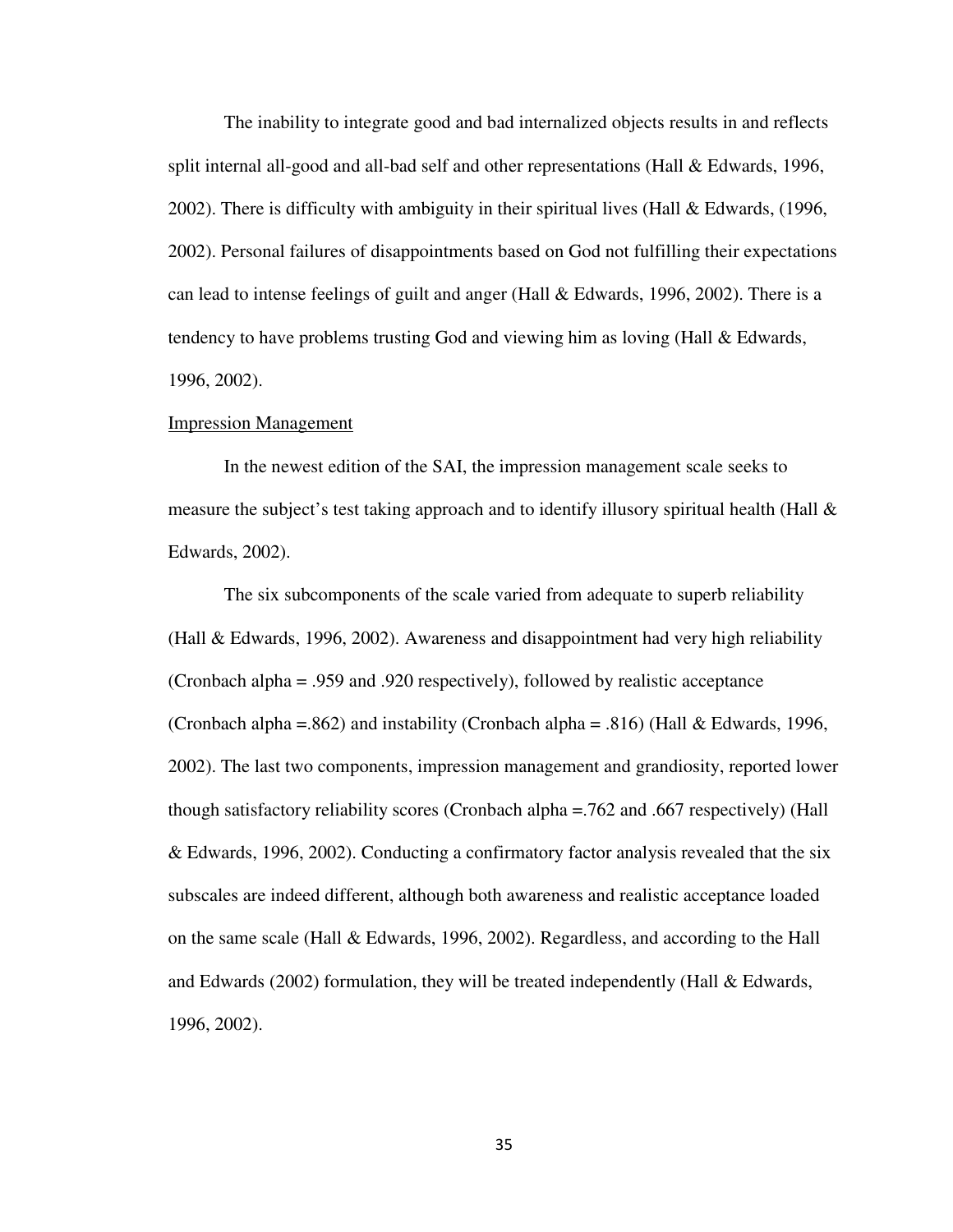When scores on each of the six subscales were correlated, some were found to be strongly correlated. For example, awareness and impression management are strongly correlated ( $r = .60$ ,  $p < .001$ ). Similarly, disappointment and instability are also strongly correlated ( $r = .48$ ,  $p < .001$ ). However, each of the subscales were uniquely and differently correlated with the other subscales indicating that they each subscale measure a different and unique aspect of spirituality. As such, the study will refer to each subscale separately.

 In addition to the SAI, the questionnaire included questions about spiritual religious background (cf. How old were you when you first trusted in Christ as a savior?) and habit (cf. How often do you typically attend church?). These questions were followed by demographic information (cf. gender, marital status, age, region of residency, and so forth). Finally, there was a question regarding the primary reasons for choosing a social work major.

### **Samples**

The demographic characteristics of both populations were known from the university records. The sample demographics were compared with the populations to establish the degree to which the samples represented the populations.

The BSW students had a response rate of 67% and matched the BSW student population almost identically in gender, marital status, citizenship, and residence (see Table 2). For ethnicity, the student sample was somewhat over-represented in whites and under-represented in blacks.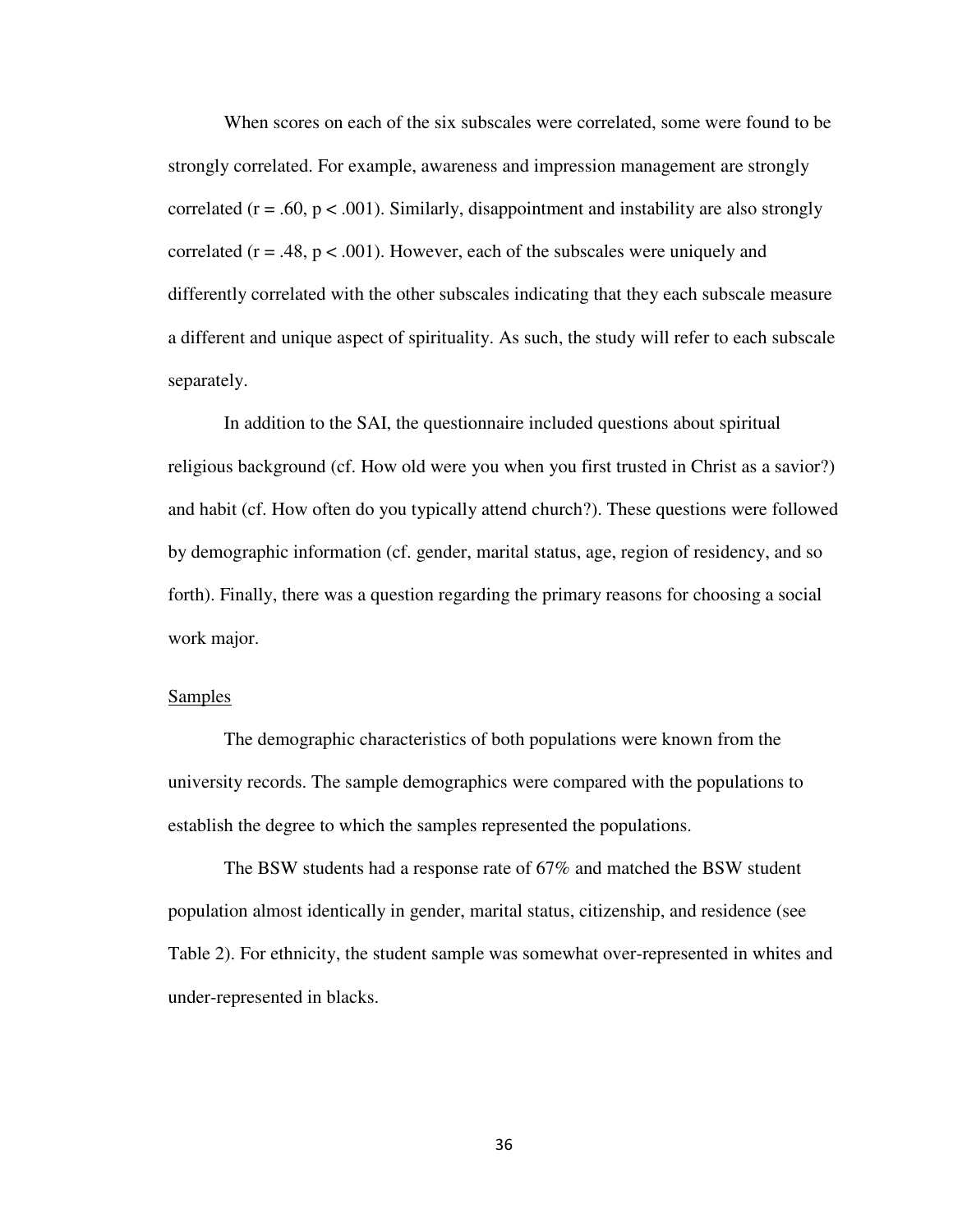|                          | <b>Key Characteristics</b>                  | Population<br>$(N_s = 88)$ | Sample<br>$(n_s = 59)$ |
|--------------------------|---------------------------------------------|----------------------------|------------------------|
| Gender                   | Female                                      | 82%                        | 83%                    |
|                          | Male                                        | 18%                        | 17%                    |
| Ethnicity                | White                                       | 69%                        | 80%                    |
|                          | <b>Black</b>                                | 15%                        | 7%                     |
|                          | Hispanic                                    | 8%                         | 7%                     |
|                          | Asian                                       | 5%                         | 3%                     |
|                          | Other                                       | 3%                         | 3%                     |
| <b>Marital Status</b>    | Single                                      | 93%                        | 92%                    |
|                          | Married                                     | $6\%$                      | 8%                     |
| Citizenship              | <b>United States</b>                        | 98%                        | 98%                    |
| <b>Current Residence</b> | Mid-Atlantic region<br>(DE, MD, NJ, NY, PA) | 90%                        | 88%                    |
|                          | Other US                                    | 9%                         | 12%                    |
|                          | <b>Outside US</b>                           | $1\%$                      | $0\%$                  |

Table 2: Comparison of Current BSW Student Population Characteristics with Sample

Similarly, the BSW alumni had a response rate of 73% and matched the population

almost identically in all areas of gender, ethnicity, marital status, citizenship, and

residence (see Table 3).

|                          | <b>Key Characteristics</b> | Population  | Sample      |
|--------------------------|----------------------------|-------------|-------------|
|                          |                            | $(N_A=309)$ | $(n_a=225)$ |
| Gender                   | Female                     | 83%         | 82%         |
|                          | Male                       | $17\%$      | 18%         |
| Ethnicity                | White                      | 83%         | 83%         |
|                          | <b>Black</b>               | 7%          | $5\%$       |
|                          | Hispanic                   | $4\%$       | $4\%$       |
|                          | Asian                      | $4\%$       | $4\%$       |
|                          | Other                      | $2\%$       | $4\%$       |
| <b>Marital Status</b>    | Single                     | 38%         | 32%         |
|                          | Married                    | 60%         | 64%         |
| Citizenship              | <b>United States</b>       | 96%         | 97%         |
| <b>Current Residence</b> | Mid-Atlantic region        | 83%         | 80%         |
|                          | (DE, MD, NJ, NY, PA)       |             |             |
|                          | Other US                   | 15%         | 17%         |
|                          | <b>Outside US</b>          | $2\%$       | 3%          |

|                 |  |  | Table 3: Comparison of BSW Alumni Population Characteristics with Sample |  |
|-----------------|--|--|--------------------------------------------------------------------------|--|
| Characteristics |  |  |                                                                          |  |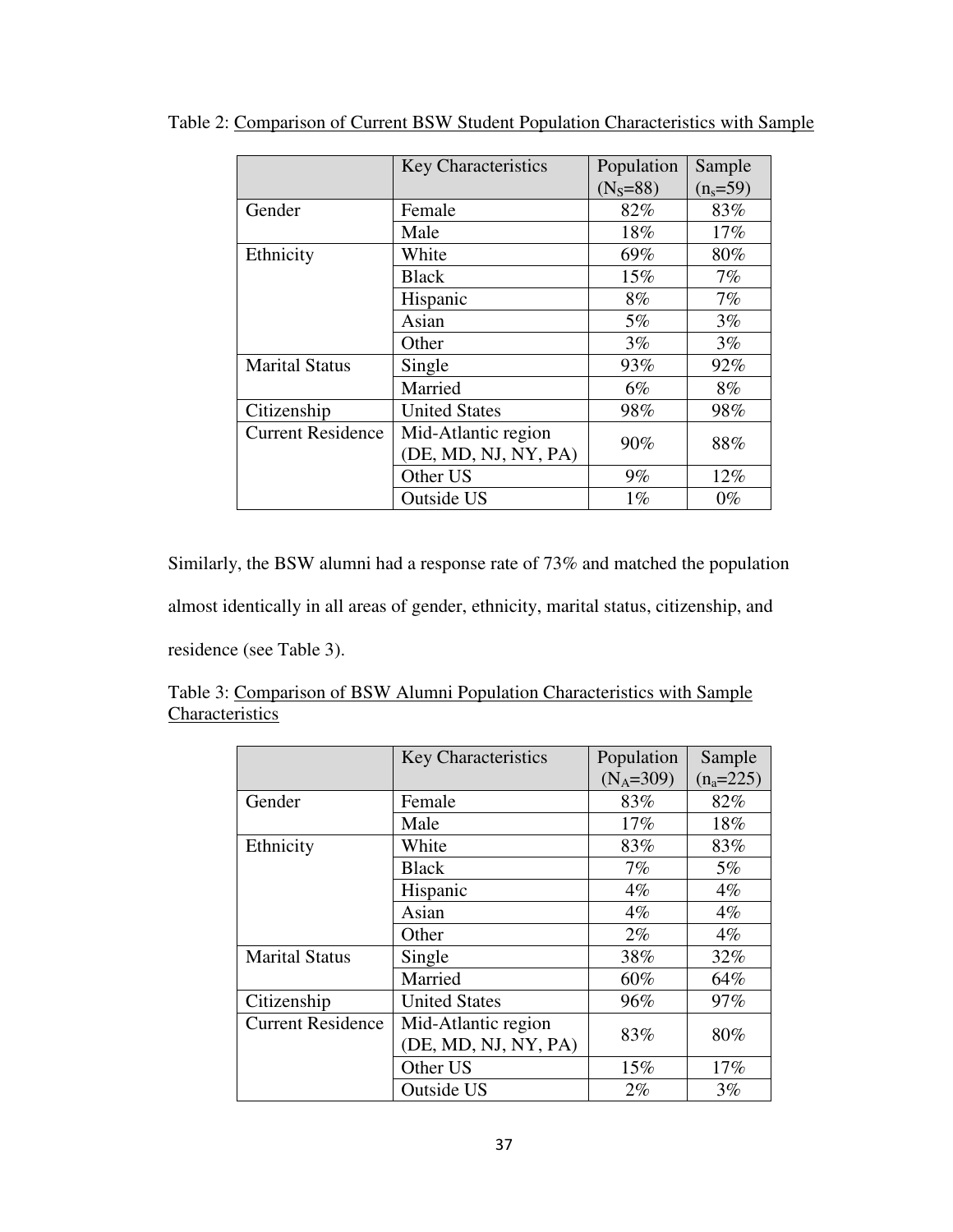After establishing that both samples adequately represented their populations, the two samples were compared to determine whether any differences would require the use of covariates. Chi Square showed no significant differences in gender, ethnicity, citizenship, or region of current residence. Marital status differed significantly ( $\chi^2$  = 66.1,  $p = < 0.0001$ ) and the role of marital status will be examined. In general, both BSW students and alumni from this school tend to be female, white, US citizens, and currently residing in the mid-Atlantic region (Table 4).

|                          | Key Characteristics  | <b>BSW</b>   | Alumni      |
|--------------------------|----------------------|--------------|-------------|
|                          |                      | sample       | sample      |
|                          |                      | $(n_s = 59)$ | $(n_a=225)$ |
| Gender                   | Female               | 83%          | 82%         |
|                          | Male                 | 17%          | 18%         |
| Ethnicity                | White                | 80%          | 83%         |
|                          | <b>Black</b>         | 7%           | $5\%$       |
|                          | Hispanic             | 7%           | $4\%$       |
|                          | Asian                | 3%           | $4\%$       |
|                          | Other                | $3\%$        | $4\%$       |
| <b>Marital Status</b>    | Single               | 92%          | 32%         |
|                          | Married              | 8%           | 64%         |
|                          | Div., Sep., Widowed  | $0\%$        | $4\%$       |
| Citizenship              | <b>United States</b> | 98%          | 97%         |
| <b>Current Residence</b> | Mid-Atlantic region  |              | 80%         |
|                          | (DE, MD, NJ, NY, PA) | 88%          |             |
|                          | Other US             | 12%          | $17\%$      |
|                          | <b>Outside US</b>    | $0\%$        | 3%          |

Table 4: Comparison of the Student Sample with the Alumni Sample.

#### Analytical framework

 For the purpose of this study, bivariate analysis was used to compare the two groups regarding their spirituality and motivation to social work. To assess the impact of various demographic characteristics on the various target variables, a multiple regression was applied.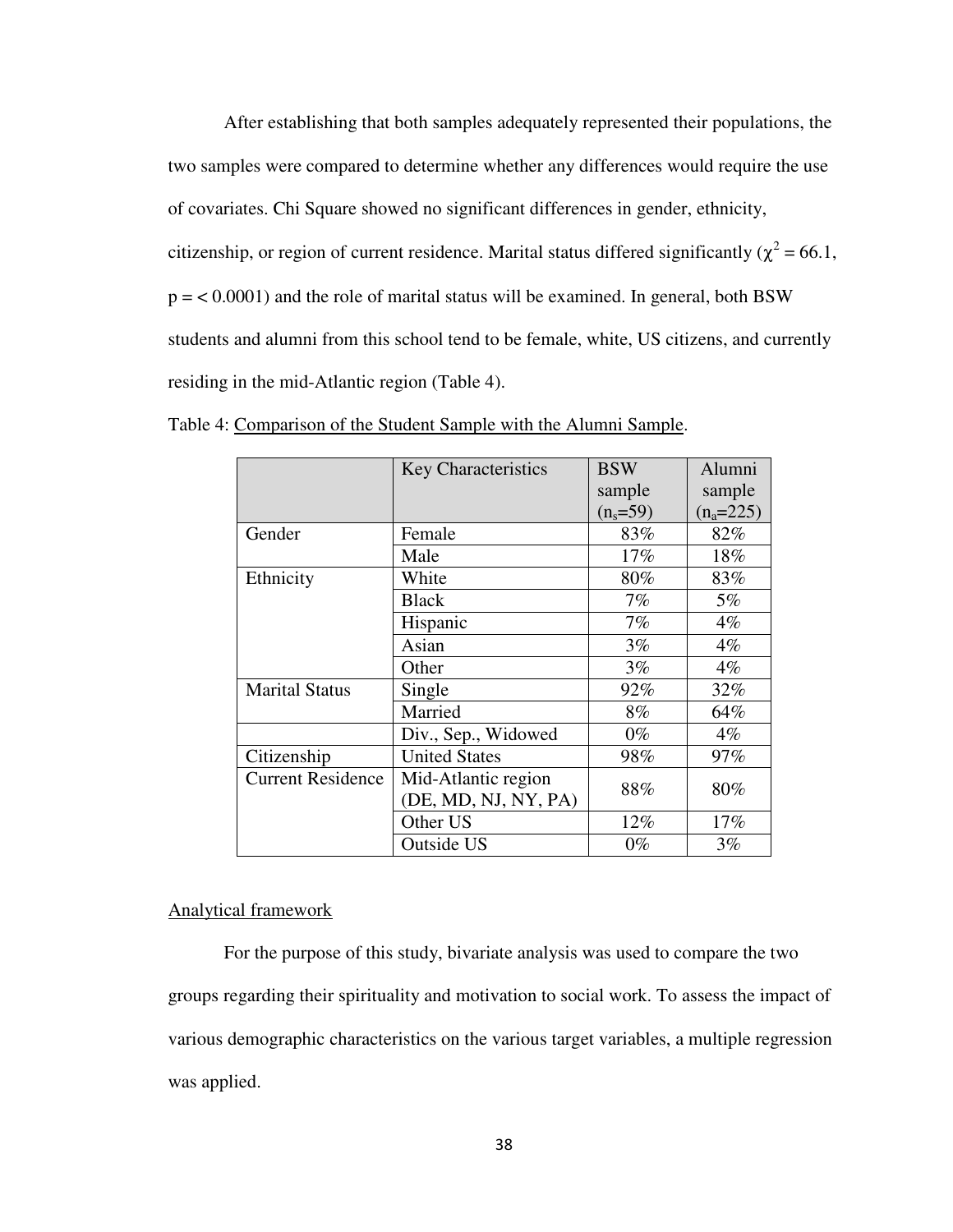#### **Chapter 4: Findings**

 This chapter will detail the empirical findings of the study and will examine the difference between current students and alumni: 1) the Spiritual Assessment Inventory, 2) Current religious practices, 3) Influences of attending a Christian University, and 4) Motivations to select Social Work as a major.

 As noted in Chapter 3, the SAI is composed of six sub-scales. This study seeks to observe whether current students and recent alumni would report similar responses on these six sub-scales. It was expected that alumni who are in constant struggle of finding suitable employment and who are facing real clients might score significantly lower than the current students on one or more of the six SAI sub-scales. ANOVA and t-tests for independent samples were used to test this hypothesis.

 None of the differences on the six sub-scales were statistically significant (see Table 5). Contrary to the hypothesis, alumni and current students reported similar levels of spirituality. In one case, specifically Disappointment, students scored slightly better than alumni (2.75 vs. 2.47 respectively) did though the difference was not statistically significant.

| Sub-scales, rated   | Social  | Social | Mean       | F value | Significance |
|---------------------|---------|--------|------------|---------|--------------|
| on a 5-point scale. | Work    | Work   | Difference |         | $(p-value)$  |
|                     | Student | Alumni |            |         |              |
|                     | mean    | mean   |            |         |              |
| Awareness           | 3.63    | 3.58   | 0.05       | 0.13    | .718         |
| Realistic           | 3.75    | 3.88   | $-0.10$    | 0.54    | .465         |
| acceptance          |         |        |            |         |              |
| Disappointment      | 2.75    | 2.47   | 0.28       | 3.51    | .062         |
| Grandiosity         | 1.51    | 1.47   | 0.04       | 0.26    | .608         |
| Instability         | 2.17    | 2.01   | 0.15       | 2.15    | .144         |
| Impression          | 2.67    | 2.52   | 0.14       | 1.40    | .238         |
| management          |         |        |            |         |              |

|--|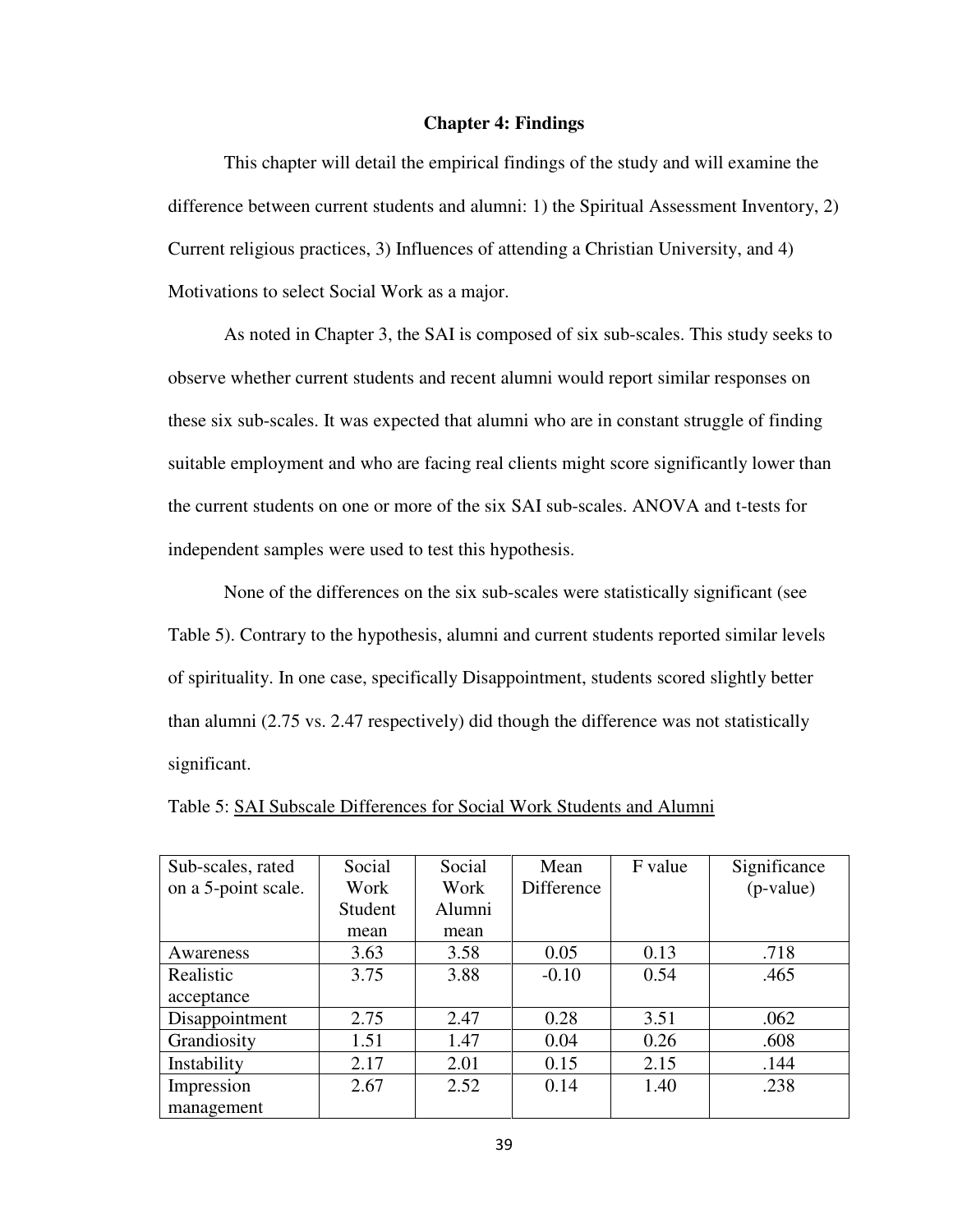Various demographic traits were also tested for their compounding impact on the difference between students and alumni. Only one subscale, Instability, based on marital status, showed a significant difference. To assess the impact of marital status on these two groups (current students vs. alumni) regarding the six sub-scales of SAI, four groups were constructed: non-married current students, married current students, non-married alumni, and married alumni. Six ANOVA tests were conducted to determine whether the combination of student/alumni type compounded with marital status will explain variations in the SAI. Regarding four sub-scales, the differences were statistically not significant. However, in two cases, the differences were significant. Regarding Disappointment, the model reported significant differences ( $F = 3.50$ ,  $p = 0.16$ ) but when the Scheffe test was applied, no one group was found to be significantly different from the other. Regarding Instability, the model was significant  $(F = 3.36, p < .0001)$ . In all cases, the married group reported lower scores (1.91 for students and 1.86 for alumni) while the single groups reported higher levels of disappointment (2.18 for students and 2.30 for alumni). In this instance, being out of the university, compounded with marital status, made a significant difference.

#### Primary Influences in Selecting a BSW Program

 All subjects received a questionnaire consisting of six reasons per question and were asked to choose reasons that were primary influences in their personal decision to major in Social Work. Subjects were allowed to select multiple reasons, so each is considered independently. In this respect, there was a technical error in the alumni questionnaire. A large number of the alumni (180 out of the 225 who completed this part; 80%) were asked to select only one choice – the primary reason to selecting social work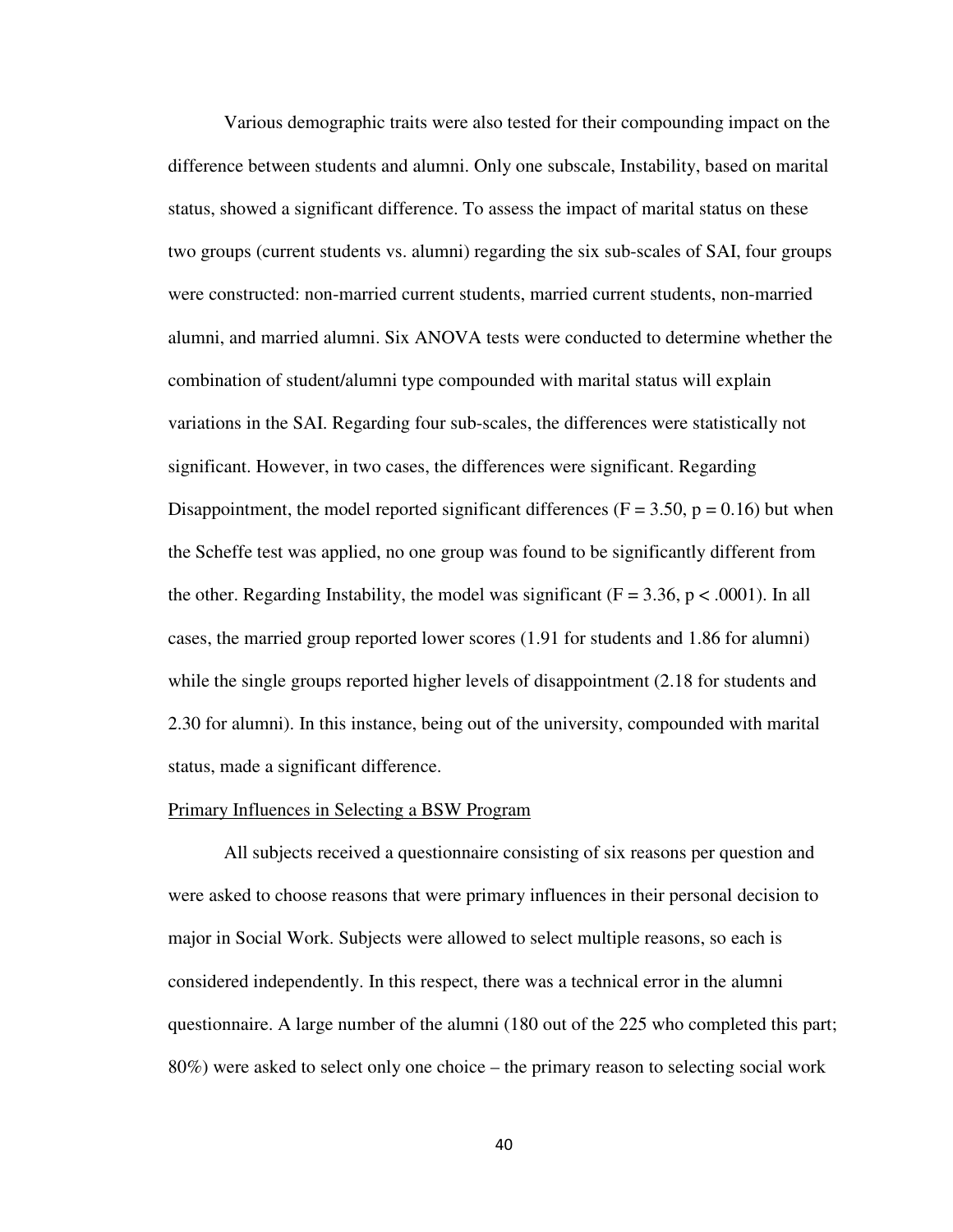as their baccalaureate major. As such, a comparison of the 59 current BSW students and the 45 alumni who were asked to "select all that apply" and later I will report on the alumni who were asked to choose one primary motivator.

When comparing the two groups combined, the reason selected most often was "Concern for people in need" was a primary influence for 153 respondents (54%). This was followed by "A desire to work with people" (42%). These two options are not necessarily spiritual in nature and may be similar to non-religious motivators to study social work. The first religious option chosen by the respondents was "God's leading/calling" was the third most chosen option by respondents (35%). The other religious option, "Obedience to scripture", was the least to be selected by the respondents (15%). Additional items not selected were "Influence of a specific person" (21%) and "A life experience" (18%). 42% of participants selected a religious option or included it in their comment. Twenty-five respondents also added a personal comment that was not included in this analysis.

When analyzing the 180 alumni who were asked to select only the primary reason for choosing social work as a major, a similar picture emerged. More subjects selected "Concern for people in need" as their primary reason (78 people; 43.3%), followed by "A desire to work with people" (41 people 22.8%), and "God's leading/calling" as a close third (39 people; 21.7%). In other words, although this group of alumni answered this question in a different mode (select only the primary reason) the order of importance is identical to those who were allowed to select all that statements that applied.

 Emerging from this research is that religion may not directly be the greater motivator to study social work. Even among students in a religious university, the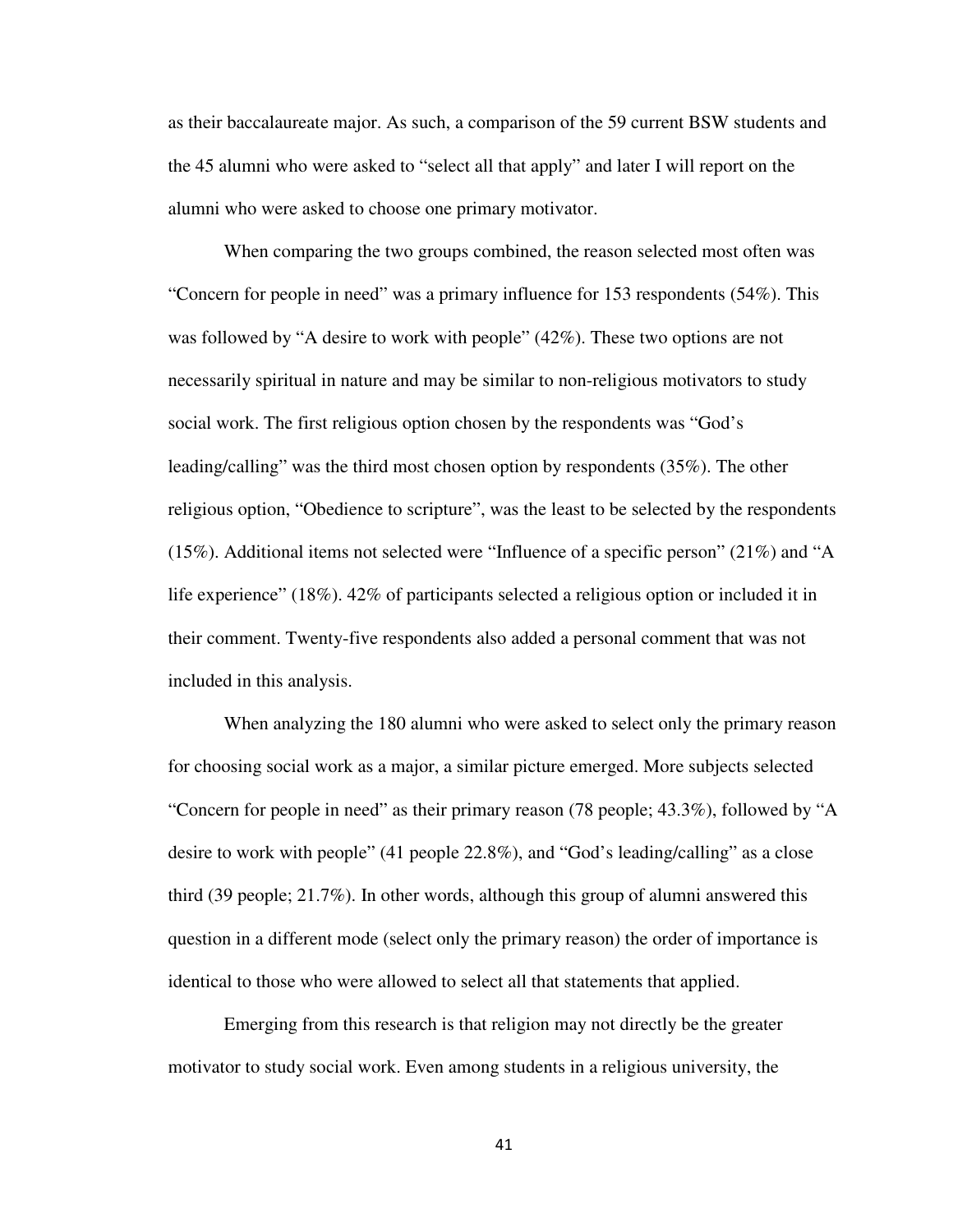concern for the needs and quality of life of others is a required motivator to study social work. In other words, being religious alone is not enough to motivate people to study social work. There must also be a concern for the welfare of others. It is important to note, however, that not all students come from strong religious backgrounds and not all religious people are alike. In this respect religious motivation brought subjects to a religious university (Cairn University) but selecting social work as a major was also motivated by the desire to do good for others. The desire to study social work and later employment in social work is similar to that which was reported by non-religious social workers. The difference is then not by religious orientation, but by the combination of serving others through a religious education and religious orientation.

 Interestingly, when current students were compared to the alumni who were given the option to list as many motivators as they see fit, regarding each of the six options, significantly more students reported to be motivated by them to study social work than alumni do. As can be seen in Table 5, regarding "Concern for people in need" and "Obedience to scripture", these differences were significant. It is possible that the alumni are less enthusiastic about changing the world and are motivated by their values in the face of the demands of practicing social work and the financial challenges attached to it. It is also important to note that as many of the alumni are married, the demands of everyday life are more daunting, the desire to be religiously obedient, and concern for others are starting to erode. This suggestion, and the change from student life to work life, should be studied in non-religious BSW programs. If findings are universal, it poses a special challenge to the future of social work as a profession.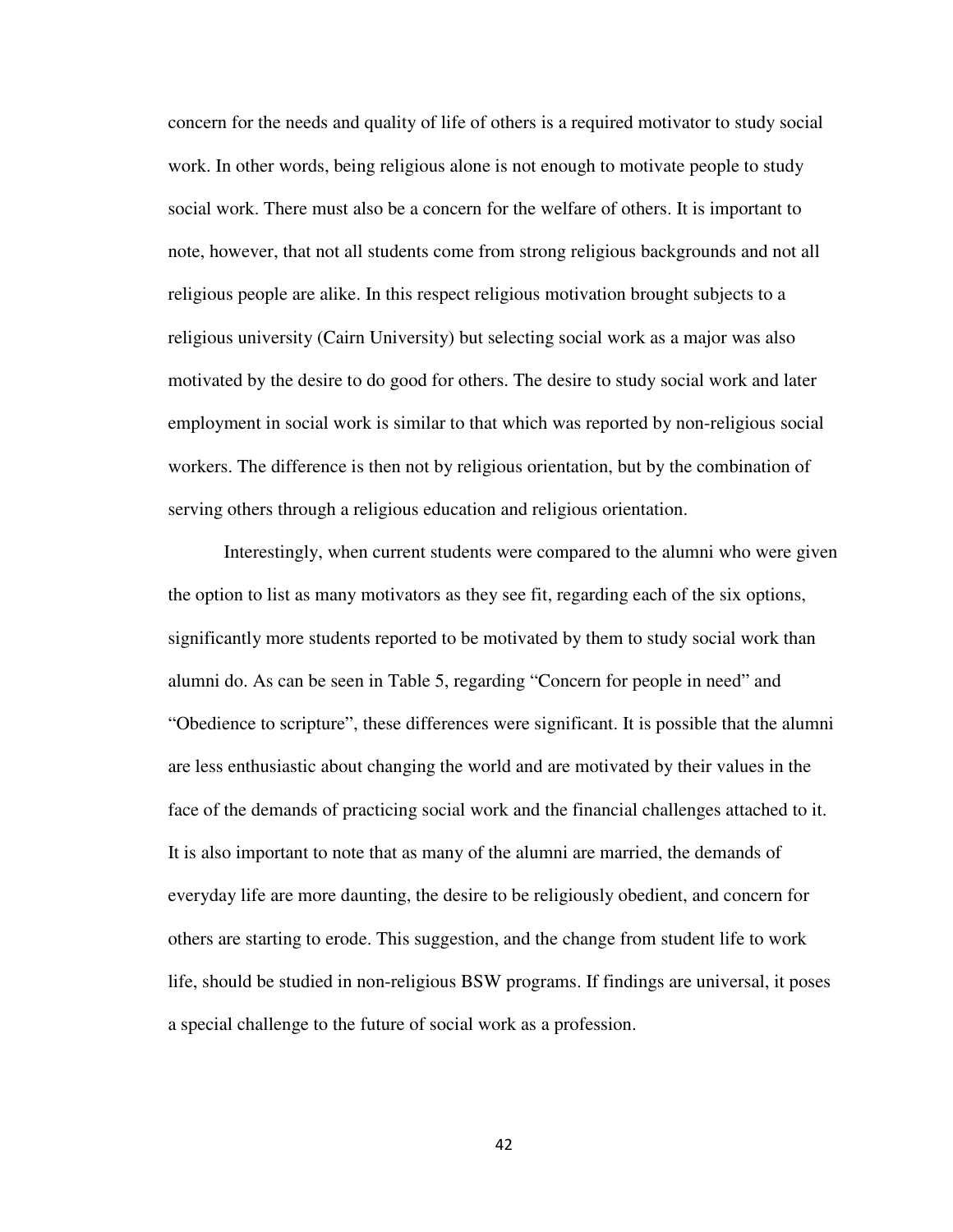| Reason to        | % of students | % of alumni  | $X^2$ result | Significance   |
|------------------|---------------|--------------|--------------|----------------|
| undertake BSW    | reporting it  | reporting it |              |                |
| program at Cairn |               |              |              |                |
| Concern for      | 84.7%         | 55.6%        | 10.82        | .001           |
| people in need   |               |              |              |                |
| A desire to      | 78%           | 71.1%        | 0.64         | <b>NS</b>      |
| work with        |               |              |              |                |
| people           |               |              |              |                |
| God's            | 71.2%         | 44.4%        | 0.89         | N <sub>S</sub> |
| leading/calling  |               |              |              |                |
| Obedience to     | 30.5%         | 22.2%        | 14.60        | .001           |
| scripture        |               |              |              |                |
|                  |               |              |              |                |
| Influence of a   | 44.1%         | 31.1%        | 1.81         | .NS            |
| specific person  |               |              |              |                |
| A life           | 49.2%         | 35.6%        | 1.92         | <b>NS</b>      |
| experience       |               |              |              |                |

Table 6: Comparing Students and Alumni Regarding Reason to Undertake BSW

 When background variables and their associations with reasons to undertake BSW education were tested, differences were small and often, insignificant. For example, regarding gender, all six options/motivators were insignificant. Similarly, region of residence made no significant difference on any of the six possible motivators to study BSW at Cairn. As such, it is clear that regarding motivators to study social work at Cairn, the key difference is between current students and alumni. While the nature of a crosssectional survey prevent us from understanding the source of this difference, it is logical to assume that alumni were once as motivated as today's students are. However, it is likely that the realities of life, including financial responsibilities and the challenges of the field of social work, may have impacted their current perceptions.

However, the concern for people in need and a desire to work with people could still be directly related to religious motivation, particularly in the protestant tradition. Although the obedience to scripture would be arguably a significant priority for a person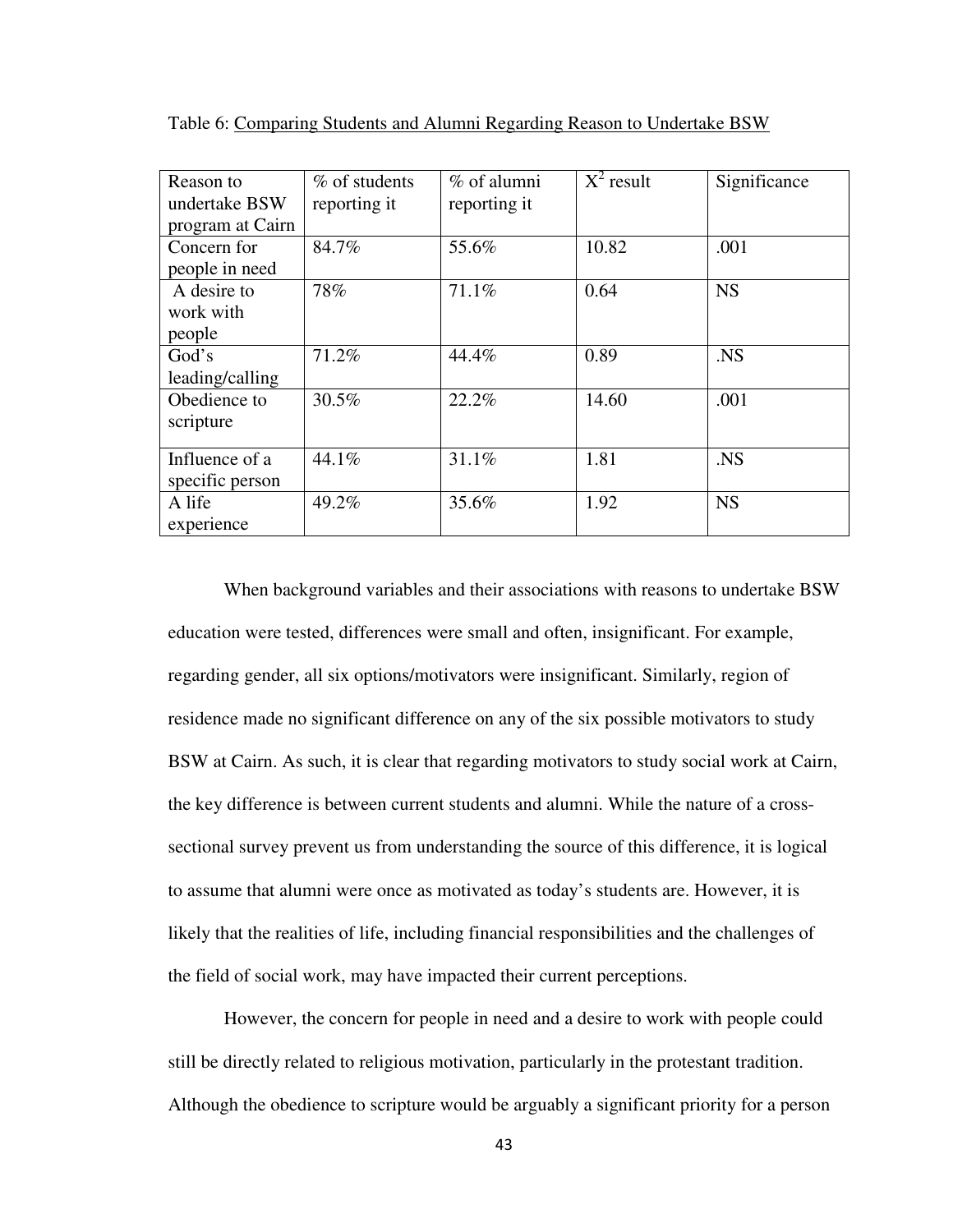of faith, the overall ethos and tone of protestant Christianity leans toward the model of Jesus Christ and his commands- not necessarily specific proof texts in scripture. For future research, a question exploring whether "following Christ's example" or being inspired by Jesus could be an interesting approach to see if the results would be different. Current religious practices

 The final part of the empirical analysis focused on the extent to which the respondents are engaged in various practices. As suggested in chapter 2, it was anticipated that alumni with the responsibility with caring for the family and maintaining employment will be less engaged in active acts of religiosity. The first variable studied was "How often do you typically attend church?" and the differences between alumni and current students were borderline significant ( $p = .59$ ). One notable difference was regarding those who no longer attend church. While none of the current students reported it as the case, 12 of the alumni (4.8%) reported that they no longer go to church. Similarly, 20 alumni (9%) and only one current student  $(1.7\%)$  reported that they go to church only a few times a year. While the differences are not statistically significant, alumni seem to practice religion at a lower intensity as compared with students.

 The next variable was "How often do you typically have devotions?" In this case, differences were statistically significant ( $X^2 = 11.38$ , df = 5, p < .05). More alumni reported not doing devotions (43 people; 19.5%) than current students (7 people; 12.1%). As expected, more students reported doing devotions on a daily basis. As such, devotions are more common among current students than among alumni.

Regarding reading the bible (apart from church), differences were significant  $(X^2)$  $= 12.09$ , df  $= 5$ , p  $< .05$ ). Approximately a fifth of the alumni (40 people; 17%) reported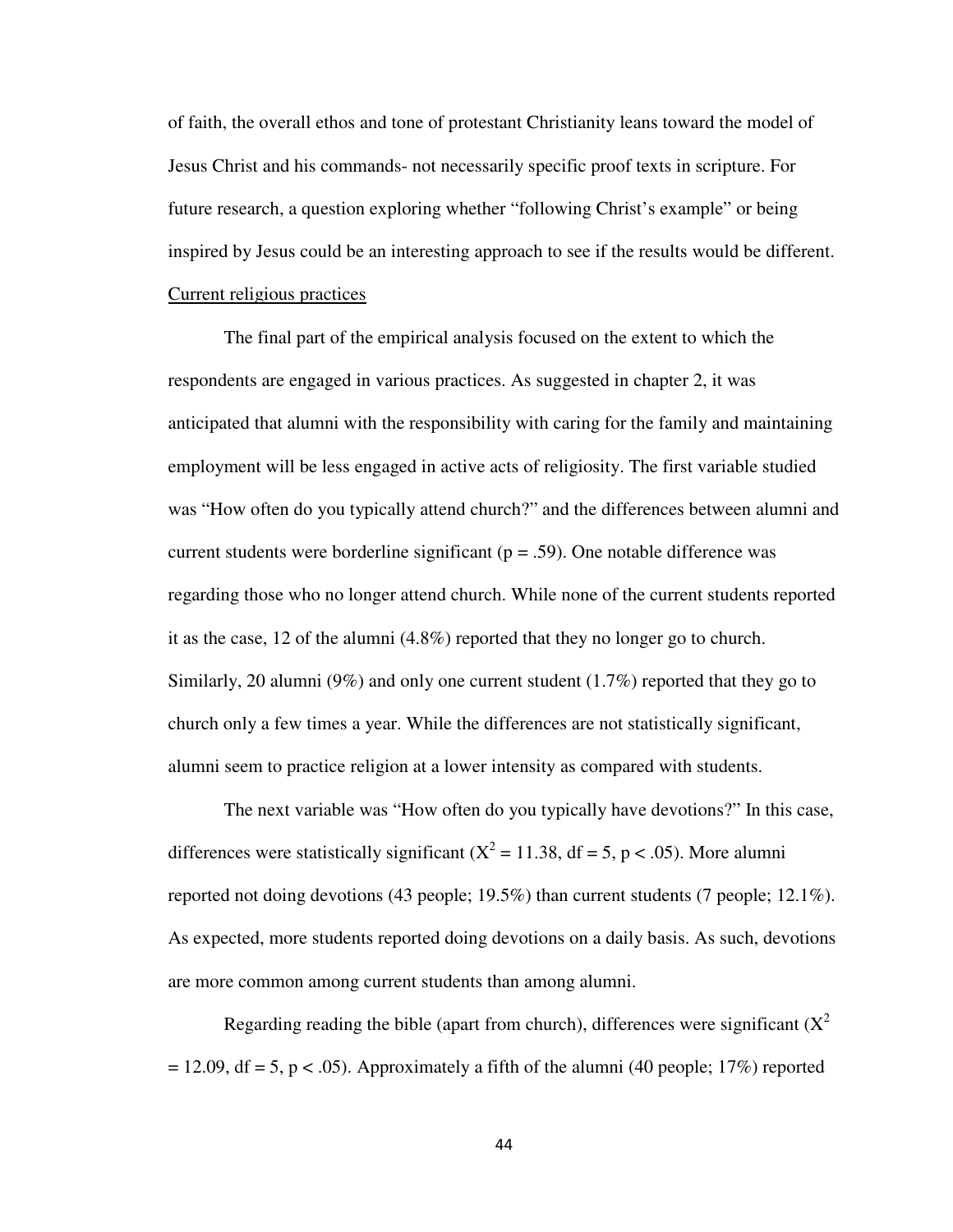they do not read the bible at all, while only a small group of current students do not read the bible (4 people; 7%). Similarly, current students reported more daily devotions (19.3%) than alumni (13.6%).

 Furthermore, subjects were asked, "How often do you talk to others about God or spiritual issues?" In this respect, there were no statistical differences between the alumni and current students. About a quarter in both groups reported to do so daily (27.3%) and almost half do so weekly (46%). Subjects were then asked "Have you ever led someone to a saving knowledge of Christ?" Although more alumni responded affirmatively (53.2% as compared with 39%), differences were not statistically significant. Given age and more life experiences, it is reasonable that more alumni would report this item affirmatively.

 Finally, when asked, "Which of the following statements best represents your current spiritual situation?" differences were not statistically significant. In both groups, the most frequent answer was "Maturing believer – I consistently seek to be faithful in applying God's truth to my life" (60.4% of alumni and 66.7% of current students). While not a statistically significant difference, more alumni (20.7%) reported to be "Leading believer – I have reached a high level of maturity in my faith and help others to grow" than the current students (12.3%). The findings from this variable confirm the results reported above (the six sub-scales of spirituality) that concerning spirituality, there are very few differences between alumni and current students.

#### Cairn influence

 The final analysis carried out was to assess effects of studying social work at a religious university on the person's spiritual life. There was no statistical association between students/alumni and the impact of studying social work at Cairn University. The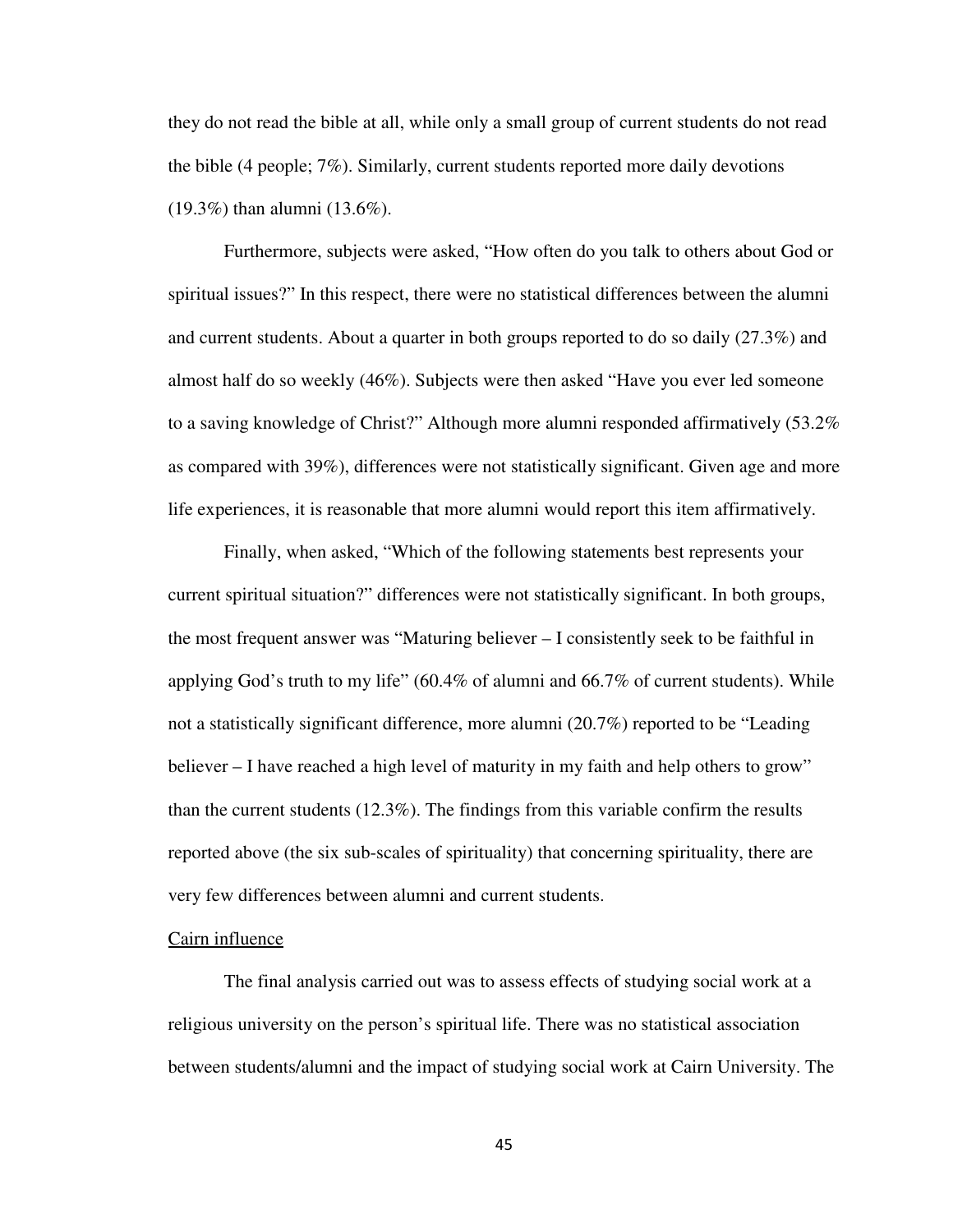most frequent answer was "helped greatly" (54.1%) followed by "helped slightly" (29.7%). As such, 83.8% of all respondents reported that studying social work at Cairn University, and being a Cairn University student/alumni supported their spiritual life. Only a fraction of the students and alumni (3.6%) reported that their Cairn University experience greatly hindered their spirituality. This is a small percentage that may have experienced a spiritual or personal crisis. It would be interesting to conduct a qualitative study to understand their experiences and to determine what events or experiences led subjects to feel that their spirituality was greatly hindered while at a religious university.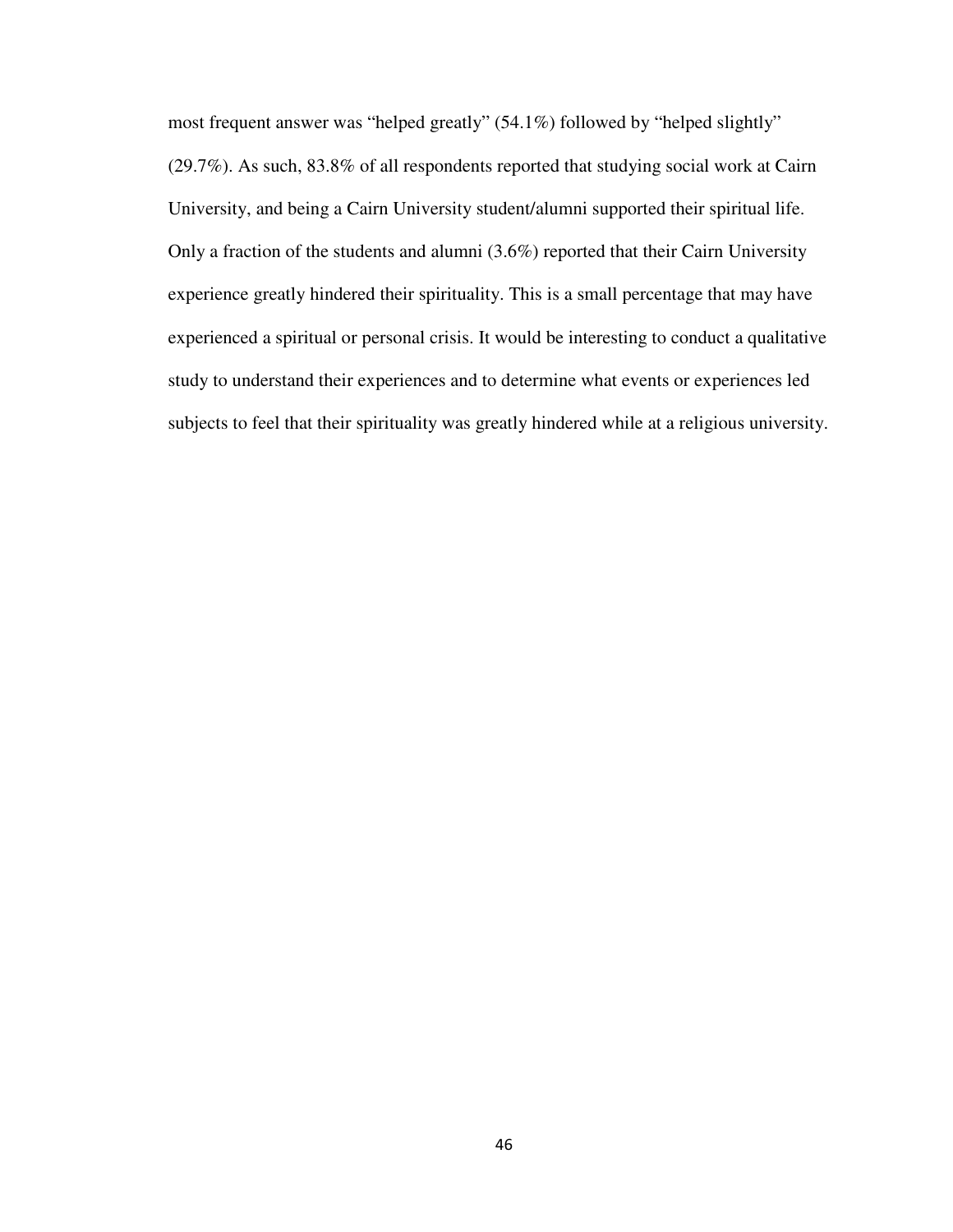#### **Chapter 5: Discussion and Recommendations**

According to the Cairn University mission statement (MSCHE Self Study, 2015), "Cairn University exists to educate students to serve Christ in the church, society, and the world as biblically minded, well-educated, and professionally competent men and women of character"

The university has had several iterations of its mission statement. The latest version above is the most succinct. The initial focus of the mission is to educate students to serve Christ in the church, society, and the world. The first priority is to serve Christ, which has been the original mandate of the institution from its earliest beginnings over 100 years ago. The church, which Evangelicals believe to be the central institution of their faith, is the significant "home base" for operationalizing beliefs. Society and the world speak to the responsibility Evangelicals believe that they are commanded to love. This occurs through a belief system of interpreting the world through the Bible, thus biblically minded. The origins of Cairn are founded on this commitment to return to the Bible. The establishment of social work at Cairn could only be accomplished by a symbiotic connection of Bible and Social Work, thus creating a unique entity of dynamics that were rarely put in harmony in such an intentional way. In order to achieve this, educational standards set by accrediting bodies, Middle States Commission on Higher Education and the Council on Social Work Education, must be negotiated with and adhered to. These organizations set the university on their course to pursue the mission of having its graduates be well educated and professionally competent. Finally, believing that a foundation built on Holy Scripture, the Bible, and sound curriculum, grounded in an ethos of service ultimately and always through Christ in the church,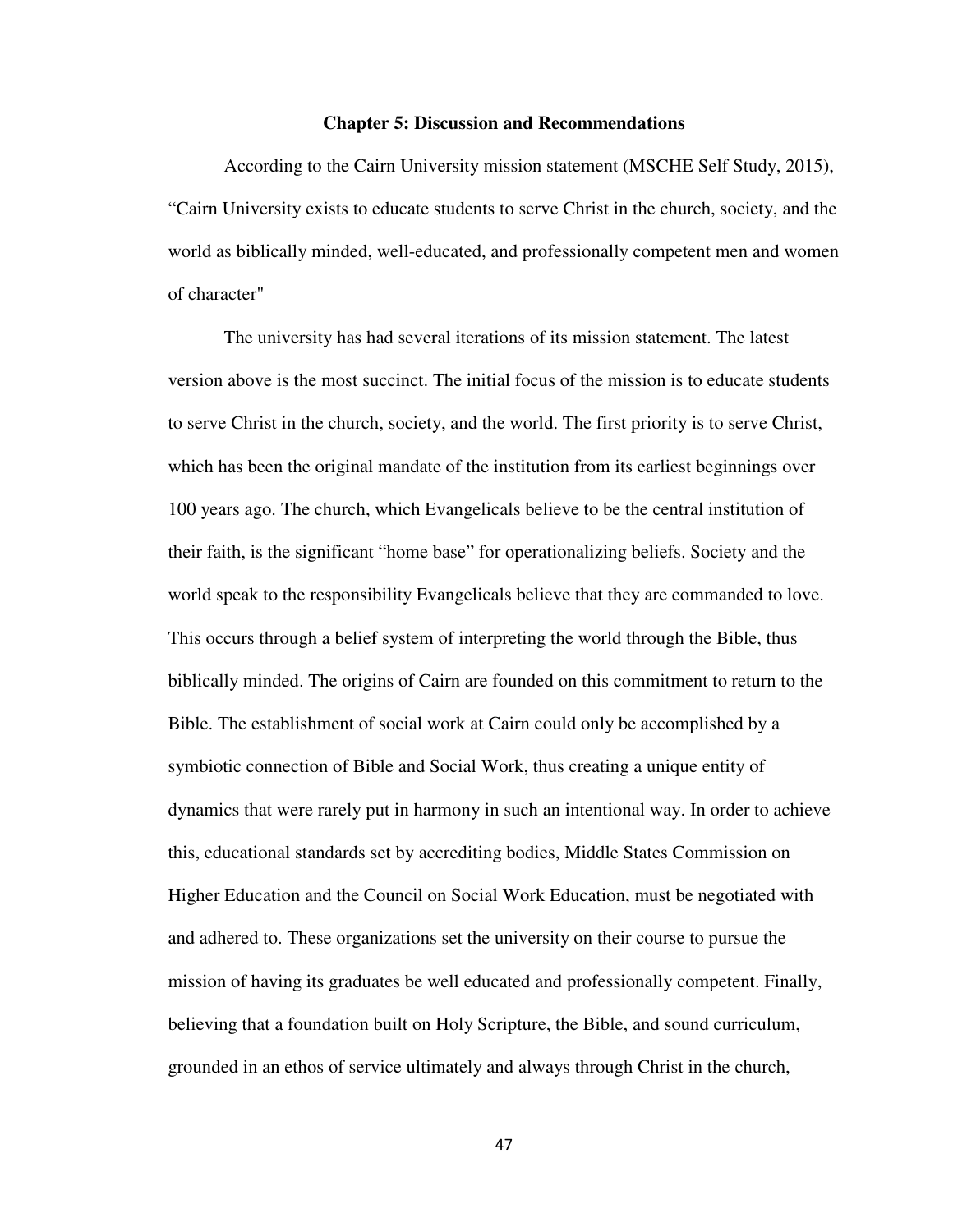society, and the world will result in a transformational change to produce men and women of character. These theological assumptions in the mission are tested continually in the fulfillment of the mission, which ultimately are its graduates. Social Work at Cairn has its own mission statement,

The Department of Social Work at Cairn University prepares students for entry into generalist social work practice by equipping them with professional knowledge, values and skills understood within the context of a biblical worldview. The purpose of its holistic education is to equip students to demonstrate competency, excellence and wisdom as they lead in their service to all those in need with empathy, expertise, and integrity and to advocate for social change within the Christian church, society and the world.

This Cairn Social Work mission statement is an extension of the university mission unfolding the specifics of undergraduate social work curriculum. Generalist social work practice is the goal; however the worldview of this practice is distinctively biblical. The application of this approach is one that is beyond intellectual, but includes the pursuit of the whole person, biological, psychological, social, cultural, and spiritual. This holistic approach seeks to equip students to demonstrate the character dynamics of the university mission. Social Work accreditation standards require demonstration of competency, doing all things in commitment to Christ requires the pursuit of excellence and submitting to an all-powerful God, Scripture says will produce wisdom. Evangelical Christianity is grounded the in the belief of grace, which is undeserved. This is to propel the Evangelical Christian to initiate serving all those in need. With an authenticity of emotion and empathy, legitimate professional and evidenced based skill, which is expertise, and with character based in truth, which is integrity. All this acknowledging that the world is not as it should be due to the pervasive nature of oppression and evil. Thus, the continual need for advocacy and the pursuit of social change in the church first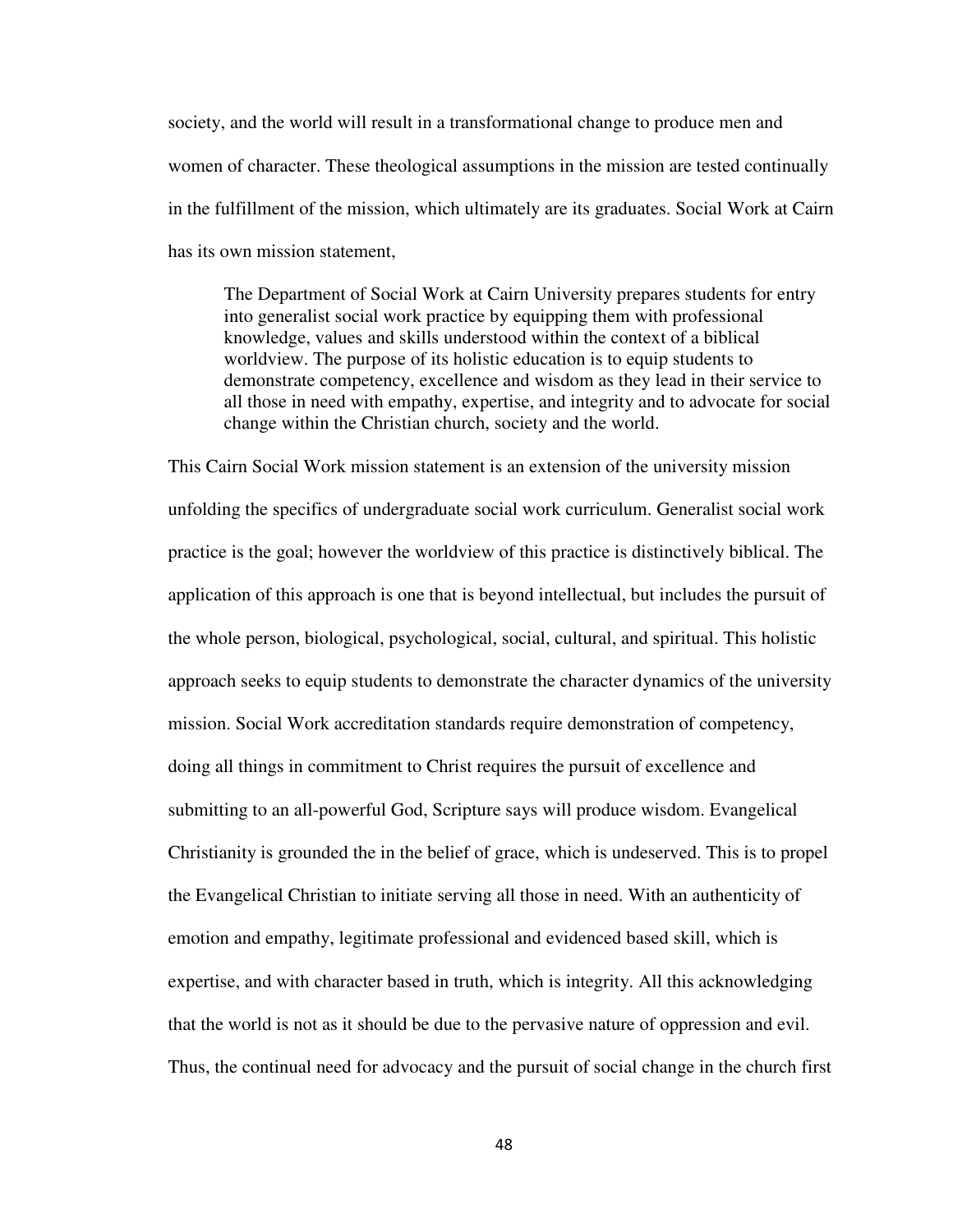where Cairn graduates are uniquely skilled to serve and then the society and world, which all Evangelicals Christians are commanded to love.

 In considering Cairn's mission statements in the context of the findings, the comparison of social work students and alumni has ultimately resulted in the majority of scales not being statistically significant. Contrary to the hypothesis, current students and alumni reported similar levels of spirituality. This lack of statistical significance confirms and overall fulfillment of Cairn's mission. Cairn social work students and alumni maintain a consistent level of spiritual development. This has presented a rare opportunity to study the spiritual competency dynamics which have been a part of the institution from its inception. The characteristics that attract students to Cairn University are reinforced while they are students and perpetuated into the alumni. The lack of statistical significance could also relate to the consistent character development which holds steady from student to alumni status. It would be interesting to compare, in future research, the spiritual development of students versus alumni in a secular social work institution.

 When considering the primary influences in selecting a BSW program, the findings reveal that the most selected item is "concern for people in need". As mentioned in Chapter 4, "concern for people in need" and "a desire to work with people" is closely followed by "God's leading/calling". When Jesus was asked in Mark 12:28-31 (ESV),

Which commandment is the most important of all?" Jesus answered, "The most important is, 'Hear, O Israel: The Lord our God, the Lord is one. And you shall love the Lord with all your soul and with all you mind and with all your strength.' The second is this: 'You shall love your neighbor as yourself.' There is no other commandment greater than these.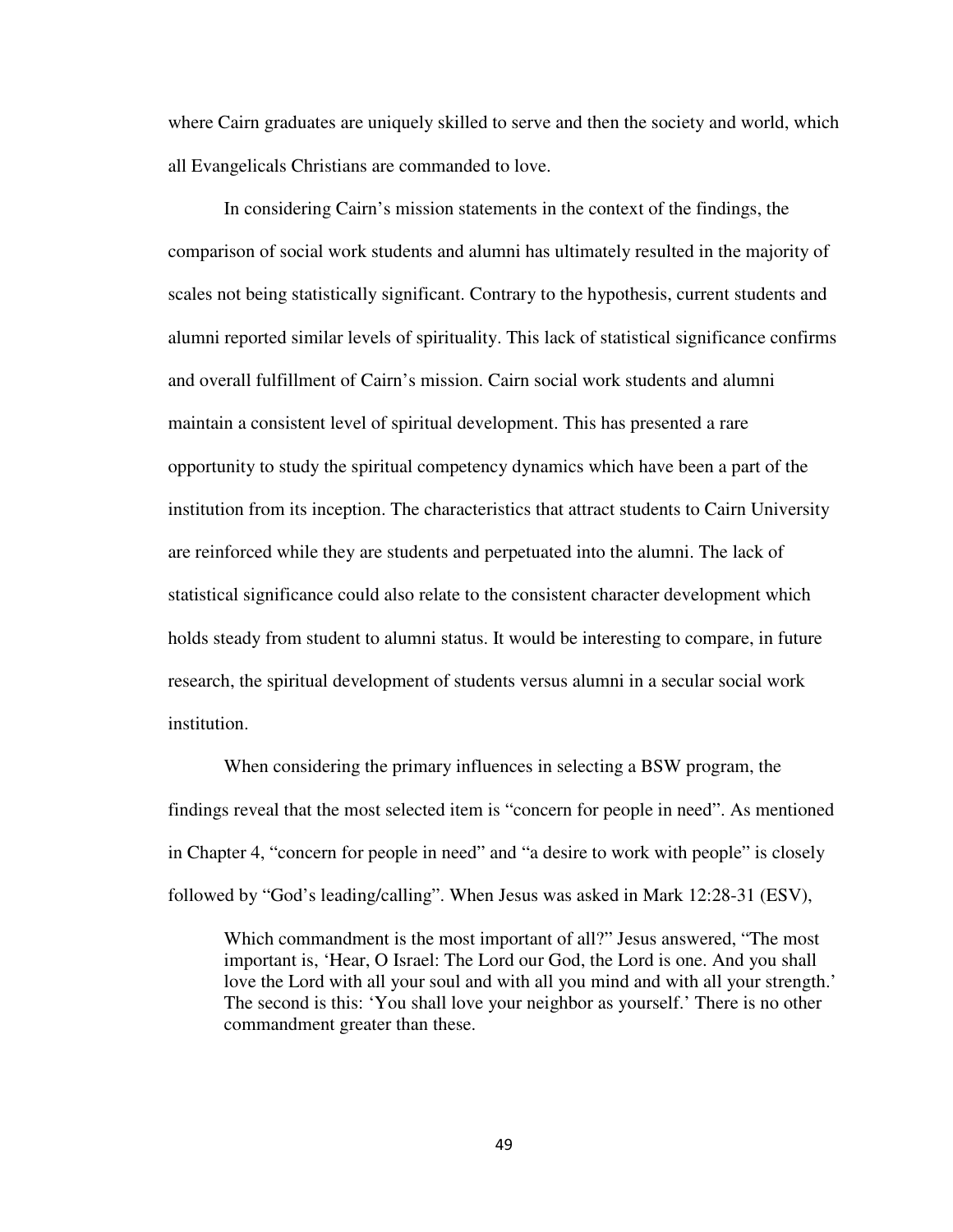Most Evangelical Christians understand these verses as the bedrock of their faith. The command to love your neighbor as yourself is inextricably linked to love for God. Therefore, perhaps when students and alumni choose "concern for people in need" as their primary influence for selecting the BSW program, consciously and subconsciously, as Evangelical Christians, they would associate "concern for others" as love for God. Further study in non-religious programs should be considered to develop a comparison of the motivational factors to choose a BSW program.

 When considering current religious practices, there is a notable difference regarding those who longer attend church. Alumni seem to attend church at a lower intensity when compared to current students. While the differences are not statistically significant, it does confirm the hypothesis that religiosity in alumni will decrease. In reality, churches that operationalize the commands of Scripture to care for the poor in a consistent way are rare. Finding a congregation which balances a commitment to Scripture and Biblical social work values can be a challenge. These realities, along with inconsistencies and contradictions often mixed with political agendas and a lack of diversity, make alliances with traditional Evangelical churches difficult. Evangelical Christian social workers often find themselves in a constant state of advocacy and pursuit of social change. Naturally, this could potentially discourage Cairn social work alum from attending church with regularity. Development of specialized evangelical Christian social work support systems and networks may be necessary to avoid isolation and spiritual and professional resentment.

 Along with this, the variables "how often to you typically have devotions" and "reading the Bible apart from church" also follow the pattern of confirming the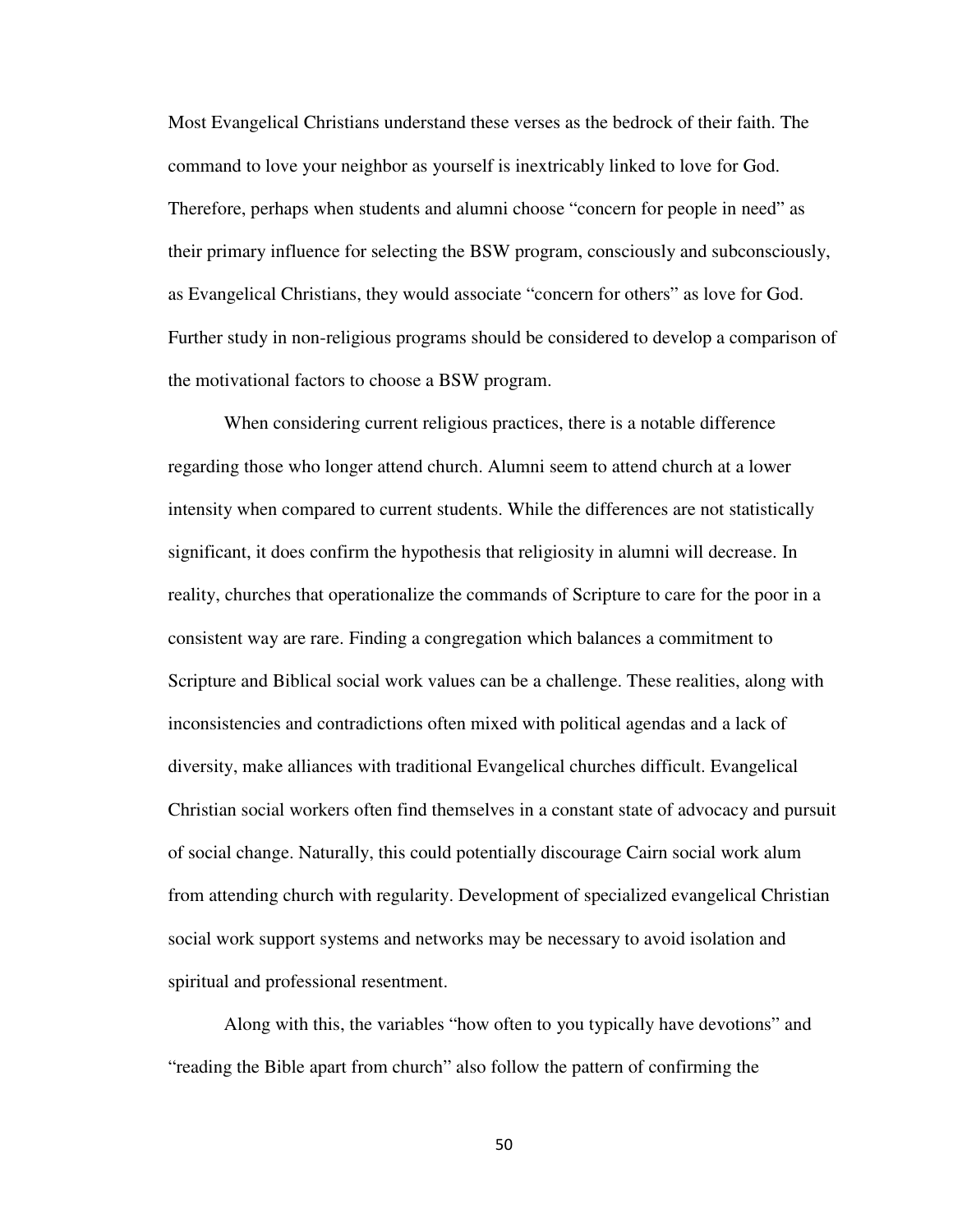hypothesis as students have devotions and read their Bibles more than alumni. Although students often feel their schedules are pushed to the limit, we all learn through life experience that schedule demands only increase after graduation. With the demands of family, financial responsibilities, and professional career paths, personal spiritual time will often be lower in priority. Also, with the advent of perpetual technology use, modern life tends to have limited quiet time. Curriculum development in the area of self-care and spiritual disciplines may be necessary to teach future social work professionals how to develop longevity and a higher quality of life in this profession. These concerns may warrant further research in order to preserve a balanced human life.

When exploring current student and alumni's "current spiritual situation", differences were not statistically significant. The most frequent answer was "maturing believer – I consistently seek to be faithful in applying God's truth in my life". This is a confirmation that both alumni and current students share a similar self-perception of their spiritual situation. More alumni tended to report being "leading believer – I have reached a high level of maturity in my faith and help others to grow", which does speak to some further spiritual development of alumni in their personal spiritual growth and community involvement spiritually. This does challenge the hypothesis slightly and is encouraging that alumni are developing in their spiritual leadership.

The final area of analysis was to assess effects of studying social work at a religious university on the person's spiritual life. There was no statistical significance between students and alumni. However, the most frequent answer was "helped greatly" followed by "helped slightly". The majority of all respondents reported that studying social work at Cairn University, and being a Cairn University student/alumni supported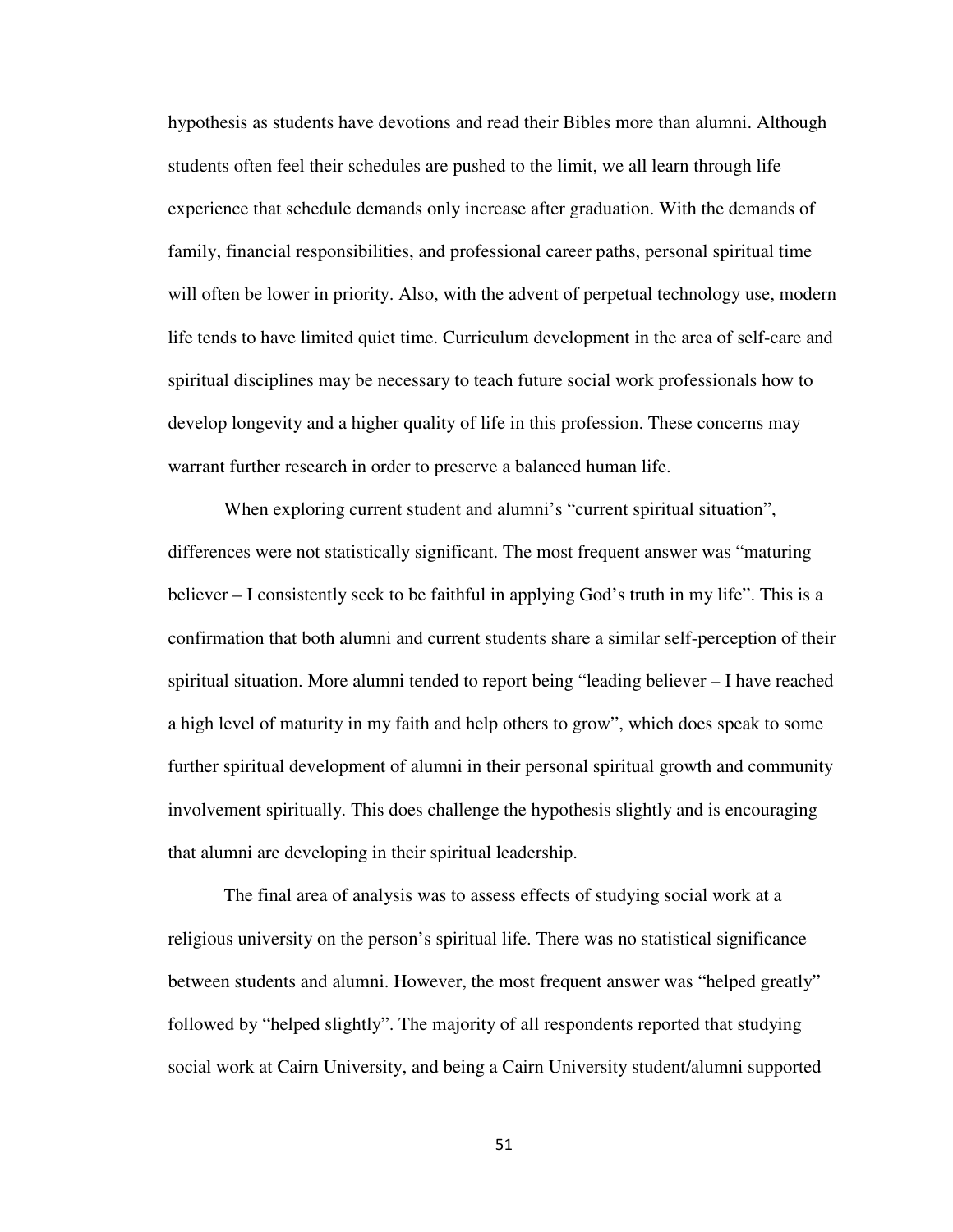their spiritual life. This potentially can contribute to our understanding of the significance of religious social work programs and their existence. It has been discussed that Evangelical Christian social work students have struggled in secular social work educational settings (Hodge, 2002). Social work education may need to consider how to better support social work students in their motivation for choosing social work as their profession and their potential underlying spiritual motivation. Individuals enter into the social work field with a multitude of motivating factors. These motivating factors which may find themselves in conflict with each other often result in a shared goal of caring for the dignity and worth of human beings. Valuing difference as polarizing as the difference can be builds bridges to discover what is in common. The transformation of the dialogue of difference is what can bring a synthesis of harmony and creativity, ultimately resulting in change. Social work education must pursue valuing difference even if that difference is religious and/or conservative. The implications for this study seek to influence social work education to validate religious conviction as a legitimate strength and motivating factor in the pursuit of a social work education. The challenge remains in how to operationalize these values in social work classroom.

Baccalaureate social work has a clear dominance in social work education today. Although it may not carry with it the prestige of graduate social work education, the developmental stage of traditionally aged undergraduate students makes for a significant formative impact on the values and growth of baccalaureate social work students. This is particularly true in the areas of belief systems and spiritual development. In the future, specific focus on values and spiritual development should be considered in the broader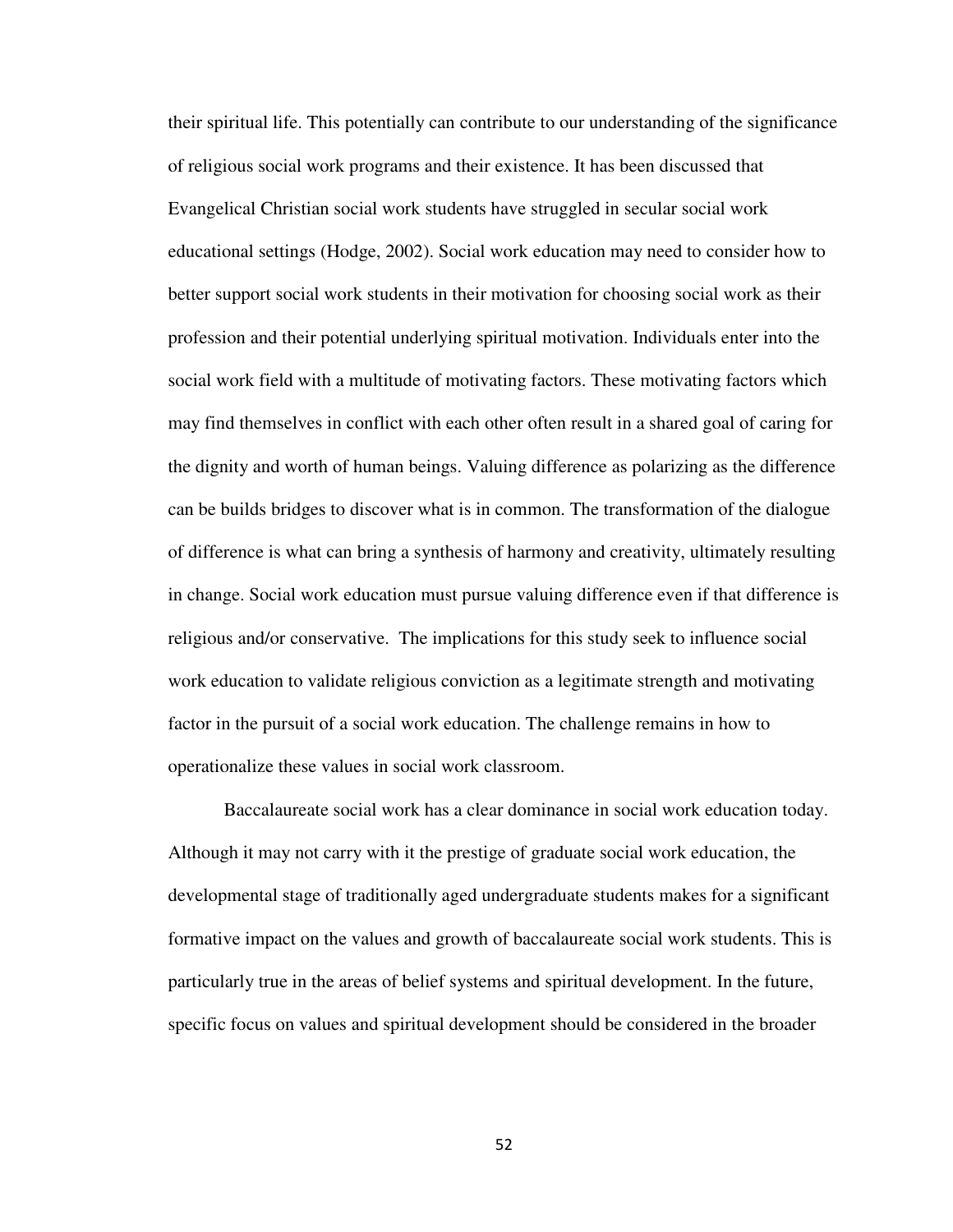social work education community to affirm existing spiritual motivations and to expand value systems and increase understanding.

 This research has significant limitations considering that the author is administratively responsible for the program studied and that the study is limited to only one school. Further research will need to expand the study to additional Evangelical social work institutions and comparison with similar sized secular institutions would also broaden the research findings. However, the historical significance of Cairn University Social Work and the uniqueness of its population does legitimize this initial study of social work and spiritual development. Social work education needs to continually evaluate how it honors its historical roots and current day spiritual diversity. The complexity of humanity demands for something beyond scientific rationalism to fully capture the depth and mystery of the human experience.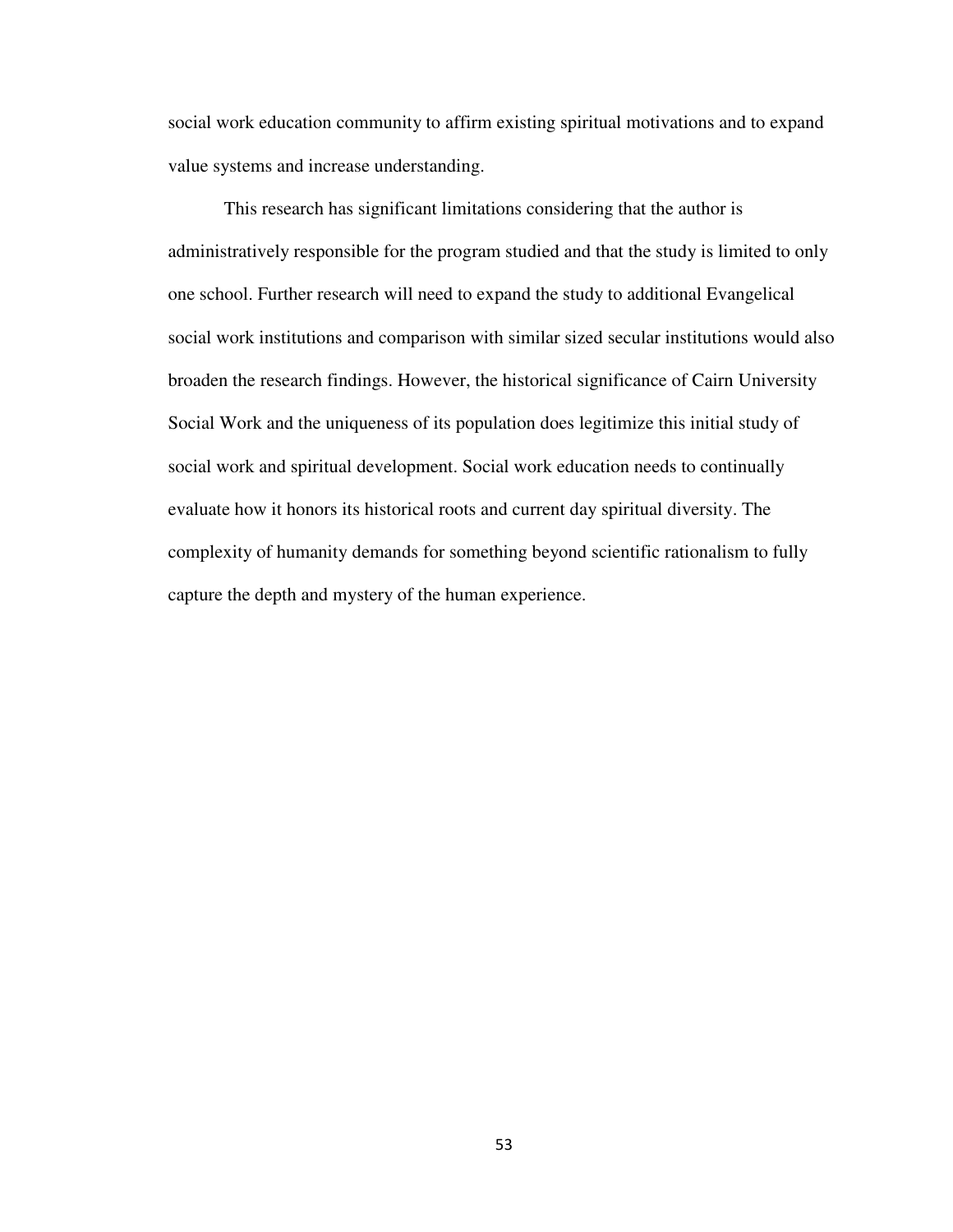#### References

- Austin, D. M. (1986). *A History of Social Work Education* (Vol. 1). School of Social Work, University of Texas at Austin.
- Baer, B. L & Federico, R. (1978). *Educating the Baccalaureate Social Worker: Report of the Undergraduate Social Work Curriculum Development Project.* Cambridge, MA: Ballinger Publishing Company.

Barker, R. L. (2003). The social work dictionary.

- Barker, S. L. (2007). The Integration of Spirituality and Religion Content in Social Work Education: Where We've Been, Where We're Going. *Social Work & Christianity*, *34*(2).
- Bible, H. (2003). The Holy Bible English Standard Edition (EVS). Crossway: Wheaton, Illinois.
- Brackett, J. (1906). Training of social workers: Report of the committee. In A. Johnson (Ed), *Proceedings of the National Conference of Charities and Correction* (pp. 445- 451)*.*Columbus, OH: F.J. Heer.
- Bruno, F. J. (1948). *Trends in Social Worker, 1874-1956: A History Based on the Proceedings of the National Conference of Social Work.* New York and London: Columbia University Press.
- Cairn University (2015). *Middle States Commission on Higher Education Self Study (MSCHE).*
- Canda, E. R. & Furman, L. D. (1999). *Spiritual Diversity in Social Work Practice: The Heart of Helping.* New York: The Free Press.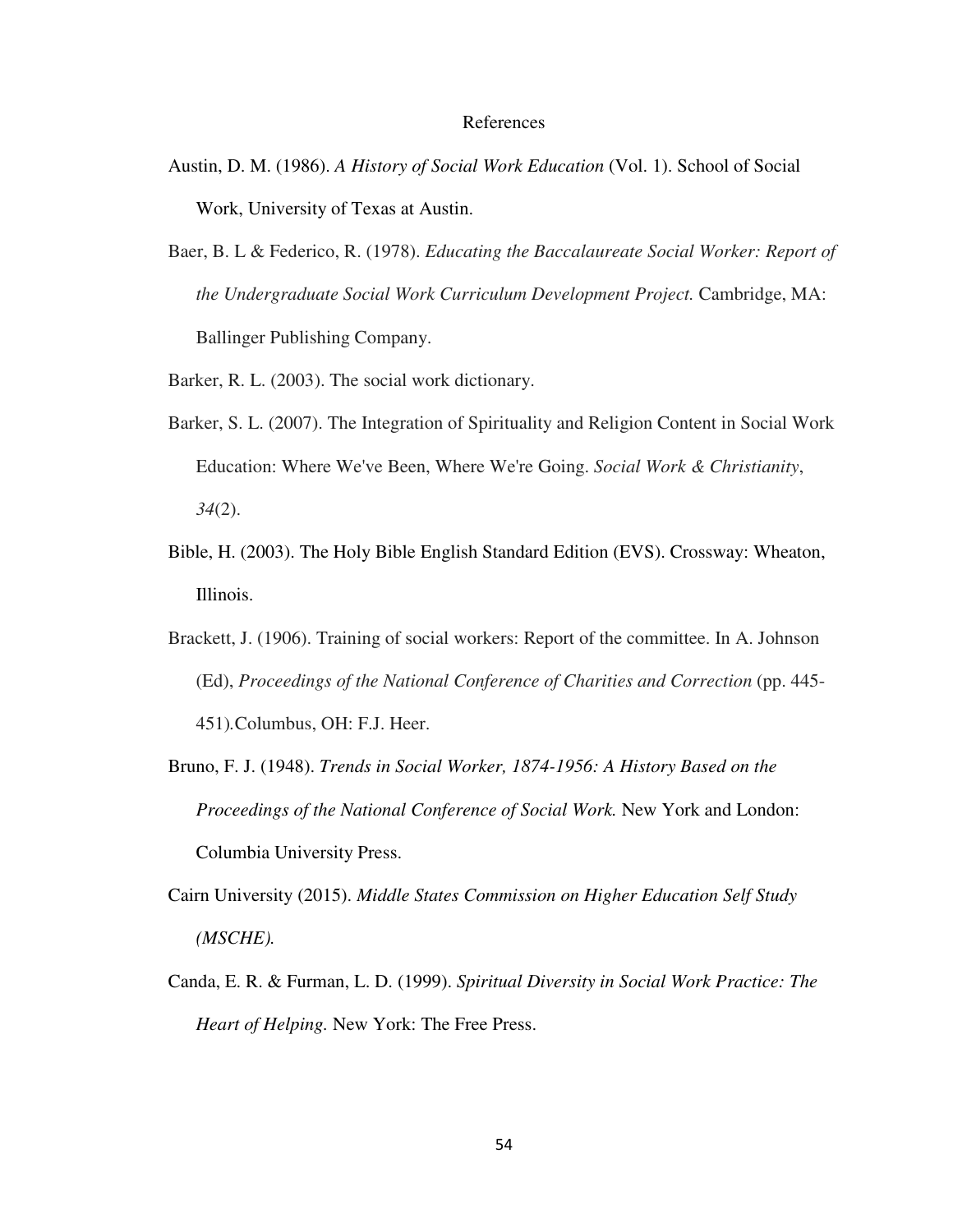- Cnaan, R. A., Wineburg, R. J., and Boddie, S. (1999). *The Newer Deal: Social Work and Religion in Partnership.* New York: Columbia University Press.
- Council on Social Work Education (CSWE). *Public Health Concepts in Social Work Education.* New York: Council on Social Work Education, in cooperation with the Public Health Service, Department of Health, Education, and Welfare, 1962.
- de Schweinitz, K. (1943). *England's Road to Social Security.* New York, NY: A. S. Barnes & Company, Inc.
- Dinerman, M. & Geismar, L. L. (1984). *Quarter Century of Social Work Education.* New York: National Association of Social Workers Press.
- Eckardt, R. W. (1974). *Evangelical Christianity and Social Work: A Study of the Beliefs and Practice of Graduates of the Social Work Majors at Philadelphia College of Bible and Temple University* (Doctoral dissertation). Retrieved from University of Pennsylvania Repository. (Accession No. AA17510018).
- Flexner, A. (1915). Is Social Work a Profession? *Research on Social Work Practice, 11*(2), 152-165.
- Furness, C. Y. "Undergraduate Social Work Education at Philadelphia College of Bible." Summary of remarks to Philadelphia Health and Welfare Council, November 4, 1996.
- Furness, C. Y. (1972). *The Christian and Social Action.* Old Tappan, NJ: Fleming H. Revell Company.
- Furness, J. E. (2009). *Education for the Social Work Profession: Innovation in Three Evangelical Institutions Between 1960 and 1985* (Doctoral dissertation, University of Rochester). UMI No. 3392889.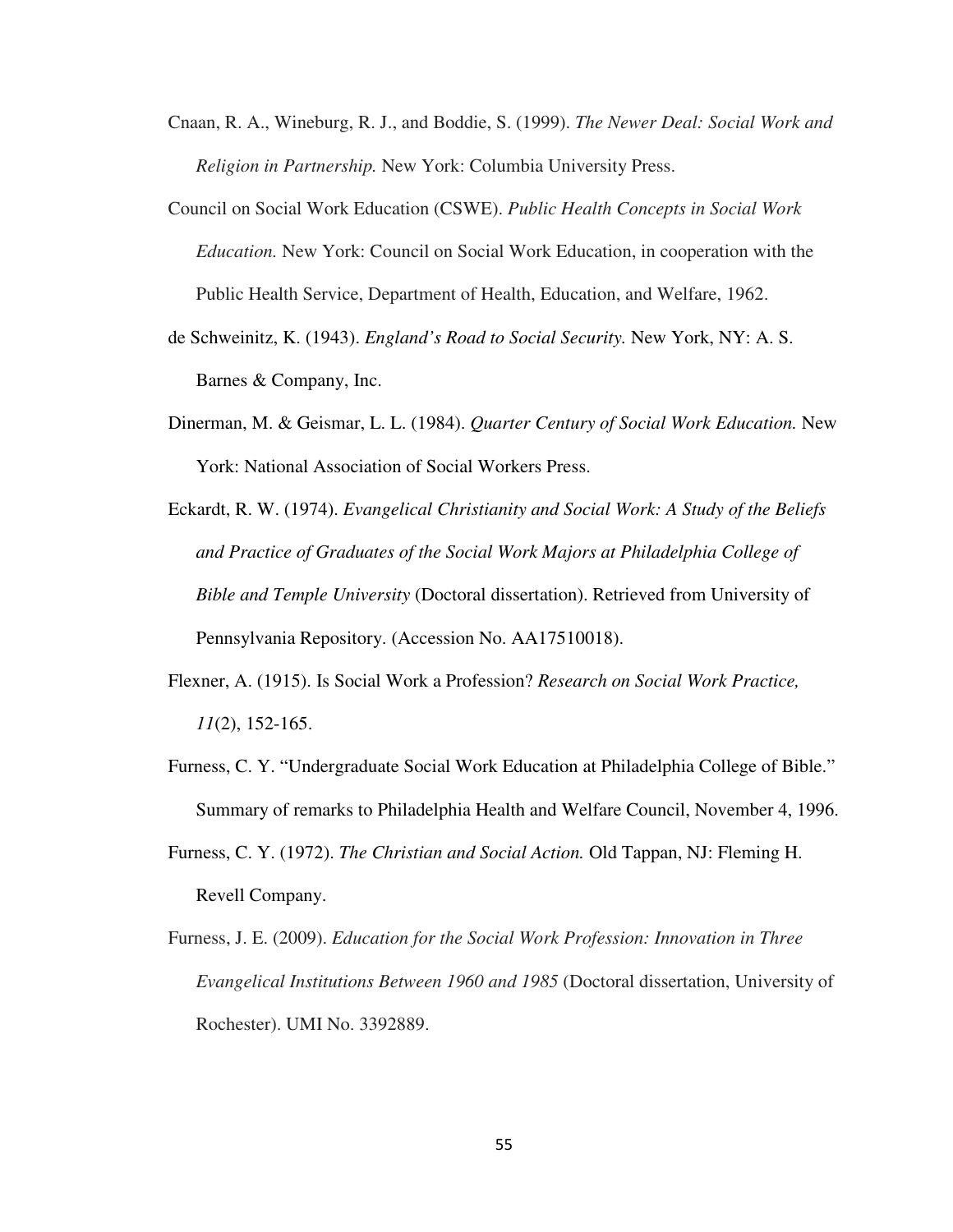- Franklin, D. L. (1986). Mary Richmond and Jane Addams: From moral certainty to rational inquiry in social work practice. *The Social Service Review*, 504-525.
- Hall, T. W. and Edwards, K. J. (1996). The Initial Development and Factor Analysis of the Spiritual Assessment Inventory. *Journal of Psychology and Theology, 24*(3), 233- 246.
- Hall, T. W. and Edwards, K. J. (2002). The Spiritual Assessment Inventory: A Theistic Model and Measure for Assessing Spiritual Development. *Journal for the Scientific Study of Religion, 41*(2), 341-357.
- Hodge, D. R. (2002). Does Social Work Oppress Evangelical Christians? A "New Class" Analysis of Society and Social Work. *Social Work*, *47*(4), 401-414.
- Hollis, E. V. & Taylor, A. L. (1951). *Social Work Education in the United States.* New York: Columbia University Press.
- Johnstone, R. L. (2007). *Religion in Society: A Sociology of Religion* (8th ed.). Upper Saddle River, NJ: Pearson Prentice Hall.
- Kendall, K. (2002). *Council on Social Work Education: Its Antecedents and First Twenty Years*. Alexandria, Virginia: Council on Social Work Education.
- Klein, P. (1968). *From Philanthropy to Social Welfare: An American Cultural Perspective.* San Francisco, CA: Jossey-Bass Inc., Publishers.
- Leighninger, L. (2000). *Creating a New Profession: The Beginnings of Social Work Education in the United States.* Alexandria, VA: Council on Social Work Education.
- Lloyd, M. F. (2008). *Penn Social Policy & Practice, 100 Years of Social Work Education: A Centennial History of the School of Social Policy & Practice.* Philadelphia, PA: School of Social Policy & Practice.